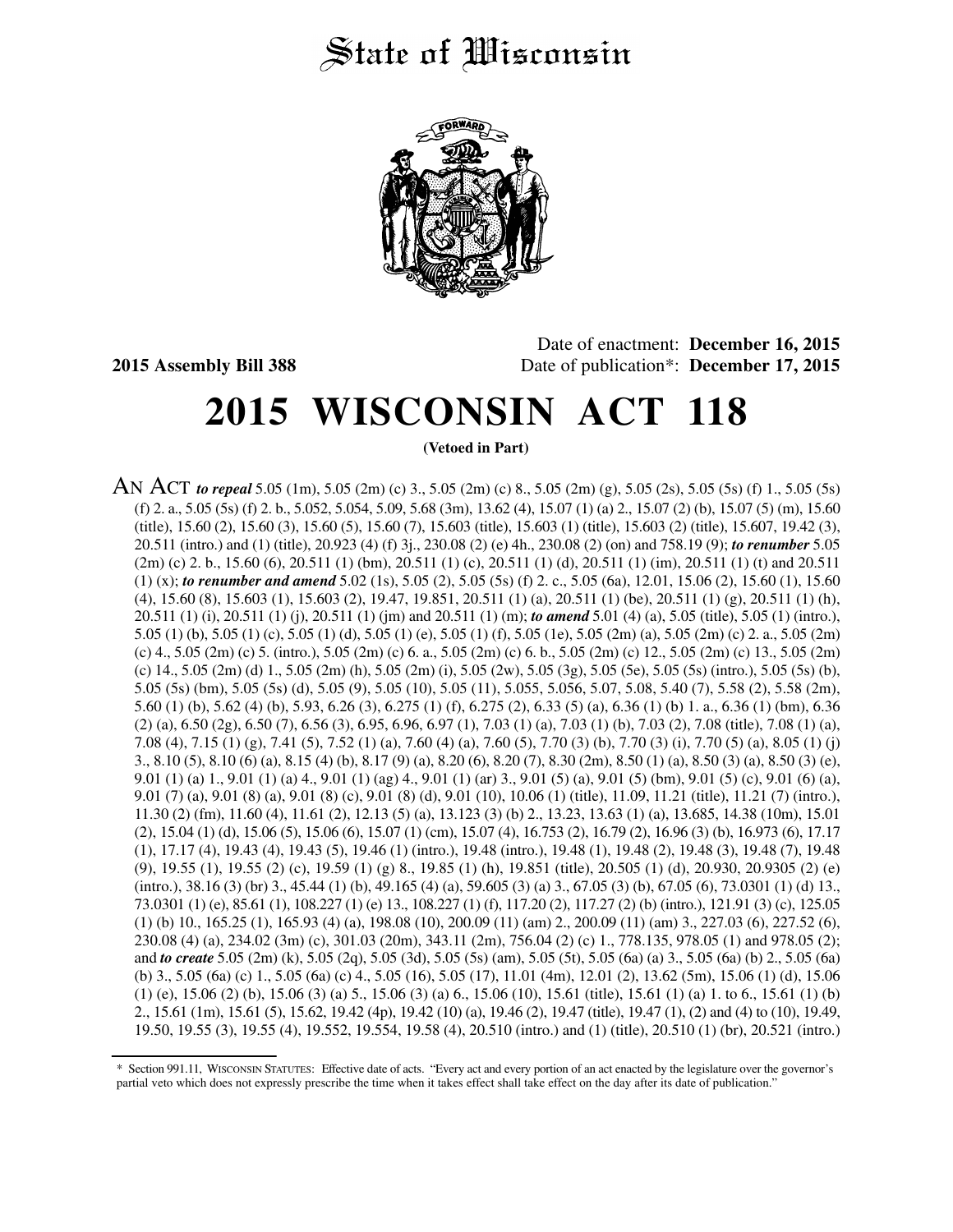and (1), 230.08 (2) (eL) and 230.08 (2) (et) of the statutes; **relating to:** reorganizing the Government Accountability Board, requiring the exercise of rule−making authority, and making appropriations.

### *The people of the state of Wisconsin, represented in senate and assembly, do enact as follows:*

**SECTION 1.** 5.01 (4) (a) of the statutes is amended to read:

5.01 **(4)** (a) If 2 or more candidates for the same office receive the greatest, but an equal number of votes, the winner shall be chosen by lot in the presence of the board of canvassers charged with the responsibility to determine the election, or in the case of an election for state or national office or metropolitan sewerage commissioner, if the commissioner is elected under s. 200.09 (11) (am), in the presence of the chairperson of the board elections commission or the chairperson's designee.

**SECTION 2.** 5.02 (1s) of the statutes is renumbered 5.025 and amended to read:

**5.025 Elections commission; definition.** "Board In chs. 5 to 10 and 12, "commission" means the government accountability board elections commission.

**SECTION 3.** 5.05 (title) of the statutes is amended to read:

**5.05** (title) **Government accountability board Elections commission; powers and duties.**

**SECTION 4.** 5.05 (1) (intro.) of the statutes is amended to read:

5.05 **(1)** GENERAL AUTHORITY. (intro.) The government accountability board elections commission shall have the responsibility for the administration of chs. 5 to 12, 10 and 12 and other laws relating to elections and election campaigns, subch. III of ch. 13, and subch. III of ch. 19, other than laws relating to campaign financing. Pursuant to such responsibility, the board commission may:

**SECTION 5.** 5.05 (1) (b) of the statutes is amended to read:

5.05 **(1)** (b) In the discharge of its duties and after providing notice to any party who is the subject of an investigation, subpoena and bring before it any person and require the production of any papers, books, or other records relevant to an investigation. Notwithstanding s. 885.01 (4), the issuance of a subpoena requires action by the board commission at a meeting of the board commission. A circuit court may by order permit the inspection and copying of the accounts and the depositor's and loan records at any financial institution, as defined in s. 705.01 (3), doing business in the state to obtain evidence of any violation of ch. 11 upon showing by the board of probable cause to believe there is a violation and that such accounts and records may have a substantial relation to the violation. In the discharge of its duties, the board commission may cause the deposition of witnesses to be taken in the manner prescribed for taking depositions in civil actions in circuit court.

**SECTION 6.** 5.05 (1) (c) of the statutes is amended to read:

5.05 **(1)** (c) Bring civil actions to require a forfeiture for any violation of chs. 5 to 10 or 12, subch. III of ch. 13, or subch. III of ch. 19 or a license revocation for any violation of subch. III of ch. 13 for which the offender is subject to a revocation. The board commission may compromise and settle any civil action or potential action brought or authorized to be brought by it which, in the opinion of the board commission, constitutes a minor violation, a violation caused by excusable neglect, or which for other good cause shown, should not in the public interest be prosecuted under such chapter. Notwithstanding s. 778.06, a civil action or proposed civil action authorized under this paragraph may be settled for such sum as may be agreed between the parties. Any settlement made by the board commission shall be in such amount as to deprive the alleged violator of any benefit of his or her wrongdoing and may contain a penal component to serve as a deterrent to future violations. In settling civil actions or proposed civil actions, the board commission shall treat comparable situations in a comparable manner and shall assure that any settlement bears a reasonable relationship to the severity of the offense or alleged offense. Except as otherwise provided in sub.  $(2m)$  (c) 15. and 16. and ss. 5.08, and 5.081, and 19.59 (8), forfeiture and license revocation actions brought by the board commission shall be brought in the circuit court for the county where the defendant resides, or if the defendant is a nonresident of this state, in circuit court for the county wherein the violation is alleged to occur. For purposes of this paragraph, a person other than a natural person an individual resides within a county if the person's principal place of operation is located within that county. Whenever the board commission enters into a settlement agreement with an individual who is accused of a civil violation of chs. 5 to  $10$  or 12, subch. III of ch. 13, or subch. III of ch. 19 or who is investigated by the board commission for a possible civil violation of one of those provisions, the board commission shall reduce the agreement to writing, together with a statement of the board's commission's findings and reasons for entering into the agreement and shall retain the agreement and statement in its office for inspection.

**SECTION 7.** 5.05 (1) (d) of the statutes is amended to read:

5.05 **(1)** (d) Sue for injunctive relief, a writ of mandamus or prohibition, or other such legal or equitable relief as may be appropriate to enforce any law regulating the conduct of elections or election campaigns, other than laws regulating campaign financing, or ensure its proper administration. No bond is required in such actions.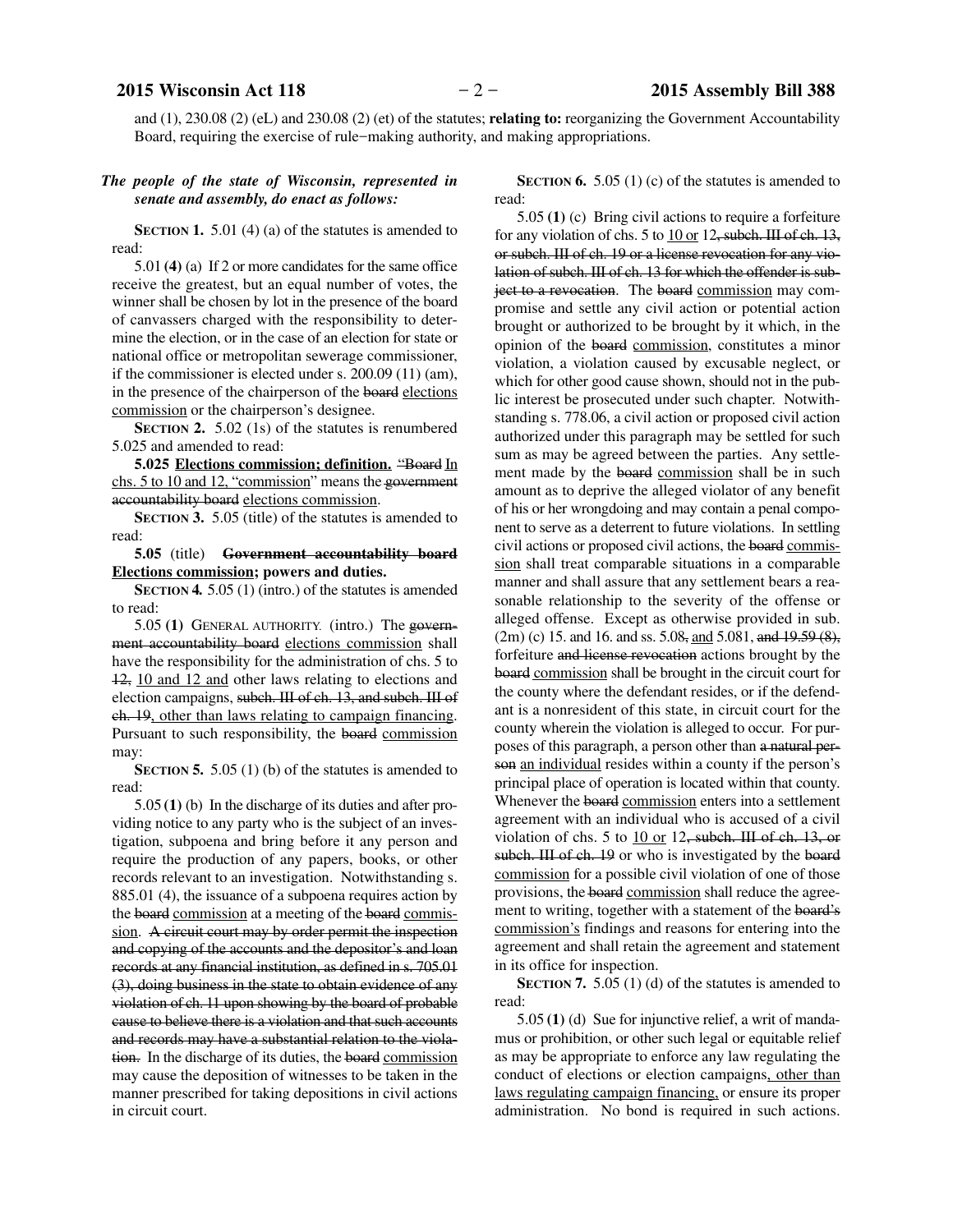### **2015 Assembly Bill 388**  $-3-$  **2015 Wisconsin Act 118**

Actions shall be brought in circuit court for the county where a violation occurs or may occur.

**SECTION 8.** 5.05 (1) (e) of the statutes is amended to read:

5.05 **(1)** (e) Delegate to its legal counsel the authority to intervene in a civil action or proceeding under sub. (9), issue Issue an order under s. 5.06, exempt a polling place from accessibility requirements under s. 5.25 (4) (a), exempt a municipality from the requirement to use voting machines or an electronic voting system under s. 5.40 (5m), approve an electronic data recording system for maintaining poll lists under s. 6.79, or authorize nonappointment of an individual who is nominated to serve as an election official under s.  $7.30(4)(e)$ , subject to such limitations as the board deems appropriate.

**SECTION 9.** 5.05 (1) (f) of the statutes is amended to read:

5.05 **(1)** (f) Promulgate rules under ch. 227 applicable to all jurisdictions for the purpose of interpreting or implementing the laws regulating the conduct of elections or election campaigns, other than laws regulating campaign financing, or ensuring their proper administration.

**SECTION 10.** 5.05 (1e) of the statutes is amended to read:

5.05 **(1e)** Any action by the board commission, except an action relating to procedure of the commission, requires the affirmative vote of at least 4 two−thirds of the members.

**SECTION 11.** 5.05 (1m) of the statutes is repealed.

**SECTION 12.** 5.05 (2) of the statutes is renumbered 19.49 (2g) and amended to read:

19.49 **(2g)** AUDITING. In addition to the facial examination of reports and statements required under s. 11.21 (13), the board commission shall conduct an audit of reports and statements which are required to be filed with it to determine whether violations of ch. 11 have occurred. The board commission may examine records relating to matters required to be treated in such reports and statements. The board commission shall make official note in the file of a candidate, committee, group or individual under ch. 11 of any error or other discrepancy which the board commission discovers and shall inform the person submitting the report or statement.

**SECTION 13.** 5.05 (2m) (a) of the statutes is amended to read:

5.05 **(2m)** (a) The board commission shall investigate violations of laws administered by the board commission and may prosecute alleged civil violations of those laws, directly or through its agents under this subsection, pursuant to all statutes granting or assigning that authority or responsibility to the board commission. Prosecution of alleged criminal violations investigated by the board commission may be brought only as provided in par. (c) 11., 14., 15., and 16. and s. 978.05 (1). For purposes of this subsection, the commission may only initiate an investigation of an alleged violation of chs. 5 to 10 and 12, other than an offense described under par. (c) 12., based on a sworn complaint filed with the commission, as provided under par. (c). Neither the commission nor any member or employee of the commission, including the commission administrator, may file a sworn complaint for purposes of this subsection.

**SECTION 14.** 5.05 (2m) (c) 2. a. of the statutes is amended to read:

5.05 **(2m)** (c) 2. a. Any person may file a complaint with the board commission alleging a violation of chs. 5 to 10 or 12, subch. III of ch. 13, or subch. III of ch. 19. No later than 5 days after receiving a complaint, the commission shall notify each person who or which the complaint alleges committed such a violation. Before voting on whether to take any action regarding the complaint, other than to dismiss, the commission shall give each person receiving a notice under this subd. 2. a. an opportunity to demonstrate to the commission, in writing and within 15 days after receiving the notice, that the commission should take no action against the person on the basis of the complaint. The commission may not conduct any investigation or take any other action under this subsection solely on the basis of a complaint by an unidentified complainant.

am. If the board commission finds, by a preponderance of the evidence, that a complaint is frivolous, the board commission may order the complainant to forfeit not more than the greater of \$500 or the expenses incurred by the division commission in investigating the complaint.

**SECTION** 15.  $5.05$  (2m) (c) 2. b. of the statutes is renumbered 19.49 (1m).

**SECTION** 16.  $5.05$  (2m) (c) 3. of the statutes is repealed.

**SECTION** 17.  $5.05$  (2m) (c) 4. of the statutes is amended to read:

5.05 **(2m)** (c) 4. If the board commission reviews a complaint and fails to find that there is a reasonable suspicion that a violation under subd. 2. has occurred or is occurring, the board commission shall dismiss the complaint. If the board commission believes that there is reasonable suspicion that a violation under subd. 2. has occurred or is occurring, the board commission may by resolution authorize the commencement of an investigation. The resolution shall specifically set forth any matter that is authorized to be investigated. To assist in the investigation, the board commission may elect to retain a special investigator. If the board commission elects to retain a special investigator, the administrator of the ethics and accountability division commission shall submit to the board commission the names of 3 qualified individuals to serve as a special investigator. The board commission may retain one or more of the individuals. If the board commission retains a special investigator to investigate a complaint against a person who is a resident of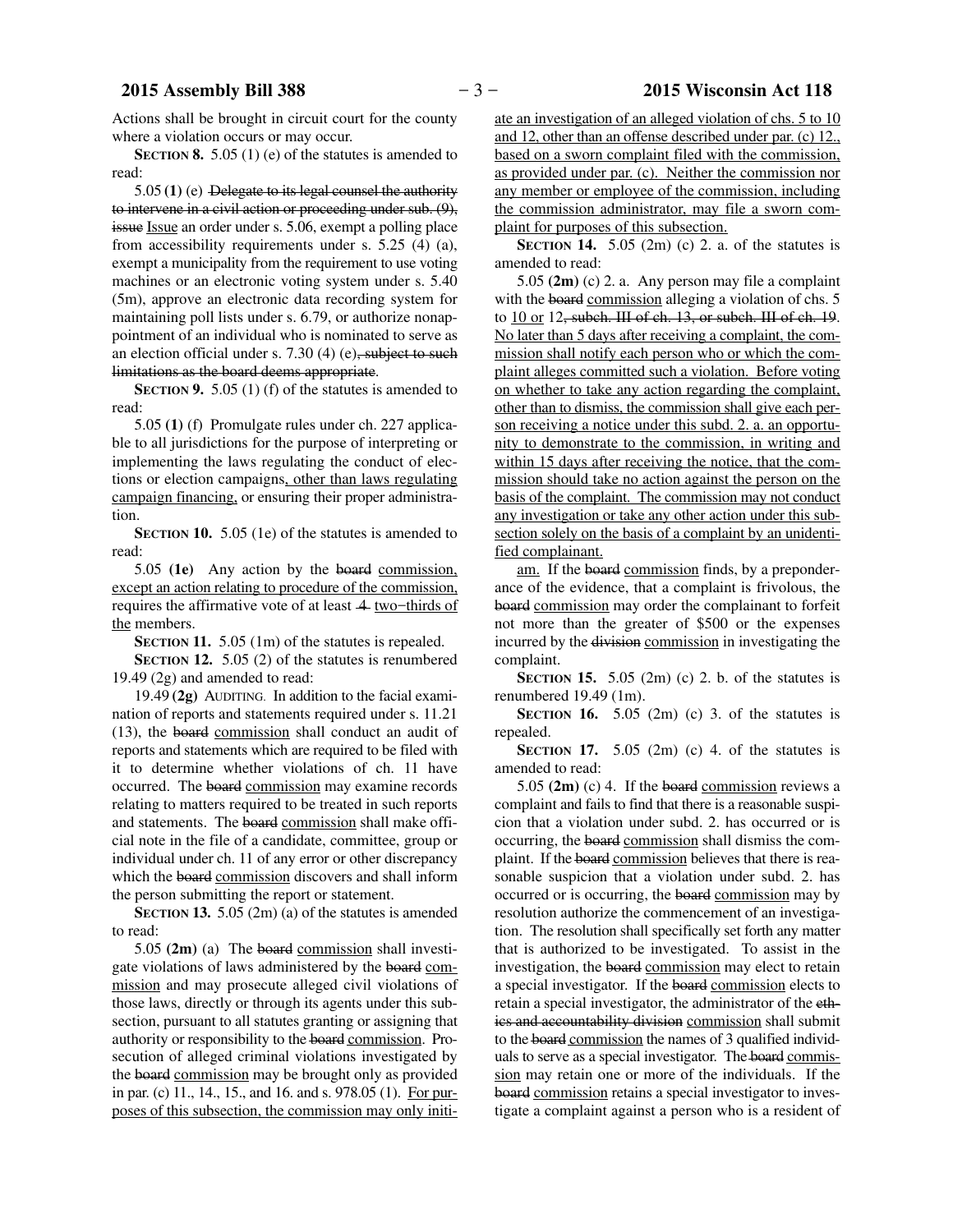this state, the board commission shall provide to the district attorney for the county in which the person resides a copy of the complaint and shall notify the district attorney that it has retained a special investigator to investigate the complaint. For purposes of this subdivision, a person other than a natural person an individual resides within a county if the person's principal place of operation is located within that county. The board commission shall enter into a written contract with any individual who is retained as a special investigator setting forth the terms of the engagement. A special investigator who is retained by the board commission may request the board commission to issue a subpoena to a specific person or to authorize the special investigator to request  $\alpha$  the circuit court of the county in which the specific person resides to issue a search warrant. The board commission may grant the request by approving a motion to that effect at a meeting of the board commission if the board commission finds that such action is legally appropriate.

**SECTION 18.** 5.05 (2m) (c) 5. (intro.) of the statutes is amended to read:

5.05 **(2m)** (c) 5. (intro.) Each special investigator who is retained by the board commission shall make periodic reports to the board commission, as directed by the board commission, but in no case may the interval for reporting exceed 30 days. If the board commission authorizes the commission administrator of the ethics and accountability division to investigate any matter without retaining a special investigator, the administrator shall make periodic reports to the board commission, as directed by the board commission, but in no case may the reporting interval exceed 30 days. During the pendency of any investigation, the board commission shall meet for the purpose of reviewing the progress of the investigation at least once every 90 days. The special investigator or the administrator shall report in person to the board commission at that meeting concerning the progress of the investigation. If, after receiving a report, the board commission does not vote to continue an investigation for an additional period not exceeding 90 days, the investigation is terminated at the end of the reporting interval. The board commission shall not expend more than \$10,000 \$25,000 to finance the cost of an investigation before receiving a report on the progress of the investigation and a recommendation to commit additional resources. The board commission may vote to terminate an investigation at any time. If an investigation is terminated, any complaint from which the investigation arose is deemed to be dismissed by the board commission. Unless an investigation is terminated by the board commission, at the conclusion of each investigation, the administrator shall present to the board commission one of the following:

**SECTION 19.** 5.05 (2m) (c) 6. a. of the statutes is amended to read:

5.05 **(2m)** (c) 6. a. If the board commission finds that there is probable cause to believe that a violation under

subd. 2. has occurred or is occurring, the board commission may authorize the commission administrator of the ethics and accountability division to file a civil complaint against the alleged violator. In such case, the administrator may request the assistance of special counsel to prosecute any action brought by the board commission. If the administrator requests the assistance of special counsel with respect to any matter, the administrator shall submit to the board commission the names of 3 qualified individuals to serve as special counsel. The board commission may retain one of the individuals to act as special counsel. The staff of the board commission shall provide assistance to the special counsel as may be required by the counsel to carry out his or her responsibilities.

**SECTION 20.** 5.05 (2m) (c) 6. b. of the statutes is amended to read:

5.05 **(2m)** (c) 6. b. The board commission shall enter into a written contract with any individual who is retained as special counsel setting forth the terms of the engagement. The contract shall set forth the compensation to be paid such counsel by the state. The contract shall be executed on behalf of the state by the board's legal counsel, who commission and the commission shall file the contract in the office of the secretary of state. The compensation shall be charged to the appropriation under s. 20.505  $(1)$   $(d)$  20.510  $(1)$  (br).

**SECTION 21.** 5.05 (2m) (c) 8. of the statutes is repealed.

**SECTION 22.** 5.05 (2m) (c) 12. of the statutes is amended to read:

5.05 **(2m)** (c) 12. The board may commission shall, by rule, prescribe categories of civil offenses which the board commission will agree to compromise and settle without a formal investigation upon payment of specified amounts by the alleged offender. The board commission may authorize the commission administrator of the ethics and accountability division to compromise and settle such alleged offenses in the name of the board commission if the alleged offenses by an offender, in the aggregate, do not involve payment of more than \$1,000 \$2,500.

**SECTION 23.** 5.05 (2m) (c) 13. of the statutes is amended to read:

5.05 **(2m)** (c) 13. If a special investigator or the commission administrator of the ethics and accountability division, in the course of an investigation authorized by the board commission, discovers evidence that a violation under subd. 2. that was not within the scope of the authorized investigation has occurred or is occurring, the special investigator or the administrator may present that evidence to the board commission. If the board commission finds that there is a reasonable suspicion that a violation under subd. 2. that is not within the scope of the authorized investigation has occurred or is occurring, the board commission may authorize the special investigator or the administrator to investigate the alleged violation or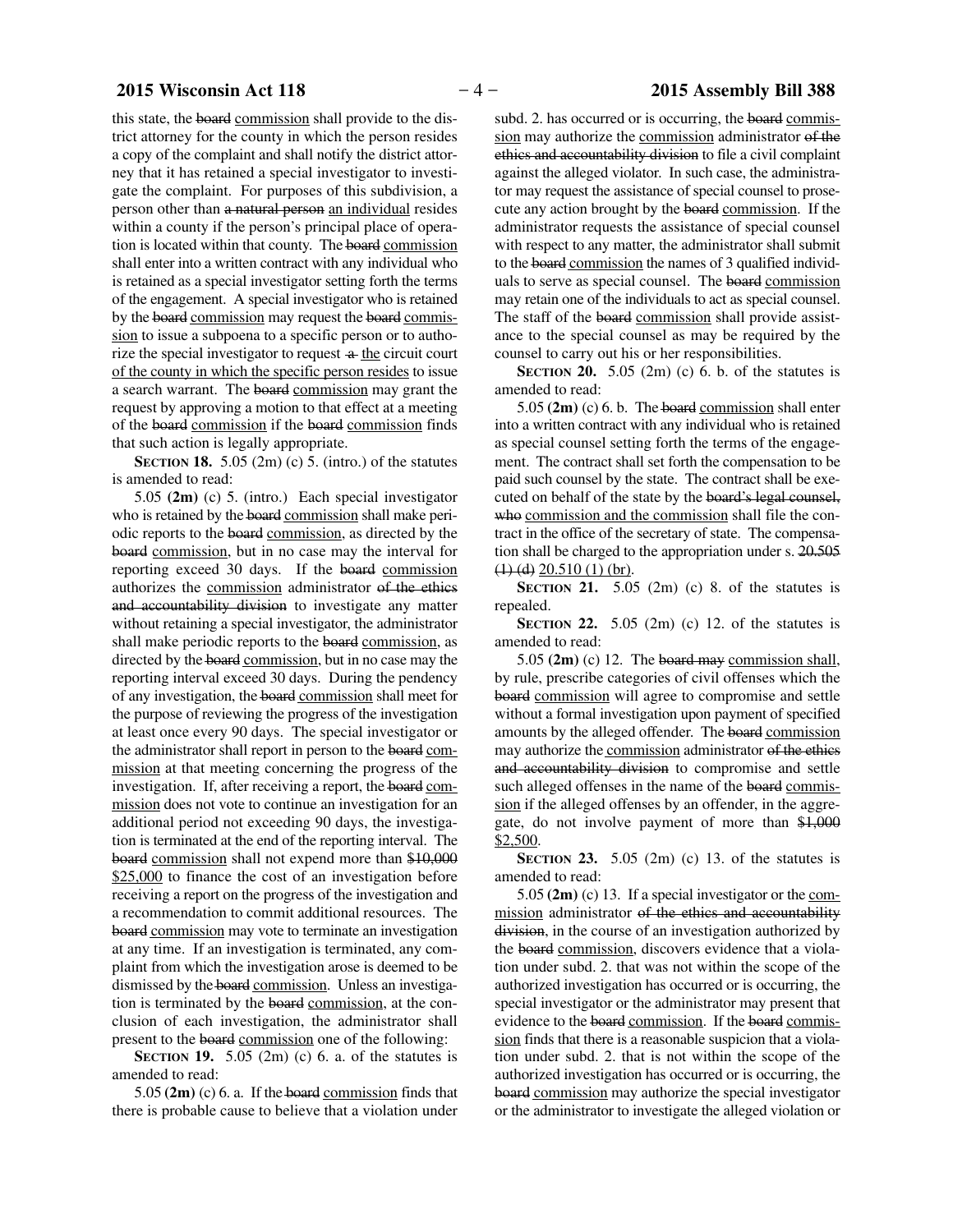may elect to authorize a separate investigation of the alleged violation as provided in subd. 4.

**SECTION 24.** 5.05 (2m) (c) 14. of the statutes is amended to read:

5.05 **(2m)** (c) 14. If a special investigator or the commission administrator of the ethics and accountability division of the board, in the course of an investigation authorized by the board commission, discovers evidence of a potential violation of a law that is not administered by the board commission arising from or in relation to the official functions of the subject of the investigation or any matter that involves elections, ethics, or lobbying regulation, the special investigator or the administrator may present that evidence to the board commission. The board commission may thereupon refer the matter to the appropriate district attorney specified in subd. 11. or may refer the matter to the attorney general. The attorney general may then commence a civil or criminal prosecution relating to the matter.

**SECTION 25.** 5.05 (2m) (d) 1. of the statutes is amended to read:

5.05 **(2m)** (d) 1. No individual who serves as the legal counsel to the board or as a division commission administrator for the board may have been a lobbyist, as defined in s. 13.62 (11). No such individual may have served in a partisan state or local office.

**SECTION 26.** 5.05 (2m) (g) of the statutes is repealed. **SECTION 27.** 5.05 (2m) (h) of the statutes is amended to read:

5.05 **(2m)** (h) If the defendant in an action for a civil violation of chs. 5 to  $10$  or 12, subch. III of ch. 13, or subch. III of ch. 19 is a district attorney or a circuit judge or a candidate for either such office, the action shall be brought by the board commission. If the defendant in an action for a civil violation of chs. 5 to 10 or 12, subch. III of ch. 13, or subch. III of ch. 19 is the attorney general or a candidate for that office, the board commission may appoint special counsel to bring suit on behalf of the state.

**SECTION 28.** 5.05 (2m) (i) of the statutes is amended to read:

5.05 **(2m)** (i) If the defendant in an action for a criminal violation of chs. 5 to 10 or 12, subch. III of ch. 13, or subch. III of ch. 19 is a district attorney or a circuit judge or a candidate for either such office, the action shall be brought by the attorney general. If the defendant in an action for a criminal violation of chs. 5 to  $10$  or  $12$ , subch. III of ch. 13, or subch. III of ch. 19 is the attorney general or a candidate for that office, the board commission may appoint a special prosecutor to conduct the prosecution on behalf of the state.

**SECTION 29.** 5.05 (2m) (k) of the statutes is created to read:

5.05 **(2m)** (k) The commission's power to initiate civil actions under this subsection for the enforcement of chs. 5 to 10 or 12 shall be the exclusive remedy for alleged civil violations of chs. 5 to 10 or 12.

**SECTION 30.** 5.05 (2q) of the statutes is created to read:

5.05 **(2q)** SUPPLEMENTAL FUNDING FOR ONGOING INVESTIGATIONS. The commission may request supplemental funds to be credited to the appropriation account under s. 20.510 (1) (be) for the purpose of continuing an ongoing investigation initiated under sub. (2m). A request under this subsection shall be filed with the secretary of administration and the cochairpersons of the joint committee on finance in writing and shall contain a statement of the action requested, the purposes therefor, the statutory provision authorizing or directing the performance of the action, and information about the nature of the investigation for which the commission seeks supplemental funds, excluding the name of any individual or organization that is the subject of the investigation. If the cochairpersons of the joint committee on finance do not notify the secretary of administration that the committee has scheduled a meeting for the purpose of reviewing the request within 14 working days after the commission filed the request, the secretary shall supplement the appropriation under s. 20.510 (1) (be) from the appropriation under s. 20.505 (1) (d) in an amount not to exceed the amount the commission requested. If, within 14 working days after the commission filed the request, the cochairpersons of the joint committee on finance notify the secretary that the committee has scheduled a meeting for the purpose of reviewing the commission's request under this subsection, the secretary may supplement the appropriation under s. 20.510 (1) (be) only with the committee's approval. The committee and the secretary shall notify the commission of all their actions taken under this subsection.

**SECTION 31.** 5.05 (2s) of the statutes is repealed.

**SECTION 32.** 5.05 (2w) of the statutes is amended to read:

5.05 **(2w)** ELECTIONS DIVISION COMMISSION. The elections division commission has the responsibility for the administration of chs. 5 to 10 and 12.

**SECTION 33.** 5.05 (3d) of the statutes is created to read:

5.05 **(3d)** ADMINISTRATOR. The commission shall appoint an administrator in the manner provided under s. 15.61 (1) (b). The administrator shall be outside the classified service. The administrator shall appoint such other personnel as he or she requires to carry out the duties of the commission and may designate a commission employee to serve as the commission's legal counsel. The administrator shall perform such duties as the commission assigns to him or her in the administration of chs. 5 to 10 and 12.

**SECTION 34.** 5.05 (3g) of the statutes is amended to read:

5.05 **(3g)** CHIEF ELECTION OFFICER. The board commission administrator shall designate an employee of the board to serve as the chief election officer of this state.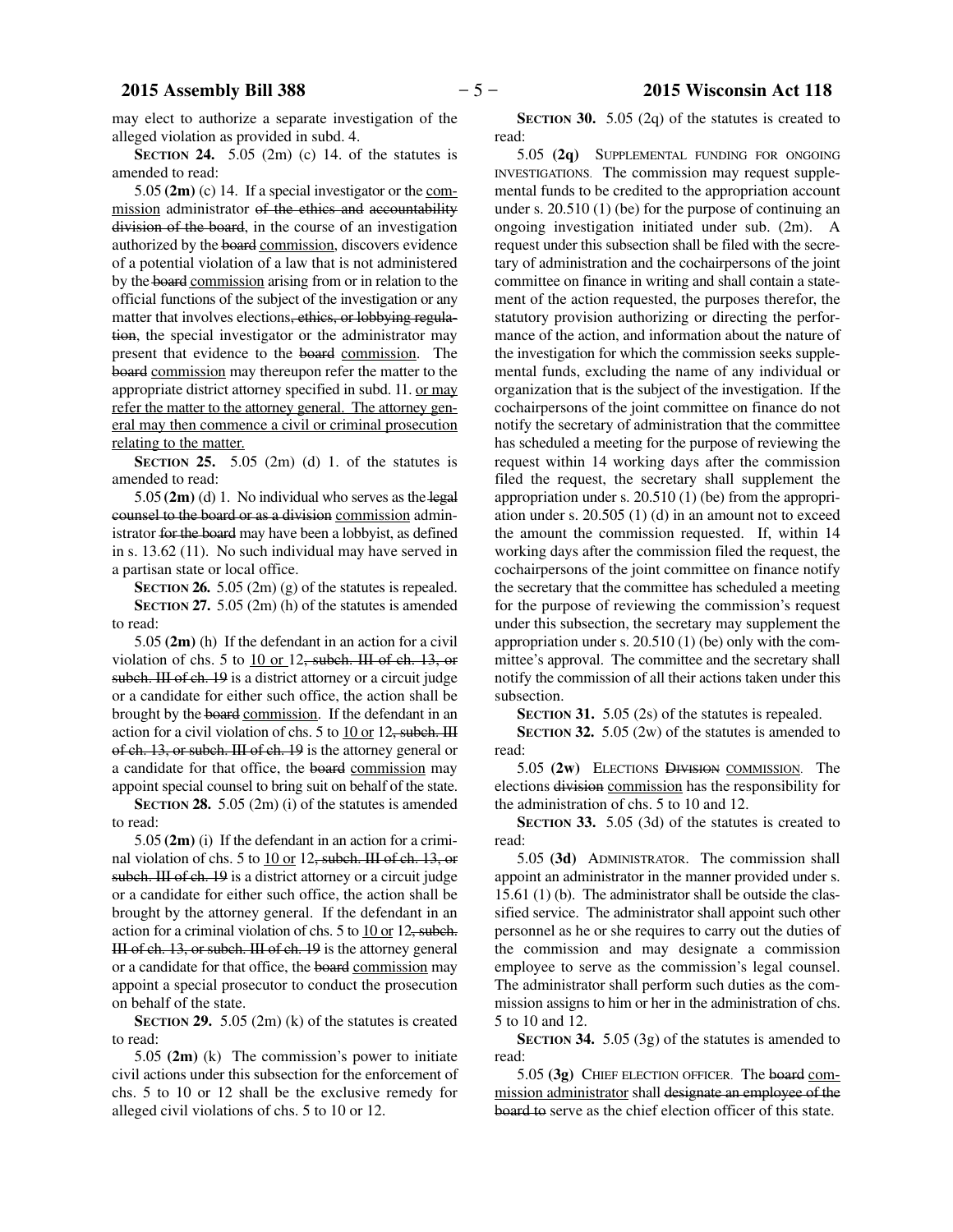### **2015 Wisconsin Act 118** − 6 − **2015 Assembly Bill 388**

5.05 **(5e)** BIENNIAL ANNUAL REPORT. The board commission shall include in its biennial submit an annual report under s. 15.04 (1) (d) and shall include in its annual report the names and duties of all individuals employed by the board commission and a summary of its determinations and advisory opinions issued under sub. (6a). Except as authorized or required under sub.  $(5s)$  (f)  $2$ , the board commission shall make sufficient alterations in the summaries to prevent disclosing the identities of individuals or organizations involved in the decisions or opinions. The board may also include in its biennial report any information compiled under s. 11.21 (7) The commission shall identify in its report the statutory duties of the commission administrator, together with a description of the manner in which those duties are being fulfilled. Notwithstanding sub. (5s) and s. 12.13 (5), the commission shall also specify in its report the total number of investigations conducted by the commission since the last annual report and a description of the nature of each investigation. The board commission shall make such further reports on the matters within its jurisdiction and such recommendations for further legislation as it deems desirable.

**SECTION 36.** 5.05 (5s) (intro.) of the statutes is amended to read:

5.05 **(5s)** ACCESS TO RECORDS. (intro.) Records obtained or prepared by the board commission in connection with an investigation, including the full text of any complaint received by the board commission, are not subject to the right of inspection and copying under s. 19.35 (1), except as provided in pars. (d) and  $(e)$  and except that follows:

**SECTION 37.** 5.05 (5s) (am) of the statutes is created to read:

5.05 **(5s)** (am) The commission shall provide to the joint committee on finance records obtained or prepared by the commission in connection with an ongoing investigation when required under sub. (2q).

**SECTION 38.** 5.05 (5s) (b) of the statutes is amended to read:

5.05 **(5s)** (b) Investigatory records of the board commission may be made public in the course of a prosecution initiated under chs. 5 to  $\underline{10}$  or  $12$ , subch. III of ch. 13, or subch. III of ch. 19.

**SECTION 39.** 5.05 (5s) (bm) of the statutes, as created by 2015 Wisconsin Act 2, is amended to read:

5.05 **(5s)** (bm) The board commission shall provide investigatory records to the state auditor and the employees of the legislative audit bureau to the extent necessary for the bureau to carry out its duties under s. 13.94.

**SECTION 40.** 5.05 (5s) (d) of the statutes is amended to read:

5.05 **(5s)** (d) If the board commission commences a civil prosecution of a person for an alleged violation of chs. 5 to 10 or 12, subch. III of ch. 13, or subch. III of ch. 19 as the result of an investigation, the person who is the subject of the investigation may authorize the board commission to make available for inspection and copying under s. 19.35 (1) records of the investigation pertaining to that person if the records are available by law to the subject person and the board commission shall then make those records available.

**SECTION** 40d.  $5.05$  (5s) (f) 1. of the statutes is repealed.

**SECTION 40h.** 5.05 (5s) (f) 2. a. of the statutes is repealed.

**SECTION 40p.** 5.05 (5s) (f) 2. b. of the statutes is repealed.

**SECTION 40t.** 5.05 (5s) (f) 2. c. of the statutes is renumbered 5.05 (5s) (f) and amended to read:

5.05 **(5s)** (f) The board commission shall make public formal and informal advisory opinions and records obtained in connection with requests for formal or informal advisory opinions relating to matters under the jurisdiction of the elections division commission, including the identity of individuals requesting such opinions or organizations or governmental bodies on whose behalf they are requested.

**SECTION 43.** 5.05 (5t) of the statutes is created to read:

5.05 **(5t)** GUIDANCE FOLLOWING BINDING COURT DECI-SIONS. Within 2 months following the publication of a decision of a state or federal court that is binding on the commission and this state, the commission shall issue updated guidance or formal advisory opinions, commence the rule−making procedure to revise administrative rules promulgated by the commission, or request an opinion from the attorney general on the applicability of the court decision.

**SECTION 44.** 5.05 (6a) of the statutes is renumbered 5.05 (6a) (a) 1. and amended to read:

5.05 **(6a)** (a) 1. Any individual, either personally or on behalf of an organization or governmental body, may make a written or electronic request of the board commission in writing, electronically, or by telephone for an a formal or informal advisory opinion regarding the propriety under chs. 5 to 10 or 12, subch. III of ch. 13, or subch. III of ch. 19 of any matter to which the person is or may become a party; and any. Any appointing officer, with the consent of a prospective appointee, may request of the board an commission a formal or informal advisory opinion regarding the propriety under chs. 5 to  $10$  or  $12$ , subch. III of ch. 13, or subch. III of ch. 19 of any matter to which the prospective appointee is or may become a party. The board commission shall review a request for an advisory opinion and may issue a formal or informal written or electronic advisory opinion to the person making the request. Except as authorized or required for opinions specified in sub.  $(5s)$  (f)  $2$ , the board's commission's deliberations and actions upon such requests shall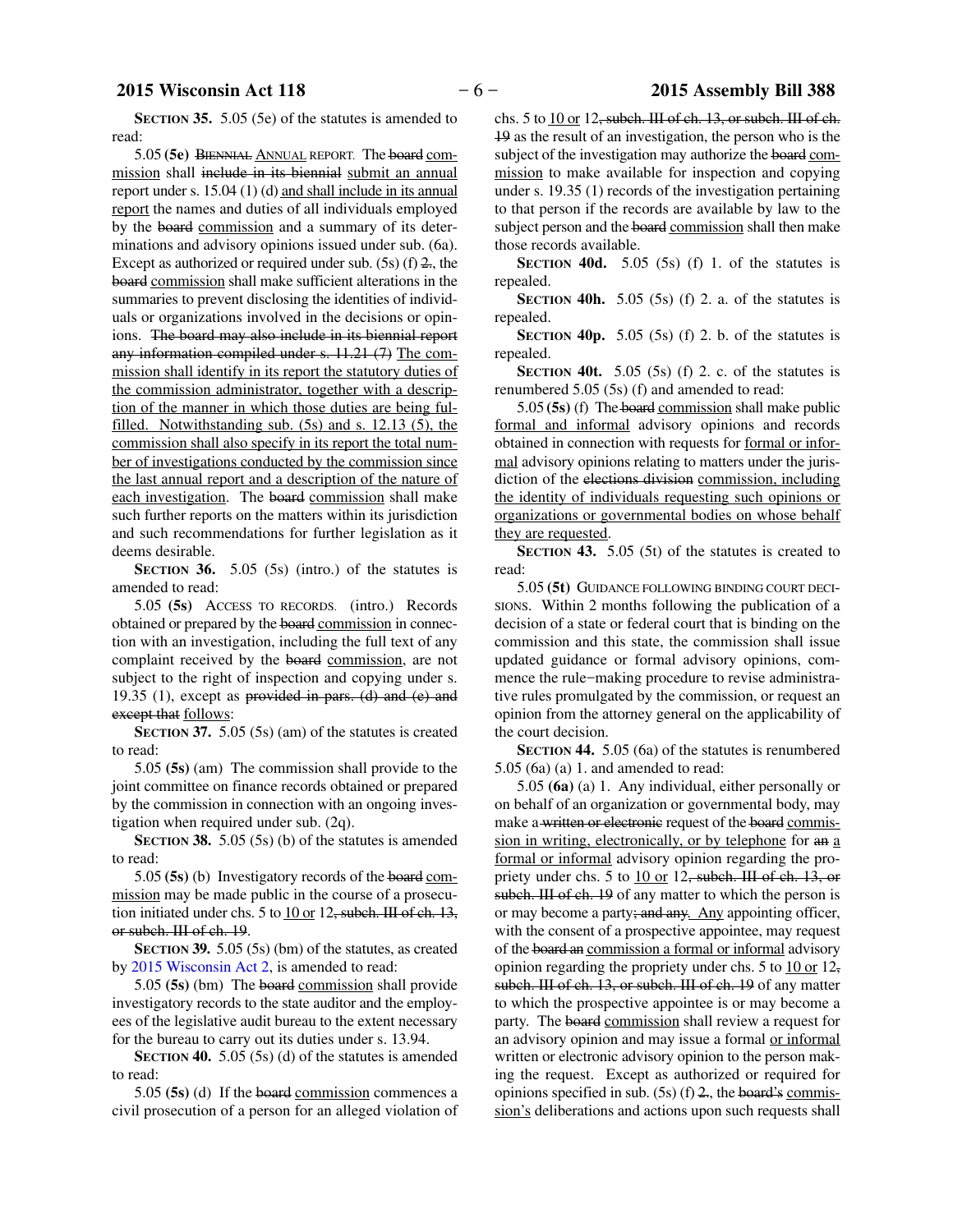be in meetings not open to the public. No person acting in good faith upon an advisory opinion issued by the board is subject to criminal or civil prosecution for so acting, if the material facts are as stated in the opinion request A member of the commission may, by written request, require the commission to review an advisory opinion.

2. To have legal force and effect, each formal and informal advisory opinion issued by the board commission must be supported by specific legal authority under a statute or other law, or by specific case or common law authority. Each formal and informal advisory opinion shall include a citation to each statute or other law and each case or common law authority upon which the opinion is based, and shall specifically articulate or explain which parts of the cited authority are relevant to the board's commission's conclusion and why they are relevant.

(b) 1. The board commission may authorize its legal counsel the commission administrator or his or her designee to issue an informal written advisory opinion or to transmit an informal advisory opinion electronically on behalf of the board commission, subject to such limitations as the board commission deems appropriate. Every informal advisory opinion shall be consistent with applicable formal advisory opinions issued by the board. commission, statute or other law, and case law.

(a) 4. At each regular meeting of the commission, the administrator shall review informal advisory opinions requested of and issued by the administrator and that relate to recurring issues or issues of first impression for which no formal advisory opinion has been issued. The commission may determine to issue a formal advisory opinion adopting or modifying the informal advisory opinion. If the board commission disagrees with an a formal or informal advisory opinion that has been issued by or on behalf of the board commission, the board commission may withdraw the opinion or, issue a revised formal or informal advisory opinion and no, or request an opinion from the attorney general. No person acting after the date of the withdrawal or issuance of the revised advisory opinion is exempted from prosecution under this subsection if the opinion upon which the person's action is based has been withdrawn or revised in relevant degree.

(a) 5. Except as authorized or required under sub. (5s)  $(f)$  2, no member or employee of the board commission may make public the identity of the individual requesting a formal or informal advisory opinion or of individuals or organizations mentioned in the opinion.

(c) 2. Any person receiving requesting a formal or informal advisory opinion under this subsection who disagrees with the opinion paragraph may request a public or private hearing before the board commission to discuss the opinion. The board commission shall grant a request for a public or private hearing under this subsection. After hearing the matter, the board may reconsider

its opinion and may issue a revised opinion to the person. paragraph.

(c) 3. Promptly upon issuance of each formal advisory opinion that is not open to public access, the board commission shall publish a summary of the opinion that is consistent with applicable requirements together with the information specified under sub. (5s) (f) on the commission's Internet site.

**SECTION 45.** 5.05 (6a) (a) 3. of the statutes is created to read:

5.05 **(6a)** (a) 3. No person acting in good faith upon a formal or informal advisory opinion issued by the commission under this subsection is subject to criminal or civil prosecution for so acting, if the material facts are as stated in the opinion request.

**SECTION 46.** 5.05 (6a) (b) 2. of the statutes is created to read:

5.05 **(6a)** (b) 2. Any individual may request in writing, electronically, or by telephone an informal advisory opinion from the commission under this paragraph. The commission's designee shall provide a written response, a written reference to an applicable statute or law, or a written reference to a formal advisory opinion of the commission to the individual, or shall refer the request to the commission for review and the issuance of a formal advisory opinion.

**SECTION 47.** 5.05 (6a) (b) 3. of the statutes is created to read:

5.05 **(6a)** (b) 3. Any person receiving an informal advisory opinion under this paragraph may, at any time, request a formal advisory opinion from the commission on the same matter.

**SECTION 48.** 5.05 (6a) (c) 1. of the statutes is created to read:

5.05 **(6a)** (c) 1. Any individual may request in writing, electronically, or by telephone a formal advisory opinion from the commission or the review or modification of a formal advisory opinion issued by the commission under this paragraph. The individual making the request shall include all pertinent facts relevant to the matter. The commission shall review a request for a formal advisory opinion and may issue a formal advisory opinion to the individual making the request. Except as authorized or required for opinions specified in sub. (5s) (f), the commission's deliberations and actions upon such requests shall be in meetings not open to the public.

**SECTION 49.** 5.05 (6a) (c) 4. of the statutes is created to read:

5.05 **(6a)** (c) 4. If the commission declines to issue a formal advisory opinion, it may refer the matter to the attorney general or to the standing legislative oversight committees.

**SECTION 50.** 5.05 (9) of the statutes is amended to read:

5.05 **(9)** STANDING. The board commission has standing to commence or intervene in any civil action or pro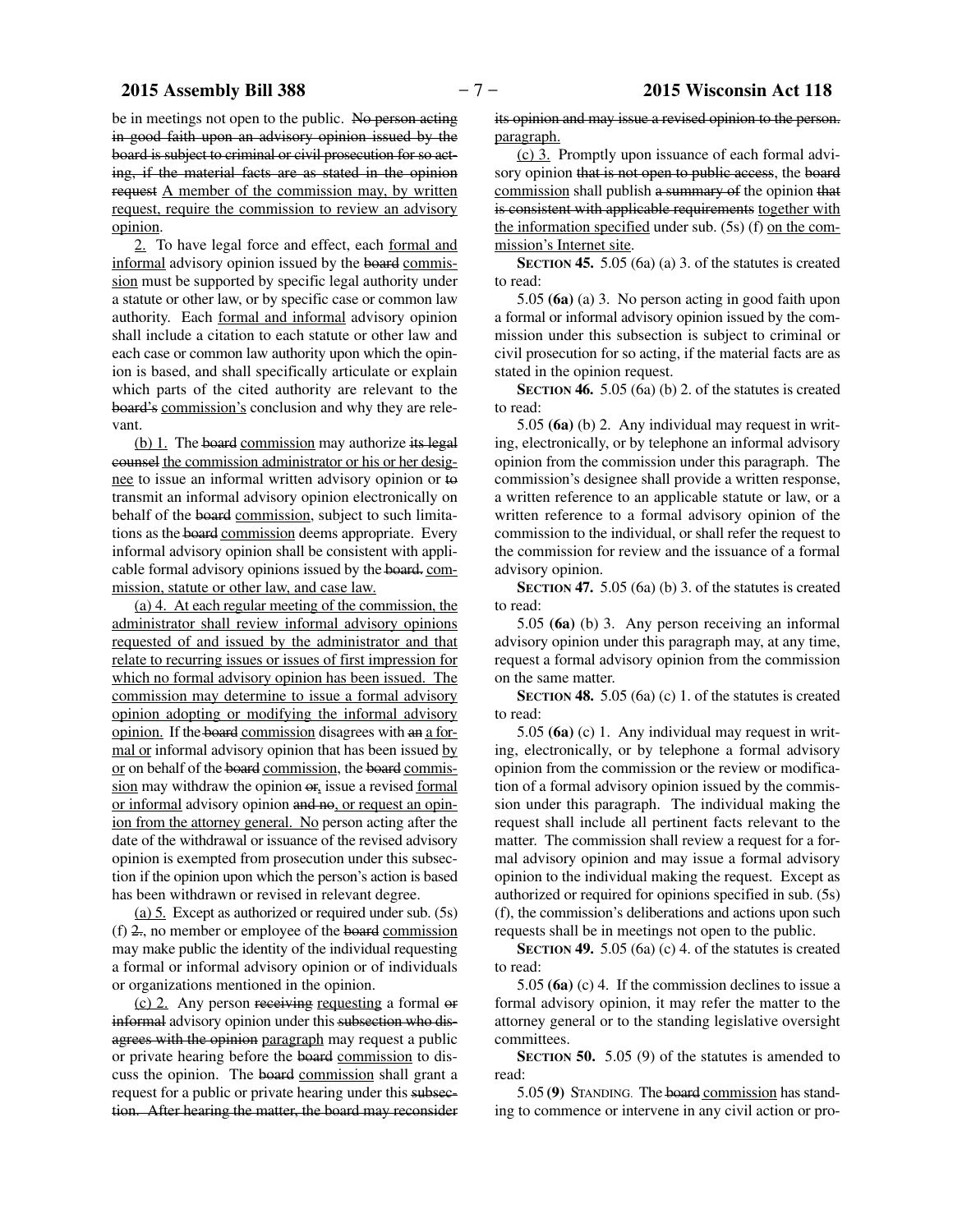ceeding for the purpose of enforcing the laws regulating the conduct of elections or election campaigns, other than laws regulating campaign financing, or ensuring their proper administration. If the board delegates authority to its legal counsel under sub. (1) (e) to act in its stead, the legal counsel has standing to commence or intervene in such an action or proceeding.

**SECTION 51.** 5.05 (10) of the statutes is amended to read:

5.05 **(10)** STATE ELECTION ADMINISTRATION PLAN. With the assistance of the election administration council and approval of the joint committee on finance as provided in this subsection, the board commission shall adopt and modify as necessary a state plan that meets the requirements of P.L. 107−252 to enable participation by this state in federal financial assistance programs authorized under that law. The board commission shall adopt the plan and any modifications only after publishing a class 1 notice under ch. 985 or posting on the Internet a statement describing the proposed plan or modification and receiving public comment thereon. After approval of the proposed plan or any modification of the plan by the board commission, the board commission shall submit the proposed plan or modification to the joint committee on finance for the approval of the committee. The board commission may adopt the proposed plan or modification only if the committee approves the proposed plan or modification.

**SECTION 52.** 5.05 (11) of the statutes is amended to read:

5.05 **(11)** AIDS TO COUNTIES AND MUNICIPALITIES. From the appropriations under s.  $20.511$   $20.510$   $(1)$   $(t)$ and (x), the board commission may provide financial assistance to eligible counties and municipalities for election administration costs in accordance with the plan adopted under sub. (10). As a condition precedent to receipt of assistance under this subsection, the board commission shall enter into an agreement with the county or municipality receiving the assistance specifying the intended use of the assistance and shall ensure compliance with the terms of the agreement. Each agreement shall provide that if the federal government objects to the use of any assistance moneys provided to the county or municipality under the agreement, the county or municipality shall repay the amount of the assistance provided to the board commission.

**SECTION** 53. 5.05 (16) of the statutes is created to read:

5.05 **(16)** POLICIES AND PROCEDURES. (a) Annually, the commission shall adopt written policies and procedures in order to govern its internal operations and management and shall annually report such policies and procedures to the appropriate standing committees of the legislature under s. 13.172 (3).

(b) Notwithstanding par. (a), the commission may reconsider at any time any policy or procedure adopted as provided under par. (a). If, upon reconsideration, the commission revises a previously reported policy or procedure, the commission shall report the revision to the appropriate standing committees of the legislature under s. 13.172 (3).

(c) The commission may reconsider at any time any written directives or written guidance provided to the general public or to any person subject to the provisions of chs. 5 to 10 and 12 with regard to the enforcement and administration of those provisions.

**SECTION 54.** 5.05 (17) of the statutes is created to read:

5.05 **(17)** PAYMENTS. The commission may accept payment by credit card, debit card, or other electronic payment mechanism for any amounts owed pursuant to the administration of chs. 5 to 10 or 12, and may charge a surcharge to the payer to recover charges associated with the acceptance of that electronic payment.

**SECTION 55.** 5.052 of the statutes is repealed.

**SECTION 56.** 5.054 of the statutes is repealed. **SECTION 57.** 5.055 of the statutes is amended to read:

**5.055 Election assistance commission standards board.** The commission administrator of the elections division of the board shall, in consultation with the board commission, appoint an individual to represent this state as a member of the federal election assistance commission standards board. The administrator shall also conduct and supervise a process for the selection of an election official by county and municipal clerks and boards of election commissioners to represent local election officials of this state as a member of the federal election assistance commission standards board. The administrator shall ensure that the members of the federal election assistance commission standards board representing this state shall at no time be members of the same political party. Upon appointment or election of any new member of the federal election assistance commission standards board representing this state, the administrator shall transmit a notice of that member's appointment or election to the officer or agency designated by federal law.

**SECTION 58.** 5.056 of the statutes is amended to read: **5.056 Matching program with secretary of trans**portation. The commission administrator of the elections division of the board shall enter into the agreement with the secretary of transportation specified under s. 85.61 (1) to match personally identifiable information on the official registration list maintained by the board commission under s. 6.36 (1) with personally identifiable information maintained by the department of transportation.

**SECTION 59.** 5.07 of the statutes is amended to read:

**5.07 Action to compel compliance.** Whenever a violation of the laws regulating the conduct of elections or election campaigns, other than a violation of the laws regulating campaign financing, occurs or is proposed to occur, the attorney general or the district attorney of the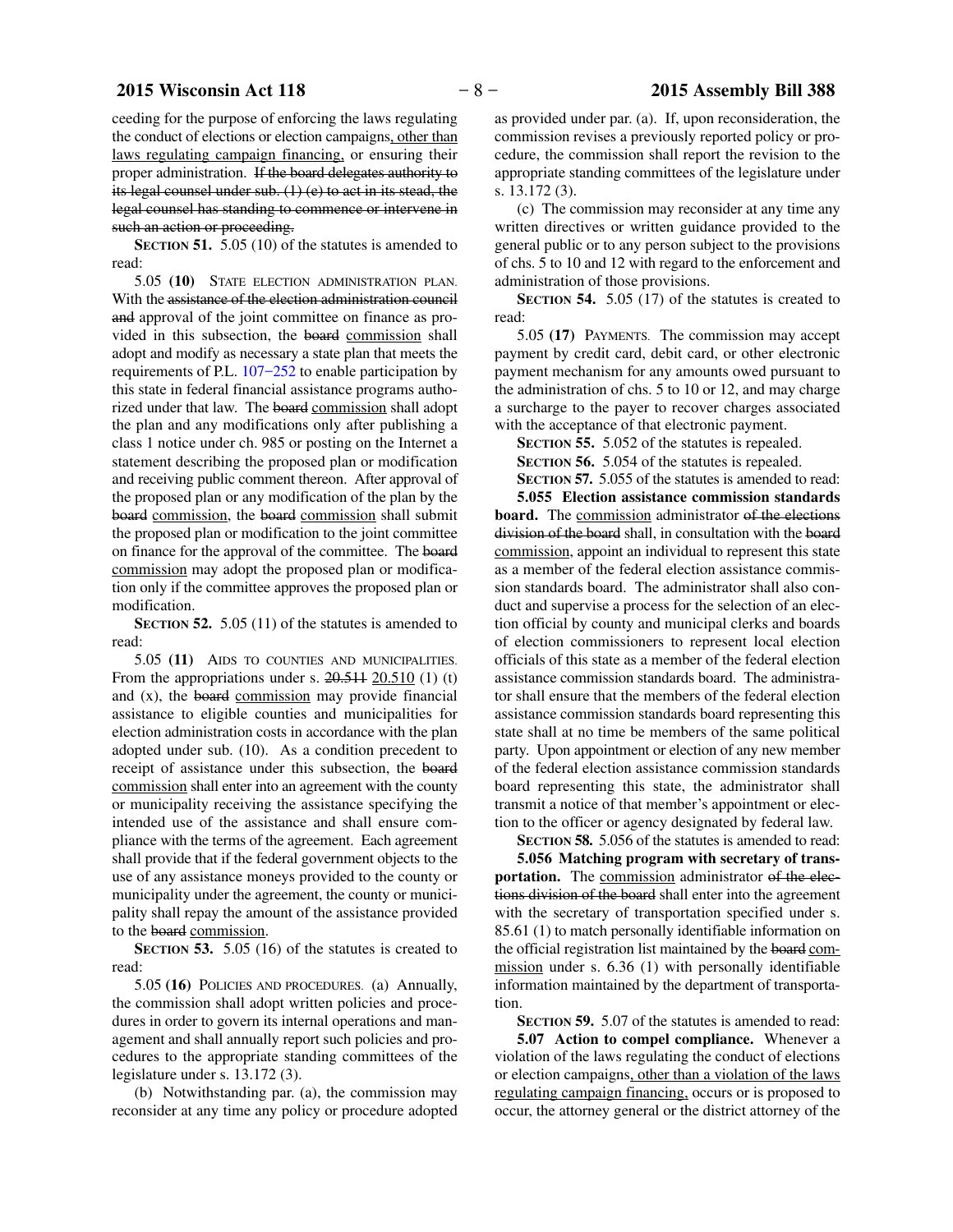county where the violation occurs or is proposed to occur may sue for injunctive relief, a writ of mandamus or prohibition, or other such legal or equitable relief as may be appropriate to compel compliance with the law. No bond is required in such actions.

**SECTION 60.** 5.08 of the statutes is amended to read:

**5.08 Petition for enforcement.** In addition to or in lieu of filing a complaint, any elector may file a verified petition alleging such facts as are within his or her knowledge to indicate that an election official has failed or is failing to comply with any law regulating the conduct of elections or election campaigns, other than a law regulating campaign financing, or proposes to act in a manner inconsistent with such a law, and requesting that an action be commenced for injunctive relief, a writ of mandamus or prohibition or other such legal or equitable relief as may be appropriate to compel compliance with the law. The petition shall be filed with the district attorney for the county having jurisdiction to prosecute the alleged failure to comply under s. 978.05 (1) and (2). The district attorney may then commence the action or dismiss the petition. If the district attorney declines to act upon the petition or if the district attorney fails to act upon the petition within 15 days of the date of filing, the petitioner may file the same petition with the attorney general, who may then commence the action.

**SECTION 61.** 5.09 of the statutes is repealed.

**SECTION 62.** 5.40 (7) of the statutes is amended to read:

5.40 **(7)** Whenever a municipality adopts and purchases voting machines or an electronic voting system, or adopts and purchases a different type of voting machine or electronic voting system from the type it was previously using, the municipal clerk or executive director of the municipal board of election commissioners shall promptly notify the county clerk or executive director of the county board of election commissioners and the administrator of the elections division of the board commission in writing.

**SECTION 63.** 5.58 (2) of the statutes is amended to read:

5.58 **(2)** STATE SUPERINTENDENT OF PUBLIC INSTRUC-TION; JUDICIARY; COUNTY EXECUTIVE; COUNTY COMPTROL-LER; AND COUNTY SUPERVISORS. There shall be one separate ballot for state superintendent, judicial officers, county executive under s. 59.17, and county supervisor, except as authorized in s. 5.655. In counties having a population of 750,000 or more, the ballot shall also include the office of comptroller and in counties having a population of 500,000 or more, the ballot shall also include those offices under s. 8.11 (2) (b) and (2m). The arrangement of names of candidates for state superintendent, justice, court of appeals judge, and circuit court judge shall be determined by the board commission in the manner specified in s. 5.60 (1) (b). Arrangement of the names of candidates for county executive, county comptroller, and county supervisor shall be determined by the county clerk or by the executive director of the county board of election commissioners in the manner specified in s. 5.60 (1) (b).

**SECTION 64.** 5.58 (2m) of the statutes is amended to read:

5.58 **(2m)** METROPOLITAN SEWERAGE COMMISSION. Except as authorized in s. 5.655, there shall be a separate ballot for members of the metropolitan sewerage commission if commissioners are elected under s. 200.09 (11) (am), with candidates for different seats listed in separate columns or rows if more than one seat is contested at any election. Arrangement of the names on the ballot shall be determined by the board elections commission.

**SECTION 65.** 5.60 (1) (b) of the statutes is amended to read:

5.60 **(1)** (b) The board elections commission shall certify the candidates' names and designate the official ballot arrangement for candidates for state superintendent, justice, court of appeals judge, and for circuit judge and, if commissioners are elected under s. 200.09 (11) (am), the for metropolitan sewerage commission commissioners elected under s. 200.09 (11) (am). The arrangement of names of all candidates on the ballot whose nomination papers are filed with the board elections commission shall be determined by the board elections commission by the drawing of lots not later than the 2nd Tuesday in January, or the next day if the first Tuesday is a holiday. Whenever a primary is held for an office, a 2nd drawing of all candidates for that office shall be held by or under the supervision of the board elections commission not later than the 3rd day following the completion of the primary canvass to determine the arrangement of candidates on the election ballot.

**SECTION 66.** 5.62 (4) (b) of the statutes is amended to read:

5.62 **(4)** (b) The county board of election commissioners in counties having a population of more than 750,000 shall prepare the official primary ballot. The commissioners shall arrange the names of all candidates for each office whose nomination papers are filed at the county level, using the same method as that used by the government accountability board elections commission under s. 5.60 (1) (b).

**SECTION 67.** 5.68 (3m) of the statutes is repealed.

**SECTION 68.** 5.93 of the statutes is amended to read:

**5.93 Administration.** The board may commission shall promulgate reasonable rules for the administration of this subchapter.

**SECTION 69.** 6.26 (3) of the statutes is amended to read:

6.26 **(3)** The board commission shall, by rule, prescribe procedures for appointment of special registration deputies, for revocation of appointments of special registration deputies, and for training of special registration deputies by municipal clerks and boards of election com-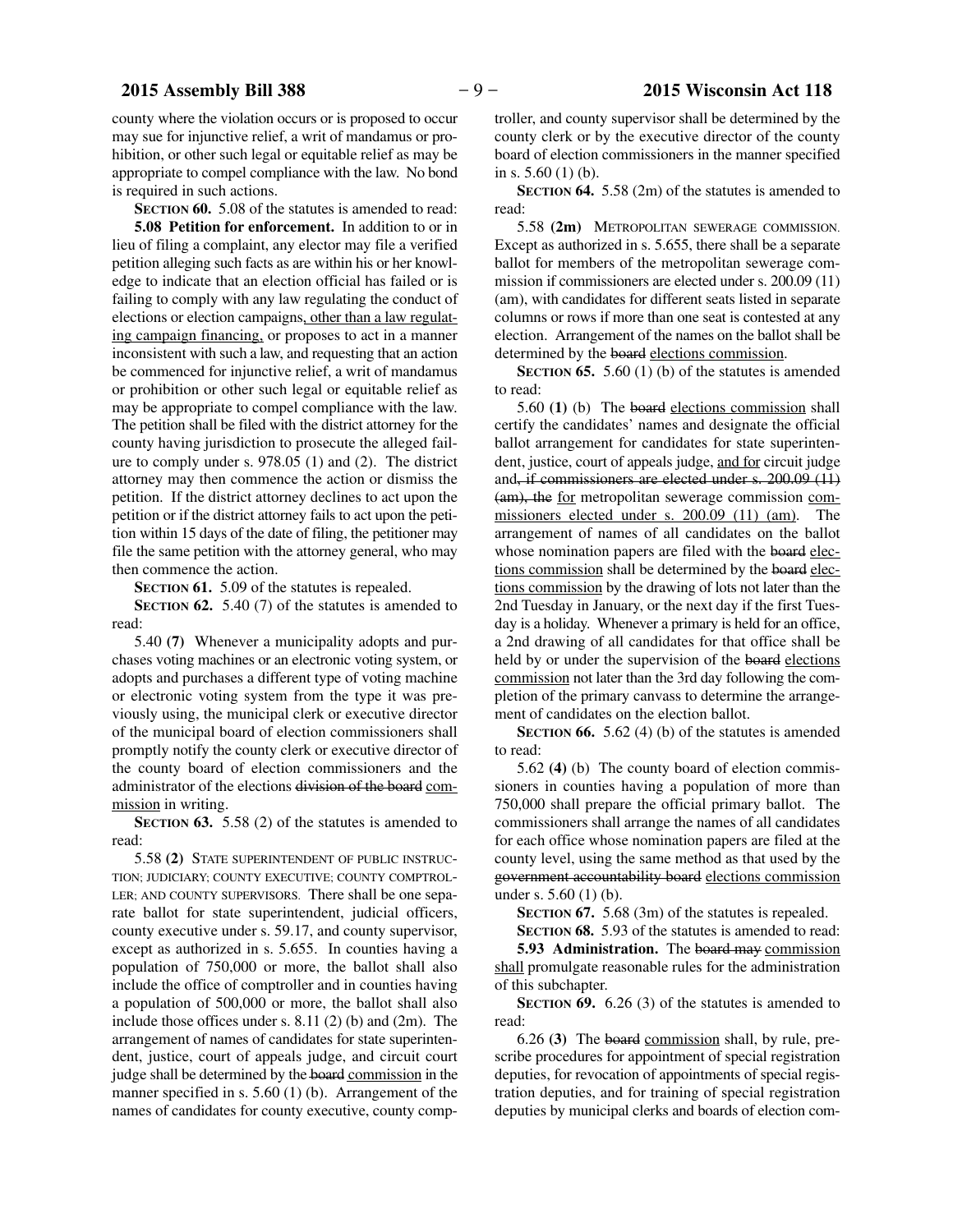missioners. The procedures shall be coordinated with training programs for special registration deputies conducted by municipal clerks under s. 7.315 and shall be formulated to promote increased registration of electors consistent with the needs of municipal clerks and boards of election commissioners to efficiently administer the registration process.

**SECTION 70.** 6.275 (1) (f) of the statutes, as created by 2013 Wisconsin Act 148, is amended to read:

6.275 **(1)** (f) The total number of postcards sent by the municipal clerk or board of election commissioners under s. 6.56 (3), the total number of such postcards returned to the municipal clerk or board of election commissioners because the elector did not reside at the address given on the postcard, the total number of electors whose status was changed from eligible to ineligible on the registration list as a result of the audit under s. 6.56 (3), and the number of individuals referred to the district attorney under s. 6.56 (3). The municipal clerk or board of election commissioners shall provide the information described under this paragraph to the board elections commission and the county clerk or county board of election commissioners at the earliest practicable time after, but no later than 90 days after, each primary and election at which a state or national office is filled or a statewide referendum is held, including any special election. The municipal clerk or board of election commissioners shall update the information described under this paragraph on a monthly basis and shall submit, on a monthly basis, any such updated information to the board elections commission and the county clerk or county board of election commissioners.

**SECTION 71.** 6.275 (2) of the statutes, as affected by 2013 Wisconsin Act 148, is amended to read:

6.275 **(2)** Upon receipt of each report filed under this section, the board commission shall, within 7 days of receiving the report, publish the information on its Internet site. The board commission shall update the information published under this subsection on a monthly basis.

**SECTION 72.** 6.33 (5) (a) of the statutes is amended to read:

6.33 **(5)** (a) Except as provided in par. (b) and this paragraph, whenever a municipal clerk receives a valid registration or valid change of a name or address under an existing registration and whenever a municipal clerk changes a registration from eligible to ineligible status, the municipal clerk shall promptly enter electronically on the list maintained by the board commission under s. 6.36 (1) the information required under that subsection. Except as provided in par. (b) and this paragraph, the municipal clerk may update any entries that change on the date of an election other than a general election within 30 days after the date of that election, and may update any entries that change on the date of a general election within 45 days after the date of that election. The legal counsel of the board commission administrator may, upon

request of a municipal clerk, permit the clerk to update entries that change on the date of a general election within 60 days after that election. The municipal clerk shall provide to the board commission information that is confidential under s. 6.47 (2) in such manner as the board commission prescribes.

**SECTION 73.** 6.36 (1) (b) 1. a. of the statutes is amended to read:

6.36 **(1)** (b) 1. a. Except as provided in pars. (bm) and (bn), no person other than an employee of the board commission, a county clerk, a deputy county clerk, an executive director of a county board of election commissioners, a deputy designated by the executive director, a municipal clerk, a deputy municipal clerk, an executive director of a city board of election commissioners, or a deputy designated by the executive director may view the date of birth, operator's license number, or social security account number of an elector, the address of an elector to whom an identification serial number is issued under s. 6.47 (3), or any indication of an accommodation required under s. 5.25 (4) (a) to permit voting by an elector.

**SECTION 74.** 6.36 (1) (bm) of the statutes is amended to read:

6.36 **(1)** (bm) The board commission or any municipal clerk or board of election commissioners may transfer any information in the registration list to which access is restricted under par. (b) 1. a. to a law enforcement agency, as defined in s.  $165.77(1)$  (b), to be used for law enforcement purposes.

**SECTION 75.** 6.36 (2) (a) of the statutes is amended to read:

6.36 **(2)** (a) Except as provided in par. (b), each registration list prepared for use as a poll list at a polling place or for purposes of canvassing absentee ballots at an election shall contain the full name and address of each registered elector; a blank column for the entry of the serial number of the electors when they vote or the poll list number used by the municipal board of absentee ballot canvassers in canvassing absentee ballots; an indication next to the name of each elector for whom proof of residence under s. 6.34 is required; a space for entry of the type of and the name of the entity or institution that issued the identifying document submitted by the elector as proof of residence when proof of residence under s. 6.34 is required; a space for entry of the elector's signature, or if another person signed the elector's registration form for the elector by reason of the elector's physical disability, the word "exempt"; and a form of certificate bearing the certification of the commission administrator of the elections division of the board stating that the list is a true and complete registration list of the municipality or the ward or wards for which the list is prepared. The board commission shall, by rule, prescribe the space and location for entry of each elector's signature on the poll list which shall provide for entry of the signature without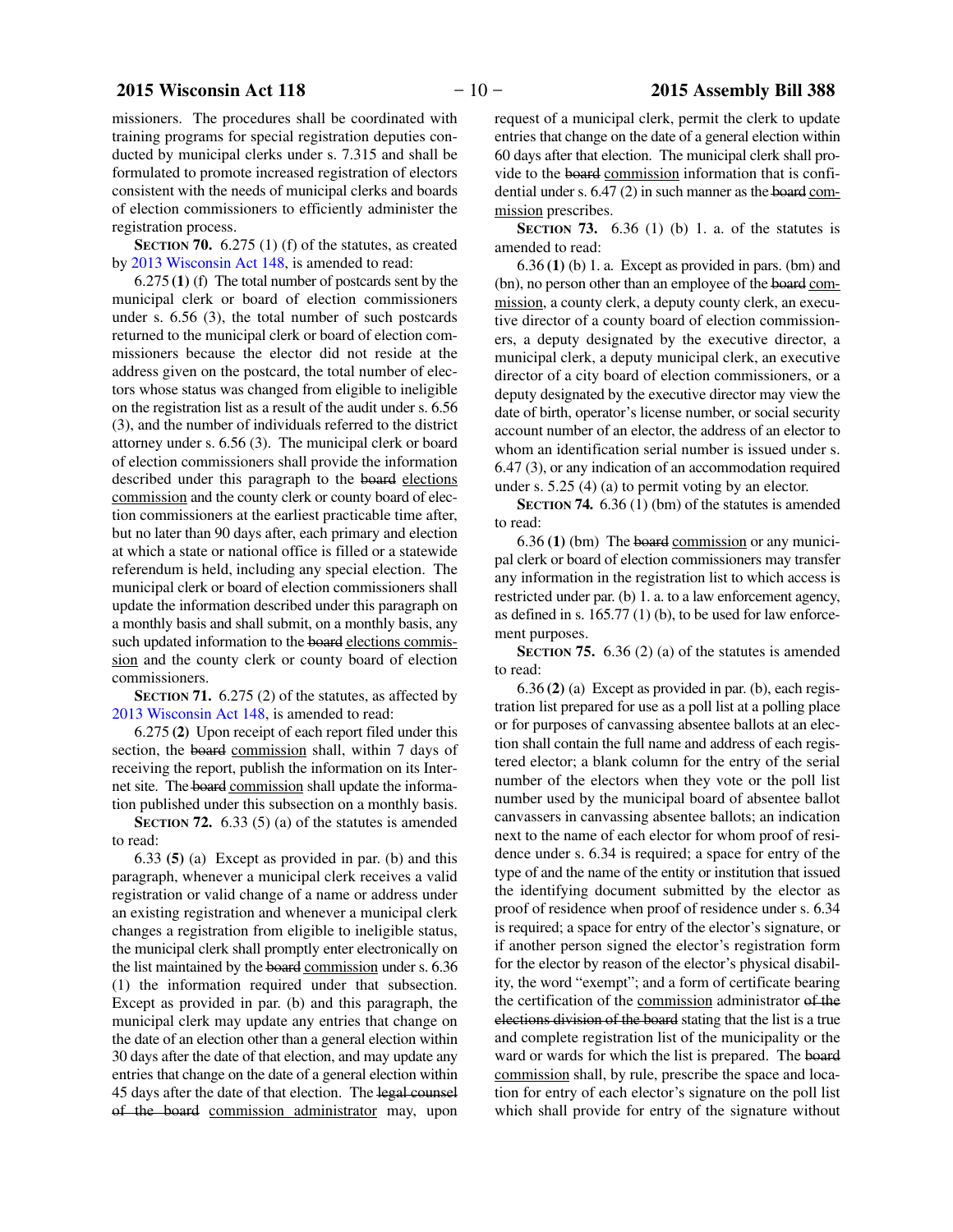changing the orientation of the poll list from the orientation used by the election officials.

**SECTION 76.** 6.50 (2g) of the statutes is amended to read:

6.50 **(2g)** The board commission may delegate to a municipal clerk or board of election commissioners of a municipality the responsibility to change the registration status of electors when required under sub. (2).

**SECTION 77.** 6.50 (7) of the statutes is amended to read:

6.50 **(7)** When an elector's registration is changed from eligible to ineligible status, the board commission, municipal clerk, or board of election commissioners shall make an entry on the registration list, giving the date of and reason for the change.

**SECTION 78.** 6.56 (3) of the statutes is amended to read:

6.56 **(3)** Upon receipt of the list under sub. (1), the municipal clerk or board of election commissioners shall make an audit of all electors registering to vote at the polling place or other registration location under s. 6.55 (2) and all electors registering by agent on election day under s. 6.86 (3) (a) 2. unless the clerk or board of election commissioners receives notice from the board elections commission under sub. (7) that the board elections commission will perform the audit. The audit shall be made by 1st class postcard. The postcard shall be marked in accordance with postal regulations to ensure that it will be returned to the clerk, board of election commissioners, or government accountability board elections commission if the elector does not reside at the address given on the postcard. If any postcard is returned undelivered, or if the clerk, board of election commissioners, or government accountability board elections commission is informed of a different address than the one specified by the elector which was apparently improper on the day of the election, the clerk, board of election commissioners, or government accountability board elections commission shall change the status of the elector from eligible to ineligible on the registration list, mail the elector a notice of the change in status, and provide the name of the elector to the district attorney for the county where the polling place is located and the government accountability board elections commission.

**SECTION 79.** 6.95 of the statutes is amended to read: **6.95 Voting procedure for challenged electors.** Whenever the inspectors under ss. 6.92 to 6.94 receive the vote of a person offering to vote who has been challenged, the inspectors shall, before giving the elector a ballot, write on the back of the ballot the serial number of the challenged person corresponding to the number kept at the election on the poll list, or other list maintained under s. 6.79, and the notation "s. 6.95". If voting machines are used in the municipality where the person is voting, the person's vote may be received only upon an absentee ballot furnished by the municipal clerk which

shall have the corresponding serial number from the poll list or other list maintained under s. 6.79 and the notation "s. 6.95" written on the back of the ballot by the inspectors before the ballot is given to the elector. The inspectors shall indicate on the list the reason for the challenge. The inspectors shall then deposit the ballot. The challenged ballots shall be counted under s. 5.85 or 7.51. The municipal board of canvassers may decide any challenge when making its canvass under s. 7.53. If the returns are reported under s. 7.60, a challenge may be reviewed by the county board of canvassers. If the returns are reported under s. 7.70, a challenge may be reviewed by the chairperson of the board commission or the chairperson's designee. The decision of any board of canvassers or of the chairperson or chairperson's designee may be appealed under s. 9.01. The standard for disqualification specified in s. 6.325 shall be used to determine the validity of challenged ballots.

**SECTION 80.** 6.96 of the statutes is amended to read:

**6.96 Voting procedure for electors voting pursuant to federal court order.** Whenever any elector is allowed to vote at a polling place pursuant to a federal court order after the closing time provided under s. 6.78, the inspectors shall, before giving the elector a ballot, write on the back of the ballot the notation "s. 6.96". If voting machines are used in the municipality where the elector is voting, the elector's vote may be received only upon an absentee ballot furnished by the municipal clerk which shall have the notation "s. 6.96" written on the back of the ballot by the inspectors before the ballot is given to the elector. When receiving the elector's ballot, the inspectors shall provide the elector with the written voting information prescribed by the board commission under s. 7.08 (8). The inspectors shall indicate on the list the fact that the elector is voting pursuant to a federal court order. The inspectors shall then deposit the ballot. The ballot shall be counted under s. 5.85 or 7.51 unless the order is vacated. If the order is vacated after the ballot is counted, the appropriate board or boards of canvassers or the chairperson of the board commission or his or her designee shall reopen the canvass to discount any ballots that were counted pursuant to the vacated order and adjust the statements, certifications, and determinations accordingly.

**SECTION 81.** 6.97 (1) of the statutes is amended to read:

6.97 **(1)** Whenever any individual who is required to provide proof of residence under s. 6.34 in order to be permitted to vote appears to vote at a polling place and cannot provide the required proof of residence, the inspectors shall offer the opportunity for the individual to vote under this section. Whenever any individual, other than a military elector, as defined in s.  $6.34$  (1) (a), or an overseas elector, as defined in s. 6.34 (1) (b), or an elector who has a confidential listing under s. 6.47 (2), appears to vote at a polling place and does not present proof of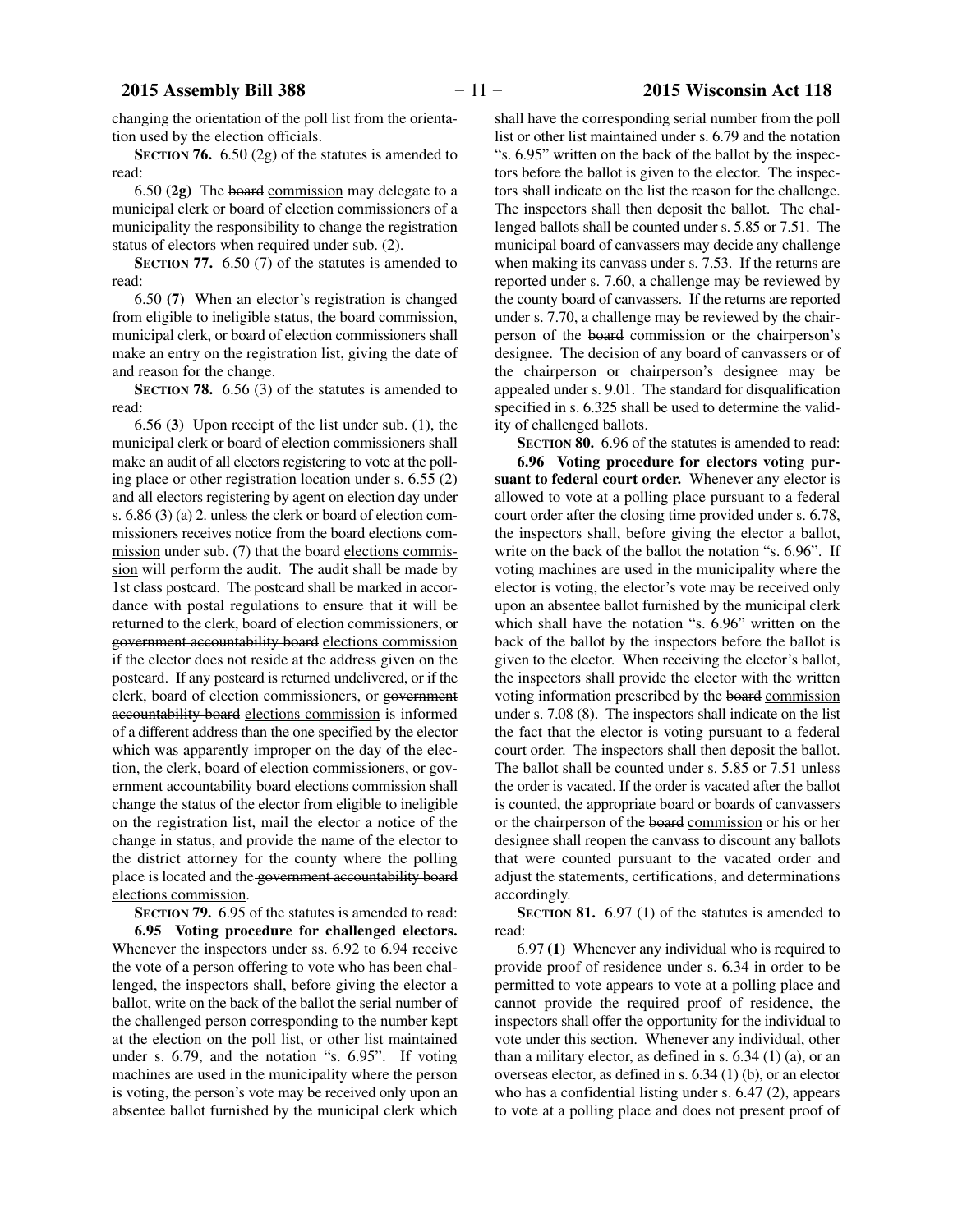identification under s. 6.79 (2), whenever required, the inspectors or the municipal clerk shall similarly offer the opportunity for the individual to vote under this section. If the individual wishes to vote, the inspectors shall provide the elector with an envelope marked "Ballot under s. 6.97, stats." on which the serial number of the elector is entered and shall require the individual to execute on the envelope a written affirmation stating that the individual is a qualified elector of the ward or election district where he or she offers to vote and is eligible to vote in the election. The inspectors shall, before giving the elector a ballot, write on the back of the ballot the serial number of the individual corresponding to the number kept at the election on the poll list or other list maintained under s. 6.79 and the notation "s. 6.97". If voting machines are used in the municipality where the individual is voting, the individual's vote may be received only upon an absentee ballot furnished by the municipal clerk which shall have the corresponding number from the poll list or other list maintained under s. 6.79 and the notation "s. 6.97" written on the back of the ballot by the inspectors before the ballot is given to the elector. When receiving the individual's ballot, the inspectors shall provide the individual with written voting information prescribed by the board commission under s. 7.08 (8). The inspectors shall indicate on the list the fact that the individual is required to provide proof of residence or proof of identification under s. 6.79 (2) but did not do so. The inspectors shall notify the individual that he or she may provide proof of residence or proof of identification to the municipal clerk or executive director of the municipal board of election commissioners. The inspectors shall also promptly notify the municipal clerk or executive director of the name, address, and serial number of the individual. The inspectors shall then place the ballot inside the envelope and place the envelope in a separate carrier envelope.

**SECTION 82.** 7.03 (1) (a) of the statutes is amended to read:

7.03 **(1)** (a) Except as authorized under this paragraph, a reasonable daily compensation shall be paid to each inspector, voting machine custodian, automatic tabulating equipment technician, member of a board of canvassers, messenger, and tabulator who is employed and performing duties under chs. 5 to 12. Daily compensation shall also be provided to inspectors and inspector trainees for attendance at training programs conducted by the board commission and municipal clerks under ss. 7.31 and 7.315. Alternatively, such election officials and trainees may be paid by the hour at a proportionate rate for each hour actually worked. Any election official or trainee may choose to volunteer his or her services by filing with the municipal clerk of the municipality in which he or she serves a written declination to accept compensation. The volunteer status of the election official or

trainee remains effective until the official or trainee files a written revocation with the municipal clerk.

**SECTION 83.** 7.03 (1) (b) of the statutes is amended to read:

7.03 **(1)** (b) Except as provided in par. (bm), any compensation owed shall be paid by the municipality in which the election is held, except that any compensation payable to a technician, messenger, tabulator, or member of the board of canvassers who is employed to perform services for the county shall be paid by the county and compensation payable to any messenger or tabulator who is employed to perform services for the state shall be paid by the board commission.

**SECTION 84.** 7.03 (2) of the statutes is amended to read:

7.03 **(2)** The amount of compensation of election officials, when authorized or required, shall be fixed by the appropriate county board of supervisors, municipal governing body, or municipal board of election commissioners in cities over 500,000 population. The board commission shall fix the amount to be paid any person employed to perform duties for the state. If the board commission employs an individual to perform duties which are the responsibility of a county or municipality, the board commission shall charge the expense to the county or municipality.

**SECTION 85.** 7.08 (title) of the statutes is amended to read:

### **7.08** (title) **Government accountability board Elections commission.**

**SECTION 86.** 7.08 (1) (a) of the statutes is amended to read:

7.08 **(1)** (a) Prescribe all official ballot forms necessary under chs. 5 to 10 and 12 and revise the official ballot forms to harmonize with legislation and the current official status of the political parties whenever necessary. The board commission shall include on each ballot form, in the space for official endorsement, markings or spaces for identifying a ballot as an overvoted ballot, a duplicate overvoted ballot, a damaged ballot, or a duplicate damaged ballot, and for writing an identifying serial number. The board commission shall provide one copy of each ballot form without charge to each county and municipal clerk and board of election commissioners. The board commission shall distribute or arrange for distribution of additional copies. The prescribed forms shall be substantially followed in all elections under chs. 5 to 10 and 12.

**SECTION 87.** 7.08 (4) of the statutes is amended to read:

7.08 **(4)** ELECTION LAWS. Publish the election laws. The board commission shall sell or distribute or arrange for the sale or distribution of copies of the election laws to county and municipal clerks and boards of election commissioners and members of the public.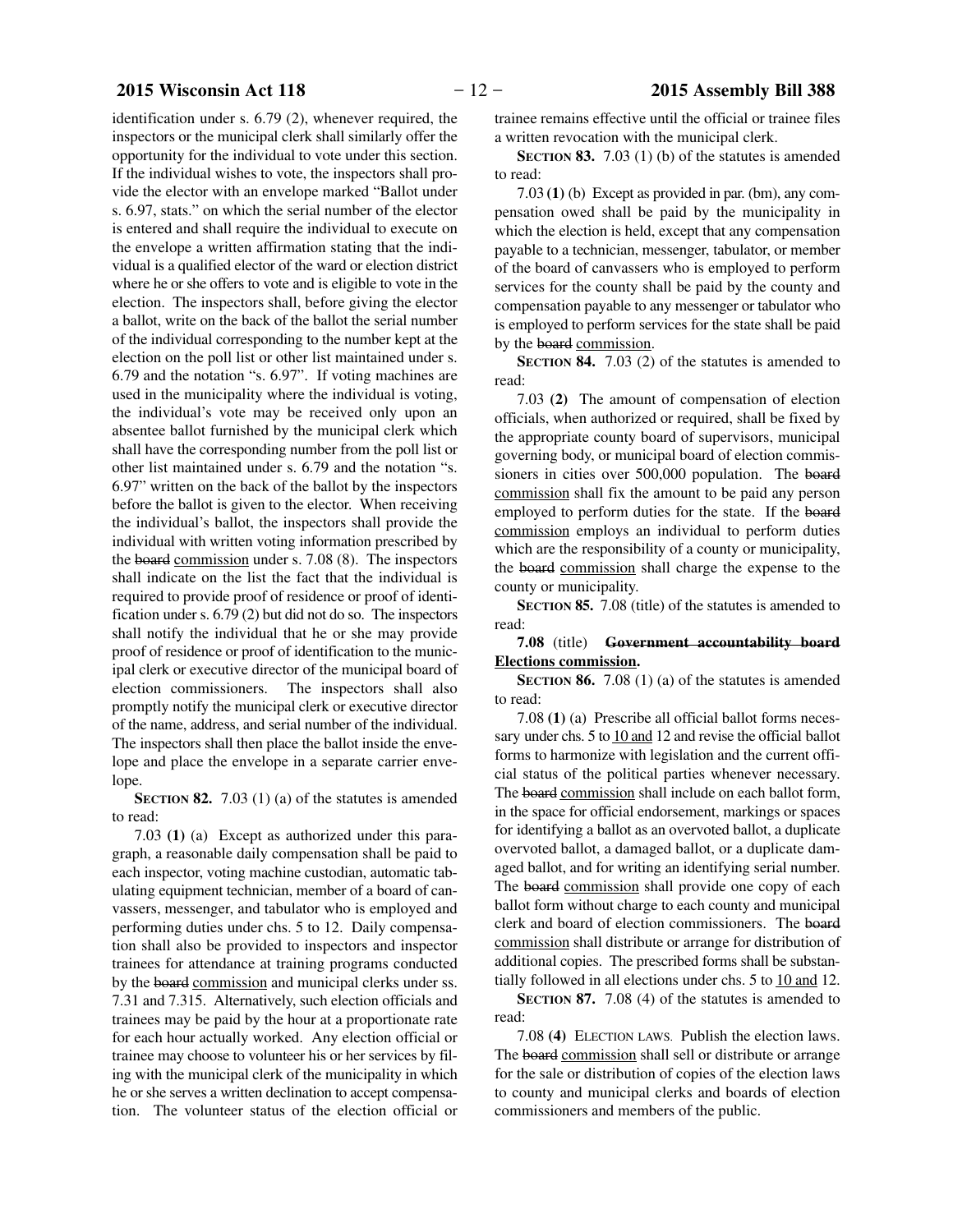**SECTION 88.** 7.15 (1) (g) of the statutes, as affected by 2013 Wisconsin Act 148, is amended to read:

7.15 **(1)** (g) In the manner prescribed by the board commission, report suspected election frauds, irregularities, or violations of which the clerk has knowledge to the district attorney for the county where the suspected activity occurs and to the board commission. The board commission shall annually report the information obtained under this paragraph to the legislature under s. 13.172 (2).

**SECTION 89.** 7.41 (5) of the statutes is amended to read:

7.41 **(5)** The board may commission shall promulgate rules that are consistent with the requirements of sub. (2) regarding the proper conduct of individuals exercising the right under sub. (1), including the interaction of those individuals with inspectors and other election officials.

**SECTION 90.** 7.52 (1) (a) of the statutes is amended to read:

7.52 **(1)** (a) The governing body of any municipality may provide by ordinance that, in lieu of canvassing absentee ballots at polling places under s. 6.88, the municipal board of absentee ballot canvassers designated under s. 7.53 (2m) shall, at each election held in the municipality, canvass all absentee ballots received by the municipal clerk by 8 p.m. on election day. Prior to enacting an ordinance under this subsection, the municipal clerk or board of election commissioners of the municipality shall notify the board elections commission in writing of the proposed enactment and shall consult with the board elections commission concerning administration of this section. At every election held in the municipality following enactment of an ordinance under this subsection, the board of absentee ballot canvassers shall, any time after the opening of the polls and before 10 p.m. on election day, publicly convene to count the absentee ballots for the municipality. The municipal clerk shall give at least 48 hours' notice of any meeting under this subsection. Any member of the public has the same right of access to a meeting of the municipal board of absentee ballot canvassers under this subsection that the individual would have under s. 7.41 to observe the proceedings at a polling place. The board of absentee ballot canvassers may order the removal of any individual exercising the right to observe the proceedings if the individual disrupts the meeting.

**SECTION 91.** 7.60 (4) (a) of the statutes is amended to read:

7.60 **(4)** (a) The board of canvassers shall make separate duplicate statements showing the numbers of votes cast for the offices of president and vice president; state officials; U.S. senators and representatives in congress; state legislators; justice; court of appeals judge; circuit judges; district attorneys; and metropolitan sewerage commissioners, if the commissioners are elected under s. 200.09 (11) (am). If a municipal judge elected under s.

755.01 (4) serves a municipality that is located partially within the county and candidates for that judgeship file nomination papers in another county, the board of canvassers shall prepare a duplicate statement showing the numbers of votes cast for that judgeship in that county for transmittal to the other county. For partisan candidates, the statements shall include the political party or principle designation, if any, next to the name of each candidate. The board of canvassers shall also prepare a statement showing the results of any county, technical college district, or statewide referendum. Each statement shall state the total number of votes cast in the county for each office; the names of all persons for whom the votes were cast, as returned; the number of votes cast for each person; and the number of votes cast for and against any question submitted at a referendum. The board of canvassers shall use one copy of each duplicate statement to report to the government accountability board elections commission, technical college district board, or board of canvassers of any other county and shall file the other statement in the office of the county clerk or board of election commissioners.

**SECTION** 92. 7.60 (5) of the statutes is amended to read:

7.60 **(5)** REPORTING. (a) Immediately following the canvass, the county clerk shall deliver or transmit to the government accountability board elections commission a certified copy of each statement of the county board of canvassers for president and vice president, state officials, senators and representatives in congress, state legislators, justice, court of appeals judge, circuit judge, district attorney, and metropolitan sewerage commissioners, if the commissioners are elected under s. 200.09 (11) (am). The statement shall record the returns for each office or referendum by ward, unless combined returns are authorized under s. 5.15 (6) (b) in which case the statement shall record the returns for each group of combined wards. Following primaries the county clerk shall enclose on forms prescribed by the government accountability board elections commission the names, party or principle designation, if any, and number of votes received by each candidate recorded in the same manner. The county clerk shall deliver or transmit the certified statement to the government accountability board elections commission no later than 9 days after each primary except the partisan primary, no later than 10 days after the partisan primary and any other election except the general election, and no later than 14 days after the general election. The board of canvassers shall deliver or transmit a certified copy of each statement for any technical college district referendum to the secretary of the technical college district board.

(b) If the board of canvassers becomes aware of a material mistake in the canvass of an election for state or national office or a statewide or technical college district referendum prior to the close of business on the day the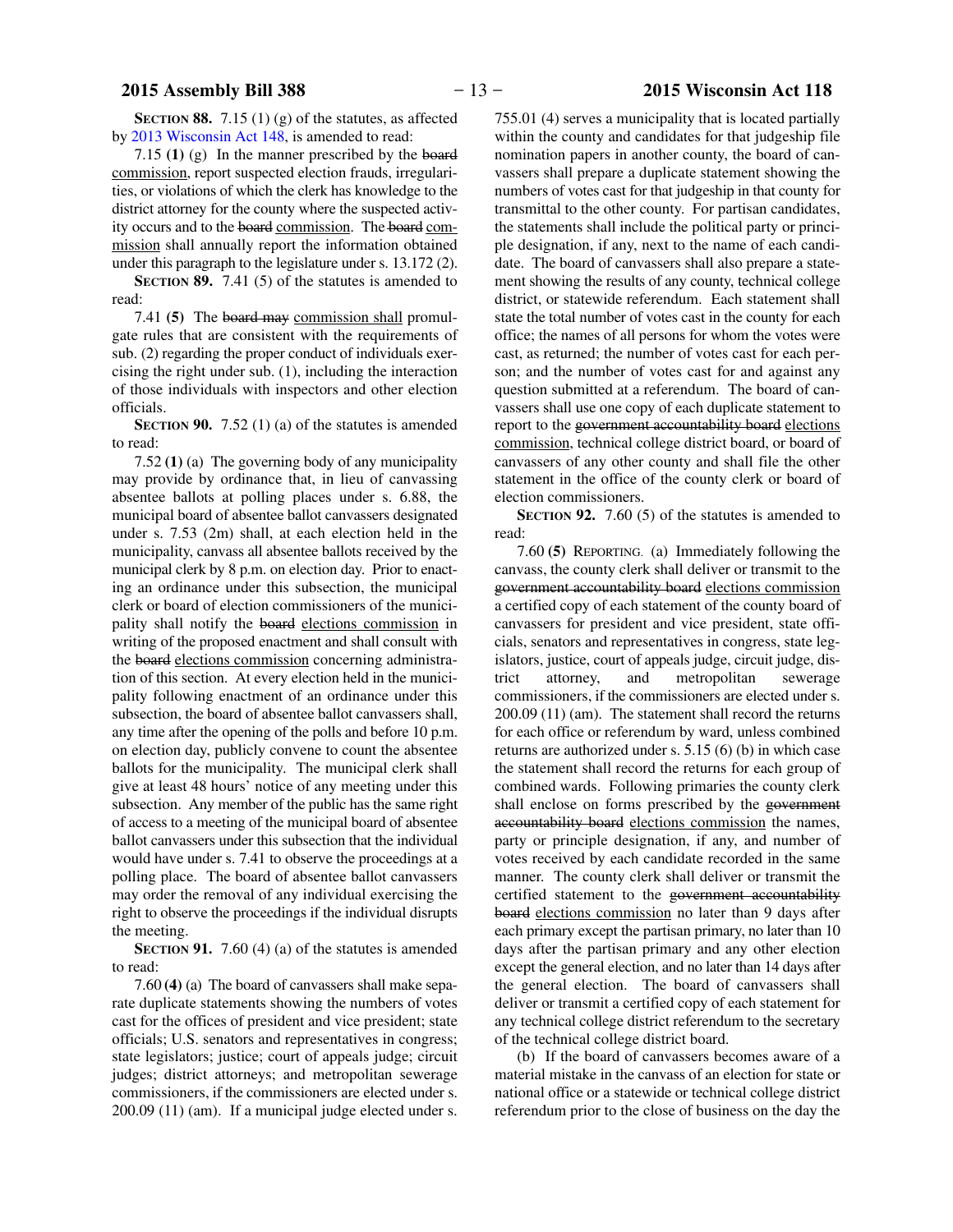government accountability board elections commission receives returns from the last county board of canvassers with respect to that canvass, the board of canvassers may petition the government accountability board elections commission to reopen and correct the canvass. The government accountability board elections commission shall direct the canvass to be reopened and corrected if it determines that the public interest so requires. If the government accountability board elections commission directs the canvass to be reopened, the board of canvassers shall reconvene and transmit a certified corrected copy of the canvass statement to the government accountability board elections commission or secretary of the technical college district board.

**SECTION 93.** 7.70 (3) (b) of the statutes is amended to read:

7.70 **(3)** (b) The commission chairperson of the board or the chairperson's designee shall examine the certified statements of the county boards of canvassers. If it appears that any material mistake has been made in the computation of votes, or any county board of canvassers failed to canvass the votes or omitted votes from any ward or election district in the county, the commission chairperson of the board or the chairperson's designee may dispatch a messenger to the county clerk with written instructions to certify the facts concerning the mistake or the reason why the votes were not canvassed. A clerk to whom such instructions are delivered shall immediately make a true and full answer, sign it, affix the county seal and deliver it to the messenger. The messenger shall deliver it with all possible dispatch to the board commission.

**SECTION 94.** 7.70 (3) (i) of the statutes is amended to read:

7.70 **(3)** (i) The commission chairperson of the board or the chairperson's designee shall canvass only regular returns made by the county board of canvassers and shall not count or canvass any additional or supplemental returns or statements made by the county board or any other board or person. The commission chairperson of the board or the chairperson's designee shall not count or canvass any statement or return which has been made by the county board of canvassers at any other time than that provided in s. 7.60. This provision does not apply to any return made subsequent to a recount under s. 9.01, when the return is accepted in lieu of any prior return from the same county for the same office; or to a statement given to the commission chairperson of the board or chairperson's designee or a messenger sent by the chairperson or designee to obtain a correction.

**SECTION 95.** 7.70 (5) (a) of the statutes is amended to read:

7.70 **(5)** (a) The board commission shall record in its office each certified statement and determination made by the commission chairperson of the board or the chairperson's designee. Immediately after the expiration of

the time allowed to file a petition for recount, the board commission shall make and transmit to each person declared elected a certificate of election under the seal of the board commission. It shall also prepare similar certificates, attested by the commission administrator of the elections division of the board, addressed to the U.S. house of representatives, stating the names of those persons elected as representatives to the congress from this state. In the case of U.S. senators, the board commission shall prepare a certificate of election for the governor's signature, and the governor shall sign and affix the great seal of the state and transmit the certificate to the president of the U.S. senate. The certificate shall be countersigned by the secretary of state. If a person elected was elected to fill a vacancy, the certificate shall so state indicate. When a valid petition for recount is filed, the commission chairperson of the board or the chairperson's designee may not certify a nomination, and the governor or board commission may not issue a certificate of election until the recount has been completed and the time allowed for filing an appeal has passed, or if appealed until the appeal is decided.

**SECTION 96.** 8.05 (1) (j) 3. of the statutes is amended to read:

8.05 **(1)** (j) 3. A candidate for municipal judge shall, in addition to making the filings required under subd. 2., file a statement of economic interests with the board ethics commission under s. 19.43 (4) no later than 4:30 p.m. on the 5th day after notification of nomination is mailed or personally delivered to the candidate, or no later than 4:30 p.m. on the next business day after the last day for filing a declaration of candidacy whenever that candidate is granted an extension of time for filing a declaration of candidacy under subd. 2.

**SECTION 97.** 8.10 (5) of the statutes is amended to read:

8.10 **(5)** Nomination papers shall be accompanied by a declaration of candidacy under s. 8.21. If a candidate has not filed a registration statement under s. 11.05 at the time he or she files nomination papers, the candidate shall file the statement with the papers. A candidate for state office or municipal judge shall also file a statement of economic interests with the board ethics commission under s. 19.43 (4) no later than 4:30 p.m. on the 3rd day following the last day for filing nomination papers under sub. (2) (a), or no later than 4:30 p.m. on the next business day after the last day whenever that candidate is granted an extension of time for filing nomination papers under sub. (2) (a).

**SECTION 98.** 8.10 (6) (a) of the statutes is amended to read:

8.10 **(6)** (a) For state offices or seats on a metropolitan sewerage commission, if the commissioners are elected under s. 200.09 (11) (am), in the office of the board elections commission.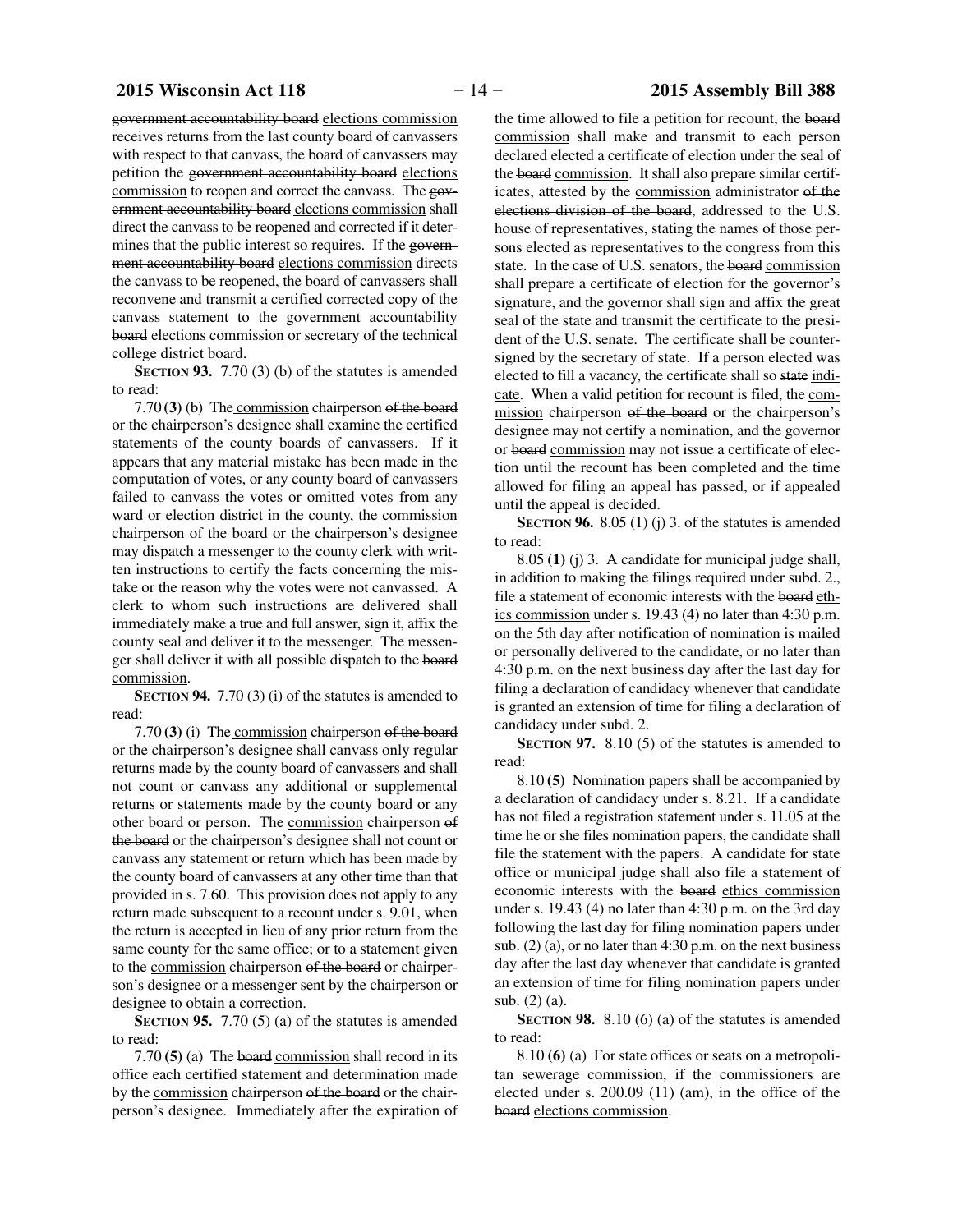**SECTION 99.** 8.15 (4) (b) of the statutes is amended to read:

8.15 **(4)** (b) Nomination papers shall be accompanied by a declaration of candidacy under s. 8.21. If a candidate for state or local office has not filed a registration statement under s. 11.05 at the time he or she files nomination papers, the candidate shall file the statement with the papers. A candidate for state office shall also file a statement of economic interests with the board ethics commission under s. 19.43 (4) no later than 4:30 p.m. on the 3rd day following the last day for filing nomination papers under sub. (1), or no later than 4:30 p.m. on the next business day after the last day whenever that candidate is granted an extension of time for filing nomination papers under sub. (1).

**SECTION 100.** 8.17 (9) (a) of the statutes is amended to read:

8.17 **(9)** (a) If a county has no committee as provided by sub. (5) (a), residents of that county may voluntarily form a committee, which, upon approval of the state committee and certification by the secretary of the state committee to the board commission and the county clerk or board of election commissioners, shall then become the county committee with equal standing as if it had been organized under sub. (5) (a). This standing shall remain unless and until a committee is organized under sub. (5) (a).

**SECTION 101.** 8.20 (6) of the statutes is amended to read:

8.20 **(6)** Nomination papers shall be accompanied by a declaration of candidacy under s. 8.21. If a candidate for state or local office has not filed a registration statement under s. 11.05 at the time he or she files nomination papers, the candidate shall file the statement with the papers. A candidate for state office shall also file a statement of economic interests with the board ethics commission under s. 19.43 (4) no later than 4:30 p.m. on the 3rd day following the last day for filing nomination papers under sub. (8) (a), or no later than 4:30 p.m. on the next business day after the last day whenever that candidate is granted an extension of time for filing nomination papers under sub. (8) (a).

**SECTION 102.** 8.20 (7) of the statutes is amended to read:

8.20 **(7)** Nomination papers shall be filed in the office of the board commission for all state offices and the offices of U.S. senator and representative in congress, and in the office of county clerk or board of election commissioners for all county offices.

**SECTION 103.** 8.30 (2m) of the statutes is amended to read:

8.30 **(2m)** The official or agency with whom nomination papers and declarations of candidacy are required to be filed shall not place a candidate's name on the ballot if the candidate's name is ineligible for ballot placement

under s.  $5.05$  (2m) (d) 2. or  $15.60$  (6),  $15.61$  (3), or 19.49  $(2)$  (c) 2.

**SECTION 104.** 8.50 (1) (a) of the statutes is amended to read:

8.50 **(1)** (a) When there is to be a special election, the special election for county office shall be ordered by the county board of supervisors except as provided in s. 17.21 (5); the special election for city office shall be ordered by the common council; the special election for village office shall be ordered by the board of trustees; the special election for town office shall be ordered by the town board of supervisors; the special election for school board member in a school district organized under ch. 119 shall be ordered by the school board; the special election for municipal judge shall be ordered by the governing body of the municipality, except in 1st class cities, or if the judge is elected under s. 755.01 (4) jointly by the governing bodies of all municipalities served by the judge; and all other special elections shall be ordered by the governor. When the governor or attorney general issues the order, it shall be filed and recorded in the office of the board commission. When the county board of supervisors issues the order, it shall be filed and recorded in the office of the county clerk. When the county executive issues the order, it shall be filed in the office of the county board of election commissioners. When the common council issues the order, it shall be filed in the office of the city clerk. When the board of trustees issues the order, it shall be filed in the office of the village clerk. When the town board of supervisors issues the order, it shall be filed in the office of the town clerk. When the school board of a school district organized under ch. 119 issues the order, it shall be filed and recorded in the office of the city board of election commissioners. If a municipal judge is elected under s. 755.01 (4), the order shall be filed in the office of the county clerk or board of election commissioners of the county having the largest portion of the population of the jurisdiction served by the judge.

**SECTION 105.** 8.50 (3) (a) of the statutes is amended to read:

8.50 **(3)** (a) Nomination papers may be circulated no sooner than the day the order for the special election is filed and shall be filed not later than 5 p.m. 28 days before the day that the special primary will or would be held, if required, except when a special election is held concurrently with the spring election or general election, the deadline for filing nomination papers shall be specified in the order and the date shall be no earlier than the date provided in s. 8.10 (2) (a) or 8.15 (1), respectively, and no later than 35 days prior to the date of the spring primary or no later than June 1 preceding the partisan primary. Nomination papers may be filed in the manner specified in s. 8.10, 8.15, or 8.20. Each candidate shall file a declaration of candidacy in the manner provided in s. 8.21 no later than the latest time provided in the order for filing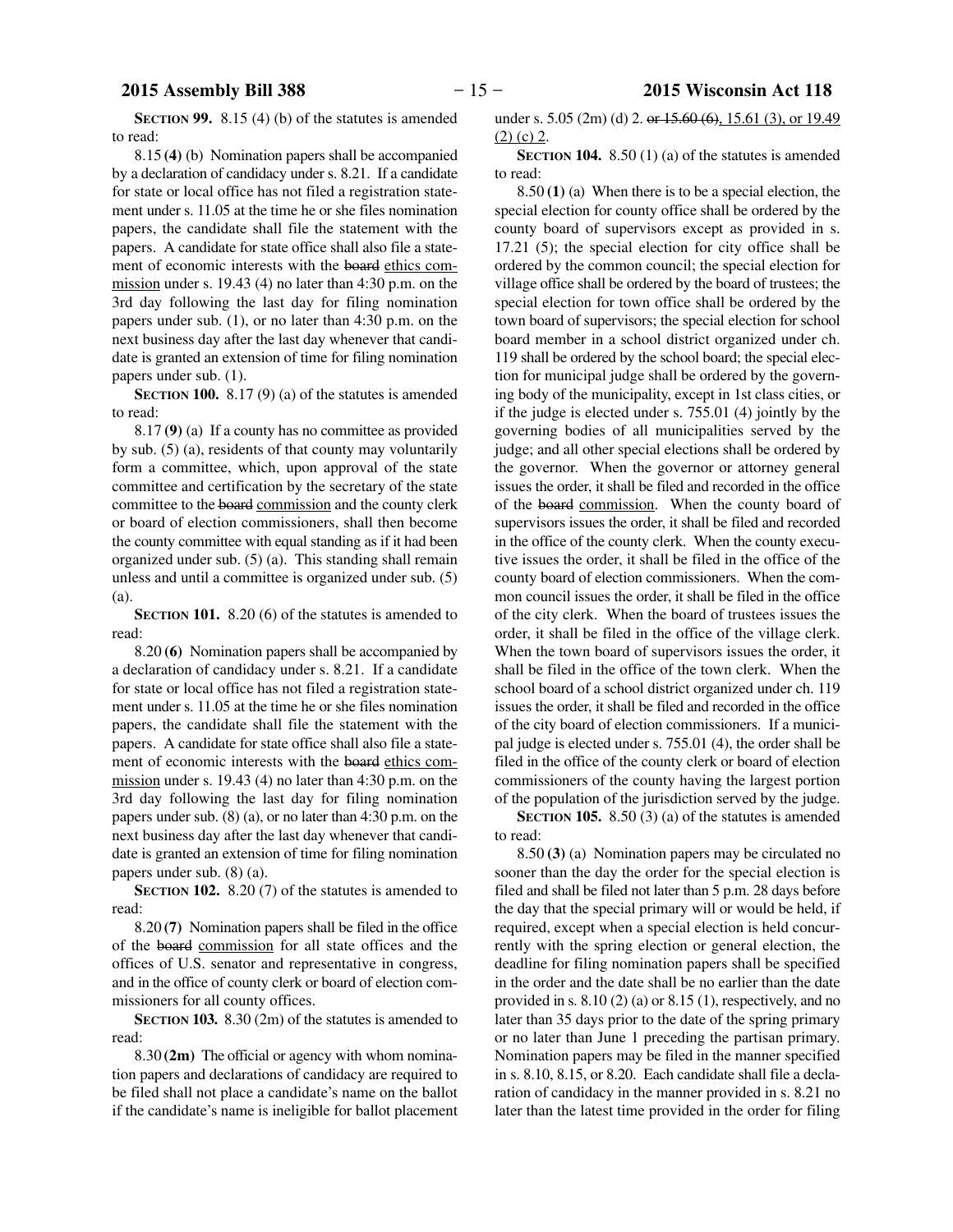nomination papers. If a candidate for state or local office has not filed a registration statement under s. 11.05 at the time he or she files nomination papers, the candidate shall file the statement with the papers. A candidate for state office shall also file a statement of economic interests with the board ethics commission no later than the end of the 3rd day following the last day for filing nomination papers specified in the order.

**SECTION 106.** 8.50 (3) (e) of the statutes is amended to read:

8.50 **(3)** (e) In a special election for a state or national office, the county clerk or board of election commissioners shall transmit the statement of the county board of canvassers to the government accountability board elections commission no later than 7 days after the special primary and 13 days after the special election.

**SECTION 107.** 9.01 (1) (a) 1. of the statutes is amended to read:

9.01 **(1)** (a) 1. Any candidate voted for at any election or any elector who voted upon any referendum question at any election may petition for a recount. The petitioner shall file a verified petition or petitions with the proper clerk or body under par. (ar) not earlier than the time of completion of the canvass following canvassing of any valid provisional and absentee ballots under ss. 6.97 (4) and 7.515 (6) and, except as provided in this subdivision, not later than 5 p.m. on the 3rd business day following the last meeting day of the municipal or county board of canvassers determining the election for that office or on that referendum question following canvassing of all valid provisional and absentee ballots or, if more than one board of canvassers makes the determination, not later than 5 p.m. on the 3rd business day following the last meeting day of the last board of canvassers which makes a determination following canvassing of all valid provisional and absentee ballots. If the commission chairperson of the board or chairperson's designee makes the determination for the office or the referendum question, the petitioner shall file the petition not earlier than the last meeting day of the last county board of canvassers to make a statement in the election or referendum following canvassing of all valid provisional and absentee ballots and not later than 5 p.m. on the 3rd business day following the day on which the government accountability board commission receives the last statement from a county board of canvassers for the election or referendum following canvassing of all valid provisional and absentee ballots.

**SECTION 108.** 9.01 (1) (a) 4. of the statutes is amended to read:

9.01 **(1)** (a) 4. The petition under subd. 1. may be amended to include information discovered as a result of the investigation of the board of canvassers or the commission chairperson of the board, or chairperson's designee, after the filing of the petition if the petitioner moves to amend the petition as soon as possible after the petitioner discovers, or reasonably should have discovered, the information that is the subject of the amendment and if the petitioner was unable to include the information in the original petition.

**SECTION 109.** 9.01 (1) (ag) 4. of the statutes is amended to read:

9.01 **(1)** (ag) 4. The board commission shall deposit all moneys received by it into the account under s. 20.511  $20.510$  (1) (g), and shall pay the fees required for each recount to the county clerks of the counties in which the recount is to be held. The county clerk shall deposit fees received by him or her with the county treasurer. The municipal clerk shall deposit fees received by him or her with the municipal treasurer.

**SECTION 110.** 9.01 (1) (ar) 3. of the statutes is amended to read:

9.01 **(1)** (ar) 3. Whenever a clerk receives a valid petition and any payment under par. (ag) 3., the clerk shall thereupon notify the proper board of canvassers. Whenever the board commission receives a valid petition and any payment under par. (ag) 3., the board commission shall promptly by certified mail or other expeditious means order the proper county boards of canvassers to commence the recount. County boards of canvassers shall convene no later than 9 a.m. on the second day after receipt of an order and may adjourn for not more than one day at a time until the recount is completed in the county, except that the board commission may permit extension of the time for adjournment. Returns from a recount ordered by the board commission shall be transmitted to the office of the board commission as soon as possible, but in no case later than 13 days from the date of the order of the board commission directing the recount. The commission chairperson of the board or the chairperson's designee may not make a determination in any election if a recount is pending before any county board of canvassers in that election. The commission chairperson of the board or the chairperson's designee need not recount actual ballots, but shall verify the returns of the county boards of canvassers in making his or her determinations.

**SECTION 111.** 9.01 (5) (a) of the statutes is amended to read:

9.01 **(5)** (a) The board of canvassers or the commission chairperson of the board or the chairperson's designee shall keep complete minutes of all proceedings before the board of canvassers or the chairperson or designee. The minutes shall include a record of objections and offers of evidence. If the board of canvassers or the commission chairperson or the chairperson's designee receives exhibits from any party, the board of canvassers or the chairperson or designee shall number and preserve the exhibits. The board of canvassers or the chairperson or chairperson's designee shall make specific findings of fact with respect to any irregularity raised in the petition or discovered during the recount. Any member of the board of canvassers or the chairper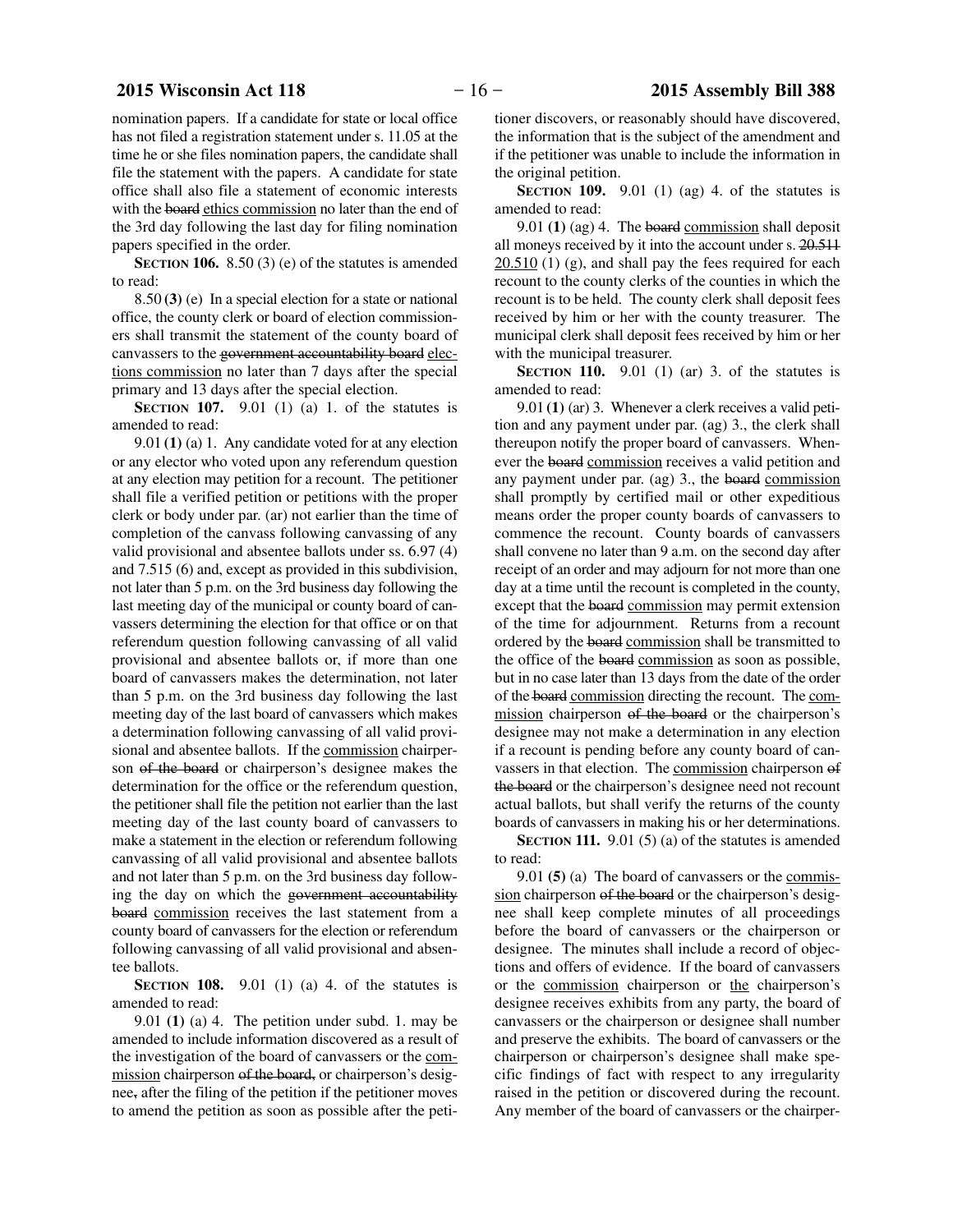son or chairperson's designee may administer oaths, certify official acts, and issue subpoenas for purposes of this section. Witness fees shall be paid by the county. In the case of proceedings before the commission chairperson of the board or chairperson's designee, witness fees shall be paid by the board commission.

**SECTION 112.** 9.01 (5) (bm) of the statutes is amended to read:

9.01 **(5)** (bm) Upon the completion of its proceedings, a board of canvassers shall deliver to the board commission one copy of the minutes of the proceedings kept under par. (a). In addition, in the case of a recount of an election for state or national office, for each candidate whose name appears on the ballot for that office under the name of a political party, the board of canvassers shall deliver one copy of the minutes to the chief officer, if any, who is named in any registration statement filed under s. 11.05 (1) by the state committee of that political party, and in the case of a recount of an election for county office, for each candidate whose name appears on the ballot for that office under the name of a political party, the board of canvassers shall deliver one copy of the minutes to the chief officer, if any, who is named in any registration statement filed under s. 11.05 (1) by the county committee of that political party.

**SECTION 113.** 9.01 (5) (c) of the statutes is amended to read:

9.01 **(5)** (c) If the recount is made by a municipal or county board of canvassers and the result is required to be reported to a county board of canvassers or to the commission chairperson of the board or the chairperson's designee, the board of canvassers making the initial recount shall immediately certify the results to the county board of canvassers or to the commission chairperson of the board or designee. If a county board of canvassers receives such results, it shall then convene not later than 9 a.m. on the next business day following receipt to examine the returns and determine the results. If the commission chairperson of the board or the chairperson's designee receives such results, the chairperson or designee shall publicly examine the returns and determine the results not later than 9 a.m. on the 3rd business day following receipt, but if that day is earlier than the latest day permitted for that election under s. 7.70 (3) (a), the commission chairperson of the board or designee may examine the returns and determine the results not later than the day specified in s.  $7.70(3)(a)$ .

**SECTION 114.** 9.01 (6) (a) of the statutes is amended to read:

9.01 **(6)** (a) Within 5 business days after completion of the recount determination by the board of canvassers in all counties concerned, or within 5 business days after completion of the recount determination by the commission chairperson of the board or the chairperson's designee whenever a determination is made by the chairperson or designee, any candidate, or any elector when for a referendum, aggrieved by the recount may appeal to circuit court. The appeal shall commence by serving a written notice of appeal on the other candidates and persons who filed a written notice of appearance before each board of canvassers whose decision is appealed, or in the case of a statewide recount, before the commission chairperson of the board or the chairperson's designee. The appellant shall also serve notice on the board commission if the commission chairperson of the board or the chairperson's designee is responsible for determining the election. The appellant shall serve the notice by certified mail or in person. The appellant shall file the notice with the clerk of circuit court together with an undertaking and surety in the amount approved by the court, conditioned upon the payment of all costs taxed against the appellant.

**SECTION 115.** 9.01 (7) (a) of the statutes is amended to read:

9.01 **(7)** (a) The court with whom an appeal is filed shall forthwith issue an order directing each affected county or, municipal clerk, or board, and the commission, to transmit immediately all ballots, papers and records affecting the appeal to the clerk of court or to impound and secure such ballots, papers and records, or both. The order shall be served upon each affected county or, municipal clerk, or board, the commission, and all other candidates and persons who filed a written notice of appearance before any board of canvassers involved in the recount.

**SECTION 116.** 9.01 (8) (a) of the statutes is amended to read:

9.01 **(8)** (a) Unless the court finds a ground for setting aside or modifying the determination of the board of canvassers or the commission chairperson of the board or chairperson's designee, it shall affirm the determination.

**SECTION 117.** 9.01 (8) (c) of the statutes is amended to read:

9.01 **(8)** (c) The court may not receive evidence not offered to the board of canvassers or the commission chairperson or the chairperson's designee except for evidence that was unavailable to a party exercising due diligence at the time of the recount or newly discovered evidence that could not with due diligence have been obtained during the recount, and except that the court may receive evidence not offered at an earlier time because a party was not represented by counsel in all or part of a recount proceeding. A party who fails to object or fails to offer evidence of a defect or irregularity during the recount waives the right to object or offer evidence before the court except in the case of evidence that was unavailable to a party exercising due diligence at the time of the recount or newly discovered evidence that could not with due diligence have been obtained during the recount or evidence received by the court due to unavailability of counsel during the recount.

**SECTION 118.** 9.01 (8) (d) of the statutes is amended to read: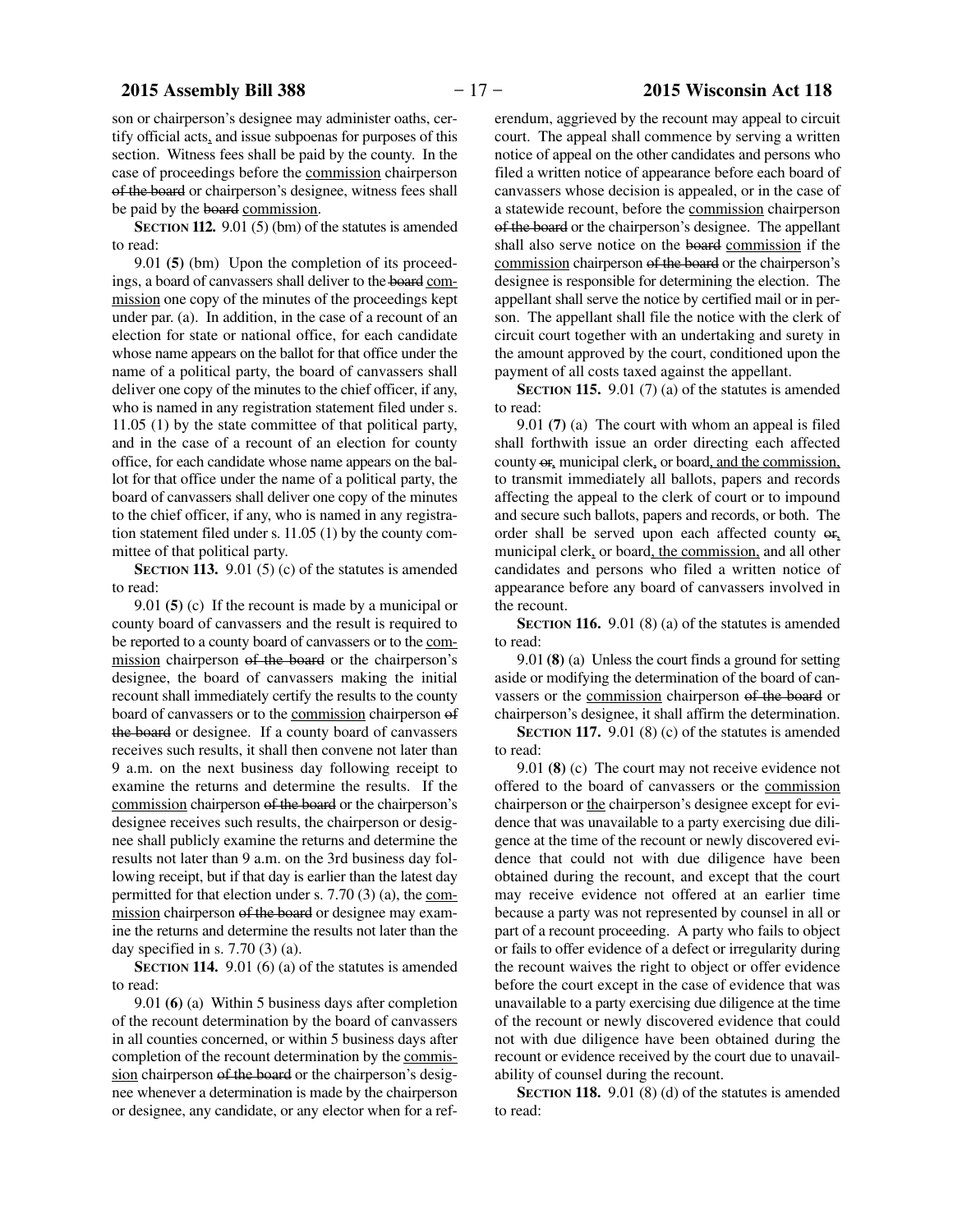9.01 **(8)** (d) The court shall set aside or modify the determination of the board of canvassers or the commission chairperson of the board or the chairperson's designee if it finds that the board of canvassers or the chairperson or chairperson's designee has erroneously interpreted a provision of law and a correct interpretation compels a particular action. If the determination depends on any fact found by the board of canvassers or the commission chairperson or the chairperson's designee, the court may not substitute its judgment for that of the board of canvassers or the chairperson or designee as to the weight of the evidence on any disputed finding of fact. The court shall set aside the determination if it finds that the determination depends on any finding of fact that is not supported by substantial evidence.

**SECTION 119.** 9.01 (10) of the statutes is amended to read:

9.01 **(10)** STANDARD FORMS AND METHODS. The government accountability board commission shall prescribe standard forms and procedures for the making of recounts under this section. The procedures prescribed by the government accountability board commission shall require the boards of canvassers in recounts involving more than one board of canvassers to consult with the government accountability board commission staff prior to beginning any recount in order to ensure that uniform procedures are used, to the extent practicable, in such recounts.

**SECTION 120.** 10.06 (1) (title) of the statutes is amended to read:

10.06 **(1)** (title) GOVERNMENT ACCOUNTABILITY BOARD ELECTIONS COMMISSION.

**SECTION 121.** 11.01 (4m) of the statutes is created to read:

11.01 **(4m)** "Commission" means the ethics commission.

**SECTION 122.** 11.09 of the statutes is amended to read:

**11.09 Duplicate reports required in certain cases. (3)** Each registrant whose filing officer is the board commission, who or which makes disbursements in connection with elections for offices which serve or referenda which affect only one county or portion thereof, except a candidate, personal campaign committee, political party committee or other committee making disbursements in support of or in opposition to a candidate for state senator, representative to the assembly, court of appeals judge or circuit judge, shall file a duplicate original of each financial report filed with the board commission with the county clerk or board of election commissioners of the county in which the elections in which the registrant participates are held. Such reports shall be filed no later than the dates specified under s. 11.20 (2) and (4) for the filing of each report with the board commission.

**(4)** In every case where a duplicate report is filed by the board commission or by any person under sub. (3), the board commission shall transmit a certified duplicate copy of the registration statement to each county clerk or board of election commissioners with whom a duplicate report is filed.

**SECTION 123.** 11.21 (title) of the statutes is amended to read:

**11.21** (title) **Duties of the government accountability board ethics commission.**

**SECTION** 124. 11.21 (7) (intro.) of the statutes is amended to read:

11.21 **(7)** (intro.) Include in its biennial annual report under s.  $15.04 \left(1\right)$  (d)  $19.47 \left(5\right)$  compilations of any of the following in its discretion:

**SECTION 125.** 11.30 (2) (fm) of the statutes is amended to read:

11.30 **(2)** (fm) This subsection does not apply to communications printed on pins, buttons, pens, balloons, nail files and similar small items on which the information required by this subsection cannot be conveniently printed. The board may commission shall, by rule, specify small items not mentioned in this paragraph to which this subsection shall not apply.

**SECTION 126.** 11.60 (4) of the statutes is amended to read:

11.60 **(4)** Except as otherwise provided in ss. 5.05 (2m) (c) 15. and 16. and (h), 5.08, and 5.081 19.49 (2) (b) 13. and 14. and (g) and 19.554, actions under this section may be brought by the board commission or by the district attorney for the county where the defendant resides or, if the defendant is a nonresident, by the district attorney for the county where the violation is alleged to have occurred. For purposes of this subsection, a person other than a natural person an individual resides within a county if the person's principal place of operation is located within that county.

**SECTION 127.** 11.61 (2) of the statutes is amended to read:

11.61 **(2)** Except as otherwise provided in ss. 5.05  $(2m)$  (c) 15. and 16. and (i), 5.08, and 5.081 19.49 (2) (b) 13. and 14. and (h), and 19.554, all prosecutions under this section shall be conducted by the district attorney for the county where the defendant resides or, if the defendant is a nonresident, by the district attorney for the county where the violation is alleged to have occurred. For purposes of this subsection, a person other than a natural person an individual resides within a county if the person's principal place of operation is located within that county.

**SECTION 128.** 12.01 of the statutes is renumbered 12.01 (intro.) and amended to read:

**12.01 Definitions.** (intro.) The definitions given under s. 11.01 apply to this chapter, except that a "candidate" as follows: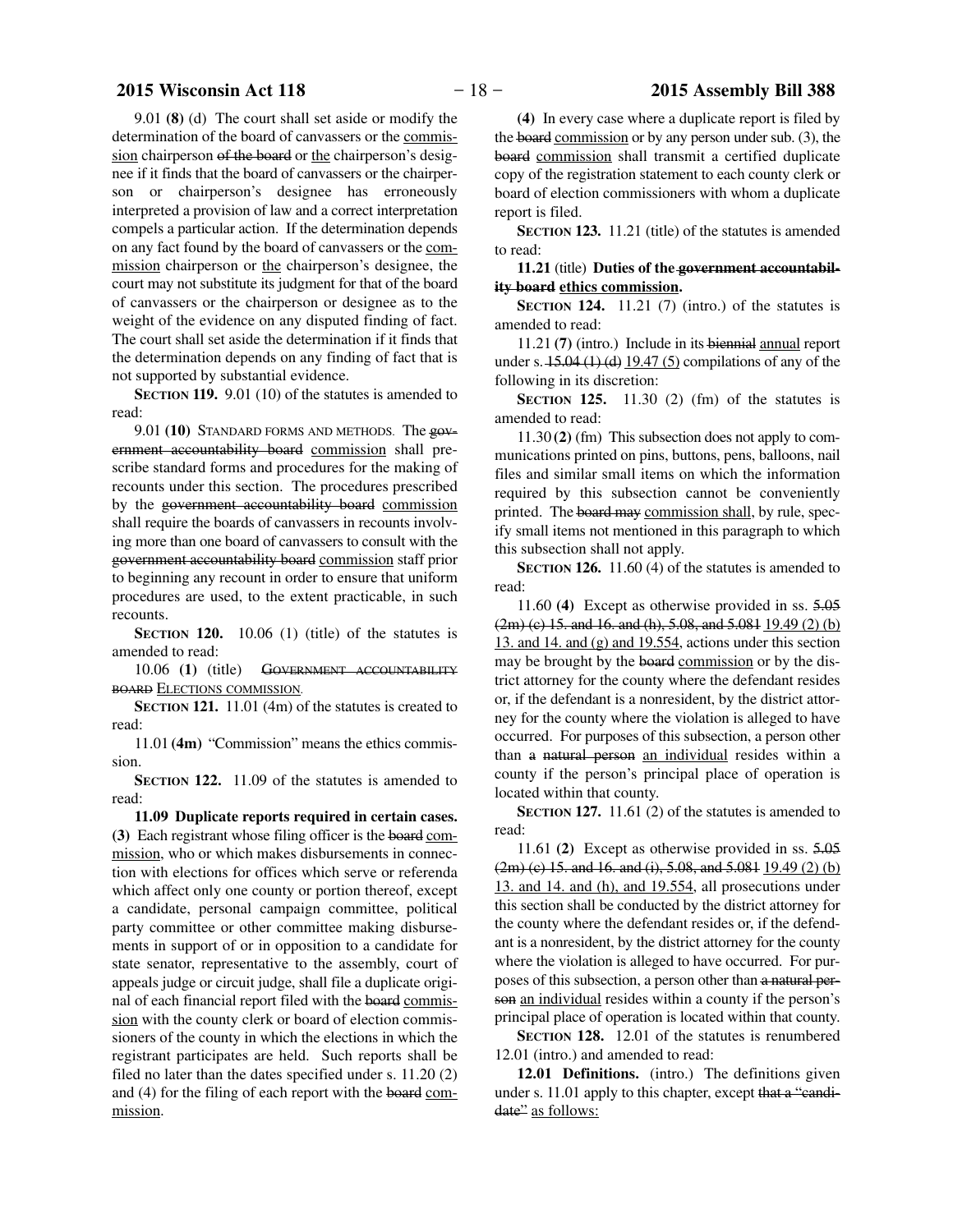**(1)** "Candidate" includes candidates a candidate for national office.

**SECTION 129.** 12.01 (2) of the statutes is created to read:

12.01 **(2)** "Commission" means the elections commission.

**SECTION 130.** 12.13 (5) (a) of the statutes is amended to read:

12.13 **(5)** (a) Except as specifically authorized by law and except as provided in par. (b), no investigator, prosecutor, employee of an investigator or prosecutor, or member or employee of the board commission may disclose information related to an investigation or prosecution under chs. 5 to 10 or 12, subch. III of ch. 13, or subch. III of ch. 19 or any other law specified in s. 978.05 (1) or (2) or provide access to any record of the investigator, prosecutor, or the board commission that is not subject to access under s. 5.05 (5s) to any person other than an employee or agent of the prosecutor or investigator or a member, employee, or agent of the board commission prior to presentation of presenting the information or record in a court of law.

**SECTION 131.** 13.123 (3) (b) 2. of the statutes is amended to read:

13.123 **(3)** (b) 2. In making the determination under subd. 1., the chief clerk is bound by the determination of the chairperson of the government accountability board elections commission or the chairperson's designee if such determination has been issued.

**SECTION 132.** 13.23 of the statutes is amended to read:

**13.23 Election contests; notice.** Any person wishing to contest the election of any senator or member of the assembly shall, within 30 days after the decision of the board of canvassers, serve a notice in writing on the person whose election the contestant intends to contest, stating briefly that the election will be contested and the cause of such contest, and shall file a copy thereof in the office of the government accountability board elections commission at least 10 days before the day fixed by law for the meeting of the legislature. The government accountability board elections commission shall then send a copy of s. 13.24 to both contestants. If any contestant fails to so file a copy of such notice, the contestant shall not be entitled to any mileage or salary in case payment has been made therefor to the sitting member.

**SECTION 133.** 13.62 (4) of the statutes is repealed.

**SECTION 134.** 13.62 (5m) of the statutes is created to read:

13.62 **(5m)** "Commission" means the ethics commission.

**SECTION 135.** 13.63 (1) (a) of the statutes is amended to read:

13.63 **(1)** (a) An application applicant for a license to act as a lobbyist may be obtained obtain an application from and filed file the application with the board commission. Except as authorized under par. (am), an applicant shall include his or her social security number on the application. The application applicant shall be signed, under the penalty for making false statements under s. 13.69 (6m), by the lobbyist sign the application. The applicant shall submit with the application the applicable fee under s.  $13.75$  (1) or (1m). Upon approval of the application and payment of the applicable license fee under s. 13.75 (1) or (1m) to the board by the commission, the board commission shall issue a license which to the applicant. A license issued under this paragraph entitles the licensee to practice lobbying on behalf of each registered principal who or which has filed for whom or which an authorization for that lobbyist, as required under s. 13.65 for that lobbyist, has been filed and paid for whom or which the authorization fee under s. 13.75 (4). The has been paid. A license issued under this paragraph shall expire on December 31 of each even−numbered year.

**SECTION 136.** 13.685 of the statutes is amended to read:

**13.685 Duties of the government accountability board ethics commission.** (1) The board commission shall prescribe forms and instructions for preparing and filing license applications under s. 13.63 (1), registration applications under s. 13.64 and the statements required under ss. 13.68 and 13.695.

**(2)** The board commission shall prepare and publish a manual setting forth recommended uniform methods of accounting and reporting for use by persons who are required to provide information under s. 13.68 (4) or to file statements under s. 13.68 or 13.695.

**(3)** The board commission shall examine each statement filed under s. 13.68.

**(4)** The board commission shall, by rule, define what constitutes a "topic" for purposes of ss. 13.67 and 13.68 (1) (bn).

**(7)** Beginning with the 3rd Tuesday following the beginning of any regular or special session of the legislature and on every Tuesday thereafter for the duration of such session, the board commission shall, from its records, submit to the chief clerk of each house of the legislature, for distribution to the legislature under s. 13.172 (2), a report of the names of lobbyists licensed under s. 13.63 and the names of officers and employees of agencies filed under s. 13.695 who were not previously reported, the names of the principals or agencies whom they represent and the general areas of legislative and administrative action which are the object of their lobbying activity. Such reports shall be incorporated into the journal of the senate and a copy filed in the office of the chief clerk of the assembly. The board commission shall also notify the chief clerk of each house that a copy of each statement which is required to be filed under ss. 13.68 and 13.695 is available upon request. Such copy shall be open to public inspection but shall not be incorporated in the journal unless the chief clerk so orders.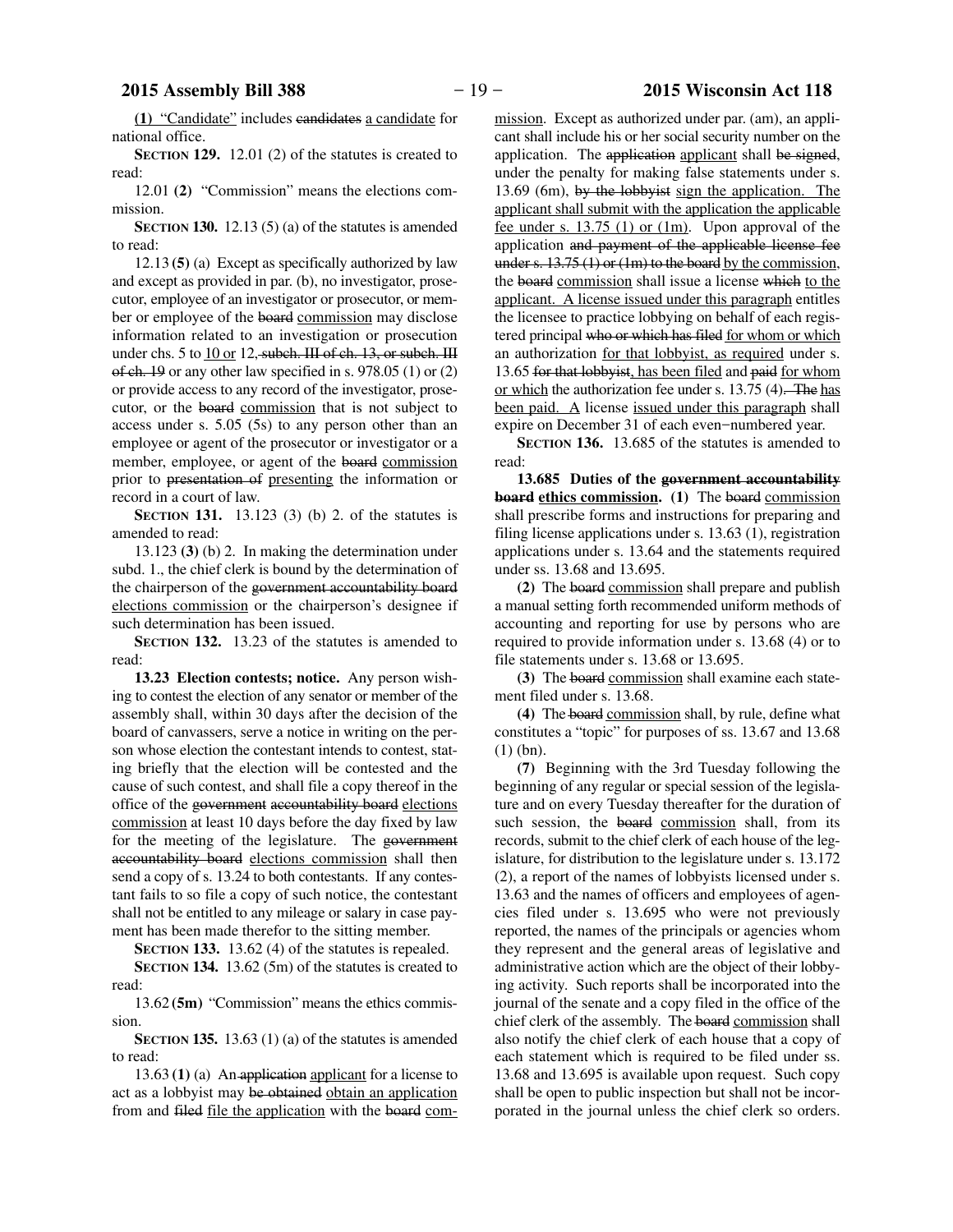The board commission shall include in its biennial report under s. 15.04 (1) (d), a summary of the statements it has received under ss. 13.68 and 13.695.

**SECTION 137.** 14.38 (10m) of the statutes is amended to read:

14.38 **(10m)** NOTIFICATION OF CONSTITUTIONAL AMENDMENT. If an amendment to the Wisconsin Constitution is approved that requires the legislature to provide for temporary succession to the powers and duties of public offices for the period of an emergency resulting from a cause other than an enemy action, within 30 days after the government accountability board elections commission records the approval under s. 7.70 (3) (h), notify the legislature that the amendment has been approved.

**SECTION 138.** 15.01 (2) of the statutes is amended to read:

15.01 **(2)** "Commission" means a 3−member governing body in charge of a department or independent agency or of a division or other subunit within a department, except for the Wisconsin waterways commission which shall consist of 5 members, the elections commission which shall consist of at least 6 members, the ethics commission which shall consist of at least 6 members, and the parole commission which shall consist of 8 members. A Wisconsin group created for participation in a continuing interstate body, or the interstate body itself, shall be known as a "commission", but is not a commission for purposes of s. 15.06. The parole commission created under s. 15.145 (1) shall be known as a "commission", but is not a commission for purposes of s. 15.06.

**SECTION 139.** 15.04 (1) (d) of the statutes is amended to read:

15.04 **(1)** (d) *Biennial report.* On or before October 15 of each odd−numbered year, submit to the governor and the chief clerk of each house of the legislature, for distribution to the legislature under s. 13.172 (2), a report on the performance and operations of the department or independent agency during the preceding biennium, and projecting the goals and objectives of the department or independent agency as developed for the program budget report. The secretary of administration may prescribe the format of the report and may require such other information deemed appropriate. Each department or independent agency shall provide a copy of its biennial report to legislators upon request. Any department or independent agency may issue such additional reports on its findings and recommendations as its operations require. A department or independent agency may, on or before October 15, submit an annual report prepared by it, in place of the biennial report required under this paragraph, if the submission of the annual reports is approved by the secretary of administration or is otherwise required by law.

**SECTION 140.** 15.06 (1) (d) of the statutes is created to read:

15.06 **(1)** (d) Members of the elections commission shall be appointed and serve terms as provided under s. 15.61.

**SECTION 141.** 15.06 (1) (e) of the statutes is created to read:

15.06 **(1)** (e) Members of the ethics commission shall be appointed and serve terms as provided under s. 15.62.

**SECTION 142.** 15.06 (2) of the statutes, as affected by 2015 Wisconsin Act 55, is renumbered 15.06 (2) (a) and amended to read:

15.06 **(2)** (a) Each Except as provided in par. (b), each commission may annually elect officers other than a chairperson from among its members as its work requires. Any officer may be reappointed or reelected. At the time of making new nominations to commissions, the governor shall designate a member or nominee of each commission, other than the public service commission, and except as provided in par. (b), to serve as the commission's chairperson for a 2−year term expiring on March 1 of the odd−numbered year except that the labor and industry review commission shall elect one of its members to serve as the commission's chairperson for a 2−year term expiring on March 1 of the odd−numbered year.

**SECTION 143.** 15.06 (2) (b) of the statutes is created to read:

15.06 **(2)** (b) 1. The chairperson of the elections commission shall be chosen from the members appointed under s. 15.61 (1) (a) 1. to 4. by affirmative vote of at least two−thirds of the commission members at the commission's first meeting every 2 years. The chairperson shall serve a 2−year term. The first chairperson shall be chosen from the commissioners affiliated with the same major political party. The major political party from which to select the first chairperson shall be determined by lot. The 2nd chairperson shall be chosen from the commissioners affiliated with the other major political party. Each subsequent chairperson shall be chosen from the commissioners affiliated with the 2 major political parties on a rotating basis.

2. The chairperson of the ethics commission shall be chosen from the members appointed under s. 15.62 (1) (a) 1. to 4. by affirmative vote of at least two−thirds of the commission members at the commission's first meeting every 2 years. The chairperson shall serve a 2−year term. The first chairperson shall be chosen from the commissioners affiliated with the same major political party. The major political party from which to select the first chairperson shall be determined by lot. The 2nd chairperson shall be chosen from the commissioners affiliated with the other major political party. Each subsequent chairperson shall be chosen from the commissioners affiliated with the 2 major political parties on a rotating basis.

**SECTION 144.** 15.06 (3) (a) 5. of the statutes is created to read: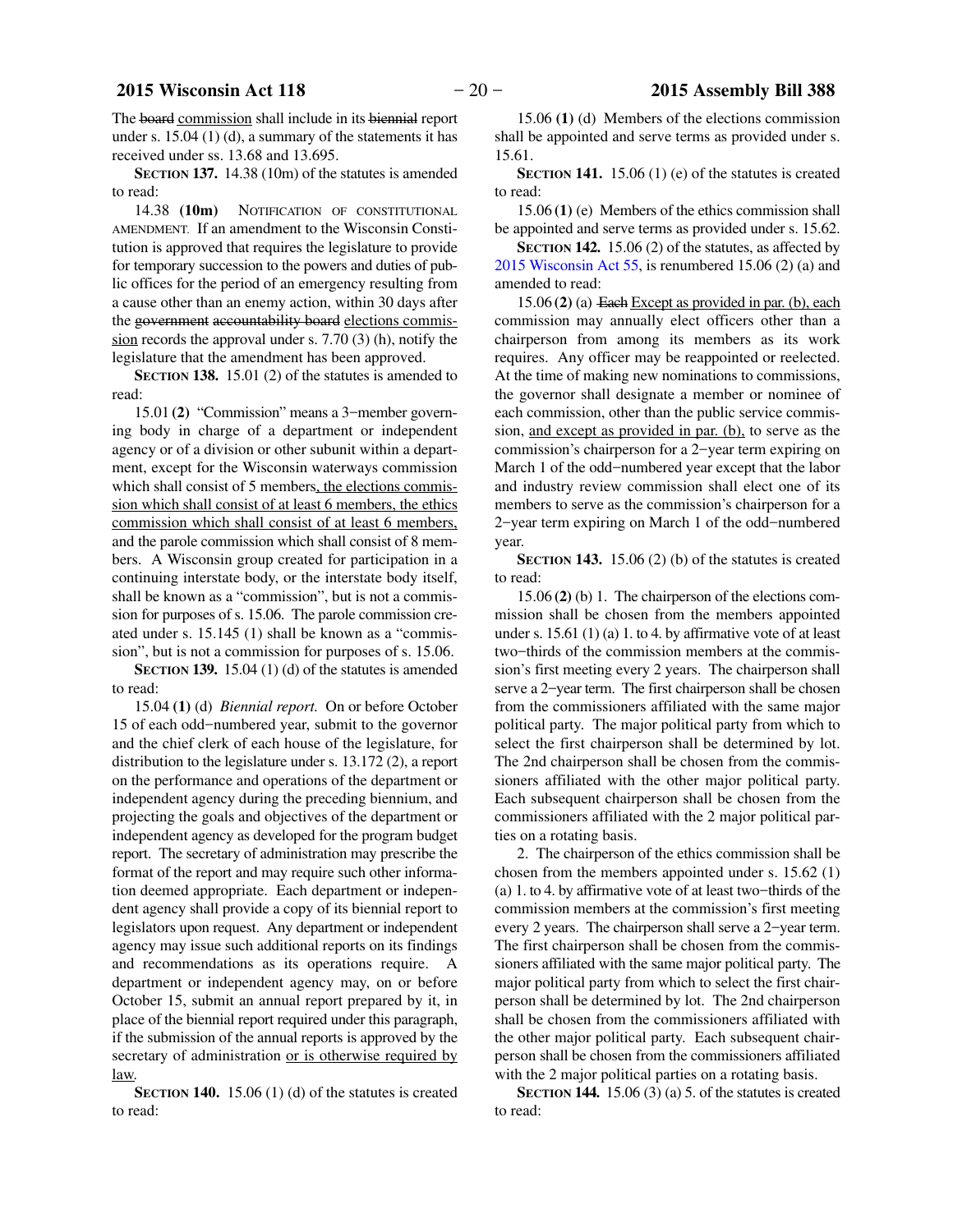15.06 **(3)** (a) 5. Members of the elections commission.

**SECTION 145.** 15.06 (3) (a) 6. of the statutes is created to read:

15.06 **(3)** (a) 6. Members of the ethics commission.

**SECTION 146.** 15.06 (5) of the statutes is amended to read:

15.06 **(5)** FREQUENCY OF MEETINGS; PLACE. Every commission shall meet on the call of the chairperson or a majority of its members. Every commission shall maintain its offices in Madison, but may meet or hold hearings at such other locations as will best serve the citizens of this state. The elections commission and the ethics commission shall meet in person at least 4 times each year and shall conduct meetings in accordance with accepted parliamentary procedure.

**SECTION 147.** 15.06 (6) of the statutes is amended to read:

15.06 **(6)** QUORUM. A majority of the membership of a commission constitutes a quorum to do business, except that vacancies shall not prevent a commission from doing business. This subsection does not apply to the parole commission, elections commission, or ethics commission.

**SECTION 148.** 15.06 (10) of the statutes is created to read:

15.06 **(10)** COMPENSATION. Members of the elections commission and members of the ethics commission shall receive for each day they were actually and necessarily engaged in performing their duties a per diem equal to the amount prescribed under s. 753.075 (3) (a) for reserve judges sitting in circuit court.

**SECTION 149.** 15.07 (1) (a) 2. of the statutes is repealed.

**SECTION 150.** 15.07 (1) (cm) of the statutes is amended to read:

15.07 **(1)** (cm) The term of one member of the government accountability board shall expire on each May 1. The terms of the 3 members of the land and water conservation board appointed under s. 15.135 (4) (b) 2. shall expire on January 1. The term of the member of the land and water conservation board appointed under s. 15.135 (4) (b) 2m. shall expire on May 1 of an even−numbered year. The terms of the appraiser members of the real estate appraisers board and the terms of the auctioneer and auction company representative members of the auctioneer board shall expire on May 1 in an even−numbered year. The terms of the members of the cemetery board shall expire on July 1 in an even−numbered year. The term of the student member of the Board of Regents of the University of Wisconsin System who is at least 24 years old shall expire on May 1 of every even−numbered year.

**SECTION 151.** 15.07 (2) (b) of the statutes is repealed. **SECTION 152.** 15.07 (4) of the statutes is amended to read:

15.07 **(4)** QUORUM. A majority of the membership of a board constitutes a quorum to do business and, unless a more restrictive provision is adopted by the board, a majority of a quorum may act in any matter within the jurisdiction of the board. This subsection does not apply to actions of the government accountability board or the school district boundary appeal board as provided in ss. 5.05 (1e) and s. 117.05 (2) (a).

**SECTION 153.** 15.07 (5) (m) of the statutes is repealed.

**SECTION 154.** 15.60 (title) of the statutes is repealed. **SECTION 155.** 15.60 (1) of the statutes is renumbered  $15.61$  (1) (a) (intro.) and amended to read:

15.61  $(1)$  (a) (intro.) There is created  $-a$  government accountability board an elections commission consisting of 6 persons. Members shall serve for 6−year terms. the following members who shall serve for 5−year terms:

**SECTION 156.** 15.60 (2) of the statutes is repealed.

**SECTION 157.** 15.60 (3) of the statutes is repealed.

**SECTION 158.** 15.60 (4) of the statutes is renumbered 15.61 (2) and amended to read:

15.61 **(2)** No member of the commission may hold another office or position that is a state public office or a local public office, as defined in s. 19.42, except the office of circuit judge or court of appeals judge under s. 753.075.

**SECTION 159.** 15.60 (5) of the statutes is repealed.

**SECTION 160.** 15.60 (6) of the statutes is renumbered 15.61 (3).

**SECTION 161.** 15.60 (7) of the statutes is repealed.

**SECTION 162.** 15.60 (8) of the statutes is renumbered 15.61 (4) and amended to read:

15.61 **(4)** No member may be a lobbyist, as defined in s. 13.62 (11), or an employee of a principal, as defined in s. 13.62 (12), except that a member may serve as a circuit judge or court of appeals judge under s. 753.075.

**SECTION 163.** 15.603 (title) of the statutes is repealed.

**SECTION 164.** 15.603 (1) (title) of the statutes is repealed.

**SECTION 165.** 15.603 (1) of the statutes is renumbered 15.62 (1) (b) 1. and amended to read:

15.62 **(1)** (b) 1. There is created in the government accountability board an ethics and accountability division. The ethics and accountability division commission shall be under the direction and supervision of an administrator, who shall be appointed by a majority of the members of the board commission, with the advice and consent of the senate, to serve for a 4−year term expiring on July 1 of the odd−numbered year. Until the senate has confirmed an appointment made under this subdivision, the ethics commission shall be under the direction and supervision of an interim administrator selected by a majority of the members of the commission. If a vacancy occurs in the administrator position, the commission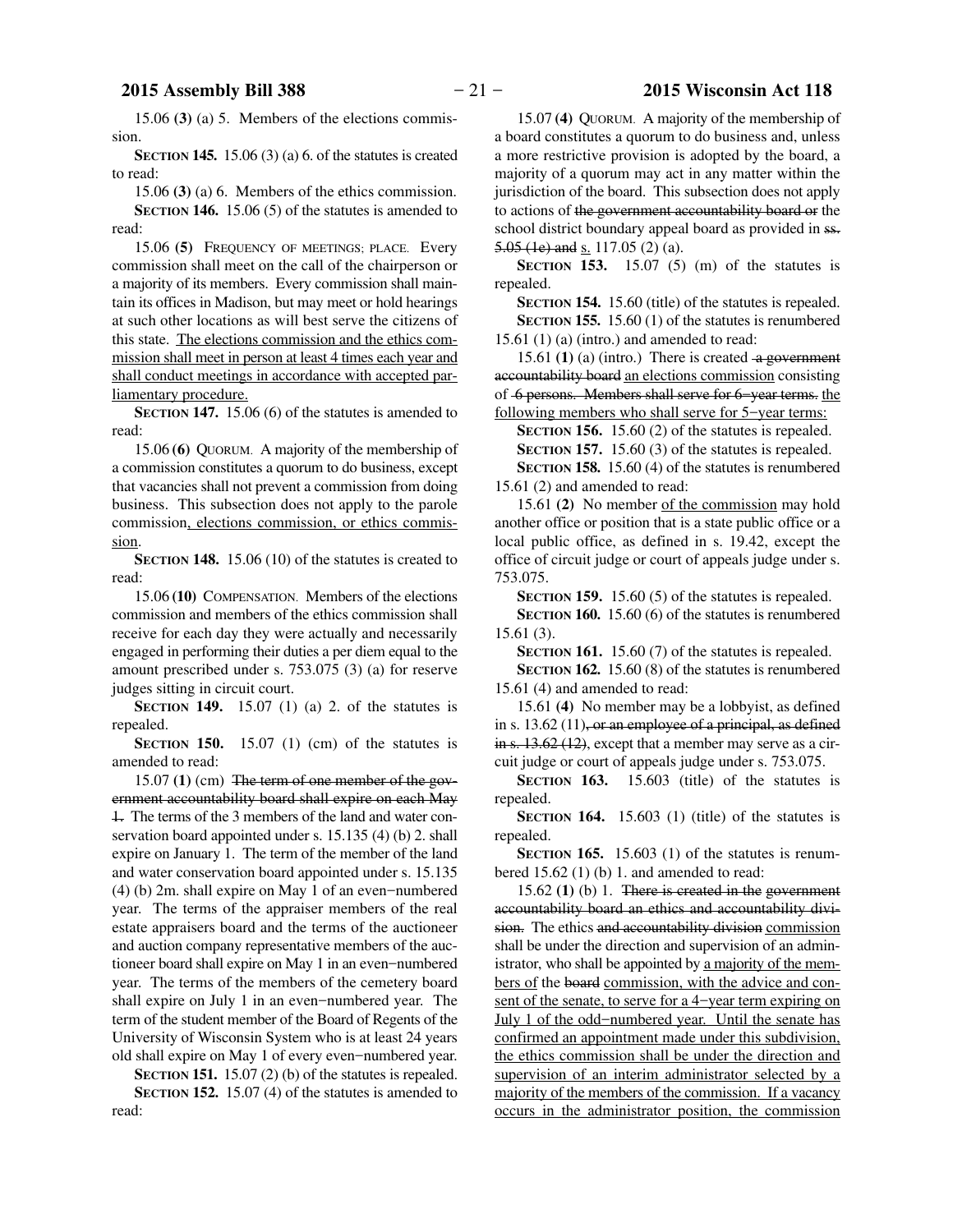shall appoint a new administrator, and submit the appointment for senate confirmation, no later than 45 days after the date of the vacancy. If the commission has not appointed a new administrator at the end of the 45−day period, the joint committee on legislative organization shall appoint an interim administrator to serve until a new administrator has been confirmed by the senate but for a term of no longer than one year. If the administrator position remains vacant at the end of the one−year period, the process for filling the vacancy described in this subdivision is repeated until the vacancy is filled.

**SECTION 166.** 15.603 (2) (title) of the statutes is repealed.

**SECTION 167.** 15.603 (2) of the statutes is renumbered 15.61 (1) (b) 1. and amended to read:

15.61 **(1)** (b) 1. There is created in the government accountability board an elections division. The elections division commission shall be under the direction and supervision of an administrator, who shall be appointed by a majority of the members of the board commission, with the advice and consent of the senate, to serve for a 4−year term expiring on July 1 of the odd−numbered year. Until the senate has confirmed an appointment made under this subdivision, the elections commission shall be under the direction and supervision of an interim administrator selected by a majority of the members of the commission. If a vacancy occurs in the administrator position, the commission shall appoint a new administrator, and submit the appointment for senate confirmation, no later than 45 days after the date of the vacancy. If the commission has not appointed a new administrator at the end of the 45−day period, the joint committee on legislative organization shall appoint an interim administrator to serve until a new administrator has been confirmed by the senate but for a term of no longer than one year. If the administrator position remains vacant at the end of the one−year period, the process for filling the vacancy described in this subdivision is repeated until the vacancy is filled.

**SECTION 168.** 15.607 of the statutes is repealed.

**SECTION 169.** 15.61 (title) of the statutes is created to read:

**15.61** (title) **Elections commission; creation.**

**SECTION 170.** 15.61 (1) (a) 1. to 6. of the statutes are created to read:

15.61 **(1)** (a) 1. One member appointed by the senate majority leader.

2. One member appointed by the senate minority leader.

3. One member appointed by the speaker of the assembly.

4. One member appointed by the assembly minority leader.

5. Two members who formerly served as county or municipal clerks and who are nominated by the governor, with the advice and consent of a majority of the members of the senate confirmed. The legislative leadership of the 2 major political parties that received the largest number of votes for president shall prepare a list of not more than 3 individuals such that each major political party has prepared one list. The governor shall choose one nominee from each list.

6. For each political party, other than the 2 major political parties, qualifying for a separate ballot under s. 5.62 (1) (b) or (2) whose candidate for governor received at least 10 percent of the vote in the most recent gubernatorial election, one member, nominated by the governor from a list of 3 individuals selected by the chief officer of that political party and with the advice and consent of a majority of the members of the senate confirmed.

**SECTION 170g.** 15.61 (1) (b) 2. of the statutes is created to read:

15.61 **(1)** (b) 2. The administrator may be removed by the affirmative vote of a majority of all members of the commission voting at a meeting of the commission called for that purpose.

**SECTION 170m.** 15.61 (1m) of the statutes is created to read:

15.61 **(1m)** Members appointed with the advice and consent of the senate may serve prior to senate confirmation.

**SECTION 171.** 15.61 (5) of the statutes is created to read:

15.61 **(5)** (a) 1. Except as provided in subd. 2., if a vacancy occurs for a member appointed under sub. (1) (a) 1. to 4., the individual responsible for making the appointment shall appoint a new member no later than 45 days after the date of the vacancy.

2. If the political party affiliation of the individual responsible for filling a vacancy under this paragraph is not the same as the political party affiliation of the individual who made the initial appointment, the legislative leader of the political party that made the initial appointment shall fill the vacancy.

(b) If a vacancy occurs for a member appointed under sub. (1) (a) 5. or 6., a new member shall be selected, nominated, and submitted to the senate for confirmation no later than 45 days after the date of the vacancy.

**SECTION 172.** 15.62 of the statutes is created to read:

**15.62 Ethics commission; creation. (1)** (a) There is created an ethics commission consisting of the following members who shall serve for 5−year terms:

1. One member appointed by the senate majority leader.

2. One member appointed by the senate minority leader.

3. One member appointed by the speaker of the assembly.

4. One member appointed by the assembly minority leader.

5. Two individuals who formerly served as judges for a court of record in this state, who were elected to the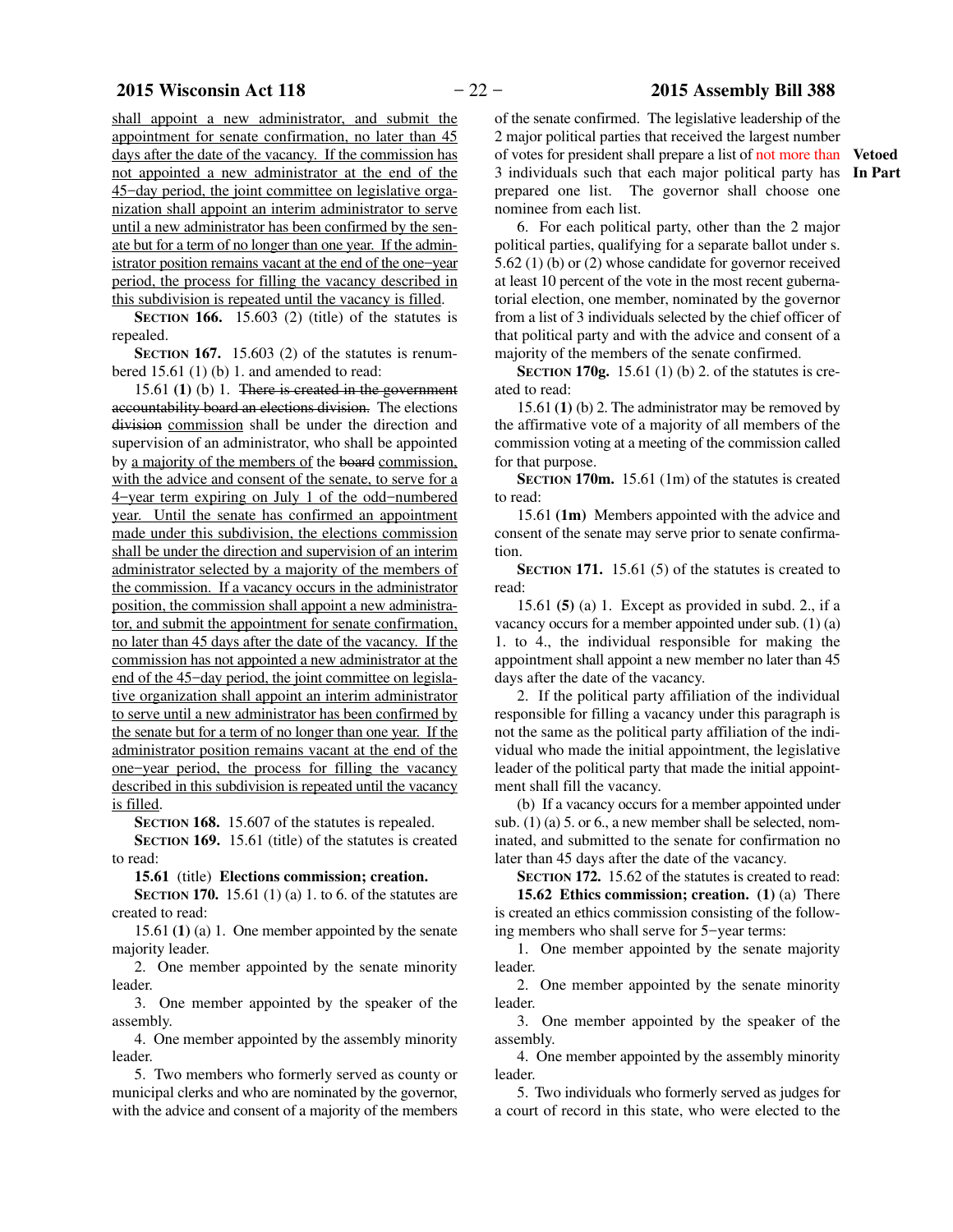positions in which they served, and who are nominated by the governor with the advice and consent of a majority of the members of the senate confirmed. The legislative leadership of the 2 major political parties that received the largest number of votes for president shall prepare a list of not more than 3 individuals such that each major political party has prepared one list. The governor shall choose one nominee from each list.

**Vetoed In Part**

> 6. For each political party, other than the 2 major political parties, qualifying for a separate ballot under s. 5.62 (1) (b) or (2) whose candidate for governor received at least 10 percent of the vote in the most recent gubernatorial election, one member, nominated by the governor from a list of 3 individuals selected by the chief officer of that political party and with the advice and consent of a majority of the members of the senate confirmed.

> (b) 2. The administrator may be removed by the affirmative vote of a majority of all members of the commission voting at a meeting of the commission called for that purpose.

> **(1m)** Members appointed with the advice and consent of the senate may serve prior to senate confirmation.

> **(2)** No member of the commission may hold another office or position that is a state public office or a local public office, as defined in s. 19.42, except the office of circuit judge or court of appeals judge under s. 753.075.

> **(3)** No member, while serving on the commission, may become a candidate, as defined in s. 11.0101 (1), for state office or local office, as defined in s. 5.02.

> **(4)** No member may be a lobbyist, as defined in s. 13.62 (11), or an employee of a principal, as defined in s. 13.62 (12), except that a member may serve as a circuit judge or court of appeals judge under s. 753.075.

> **(5)** (a) 1. Except as provided in subd. 2., if a vacancy occurs for a member appointed under sub. (1) (a) 1. to 4., the individual responsible for making the appointment shall appoint a new member no later than 45 days after the date of the vacancy.

> 2. If the political party affiliation of the individual responsible for filling a vacancy under this paragraph is not the same as the political party affiliation of the individual who made the initial appointment, the legislative leader of the political party that made the initial appointment shall fill the vacancy.

> (b) If a vacancy occurs for a member appointed under sub. (1) (a) 5. or 6., a new member shall be selected, nominated, and submitted to the senate for confirmation no later than 45 days after the date of the vacancy.

> **SECTION 173.** 16.753 (2) of the statutes is amended to read:

> 16.753 **(2)** Except as otherwise expressly provided, each agency shall provide to the government accountability board ethics commission for posting on the Internet a list identifying each solicitation for bids or competitive sealed proposals and each proposed order or contract of the agency for which bids or competitive sealed propos-

als will not be solicited that involves a major expenditure, together with all information required under sub. (4).

**SECTION 174.** 16.79 (2) of the statutes is amended to read:

16.79 **(2)** The department shall distribute in pamphlet form copies of the constitution and such laws as may be required to meet the public demand, including the election laws. The department shall distribute election manuals, forms, and supplies specified by the government accountability board elections commission. The laws, manuals, forms, and supplies shall be sold by the department at cost, including distribution cost as determined under s. 35.80. The government accountability board elections commission shall inform the department in writing as to which election manuals, forms, and supplies shall be offered for distribution under this subsection.

**SECTION 175.** 16.96 (3) (b) of the statutes is amended to read:

16.96 **(3)** (b) Maintain and keep current throughout the decade the maps of congressional and legislative district boundaries received from the legislative reference bureau under s. 13.92 (1) (a) 6. and provide copies thereof to the government accountability board elections commission.

**SECTION 176.** 16.973 (6) of the statutes is amended to read:

16.973 **(6)** With the advice of the government accountability board ethics commission, adopt and enforce standards of ethical conduct applicable to its paid consultants which are similar to the standards prescribed in subch. III of ch. 19, except that the department shall not require its paid consultants to file statements of economic interests.

**SECTION 177.** 17.17 (1) of the statutes is amended to read:

17.17 **(1)** SENATORS AND MEMBERS OF CONGRESS. In the office of United States senator or member of congress from this state, by the county clerk of the county wherein such officer resided at the time of election, to the government accountability board elections commission.

**SECTION 178.** 17.17 (4) of the statutes is amended to read:

17.17 **(4)** JUSTICES AND JUDGES. In the office of justice of the supreme court, court of appeals judge, or judge of a circuit court, by the director of state courts to the governor and the government accountability board elections commission.

**SECTION 179.** 19.42 (3) of the statutes is repealed.

**SECTION 180.** 19.42 (4p) of the statutes is created to read:

19.42 **(4p)** "Commission" means the ethics commission.

**SECTION 181.** 19.42 (10) (a) of the statutes is created to read:

19.42 **(10)** (a) A member or employee of the elections commission.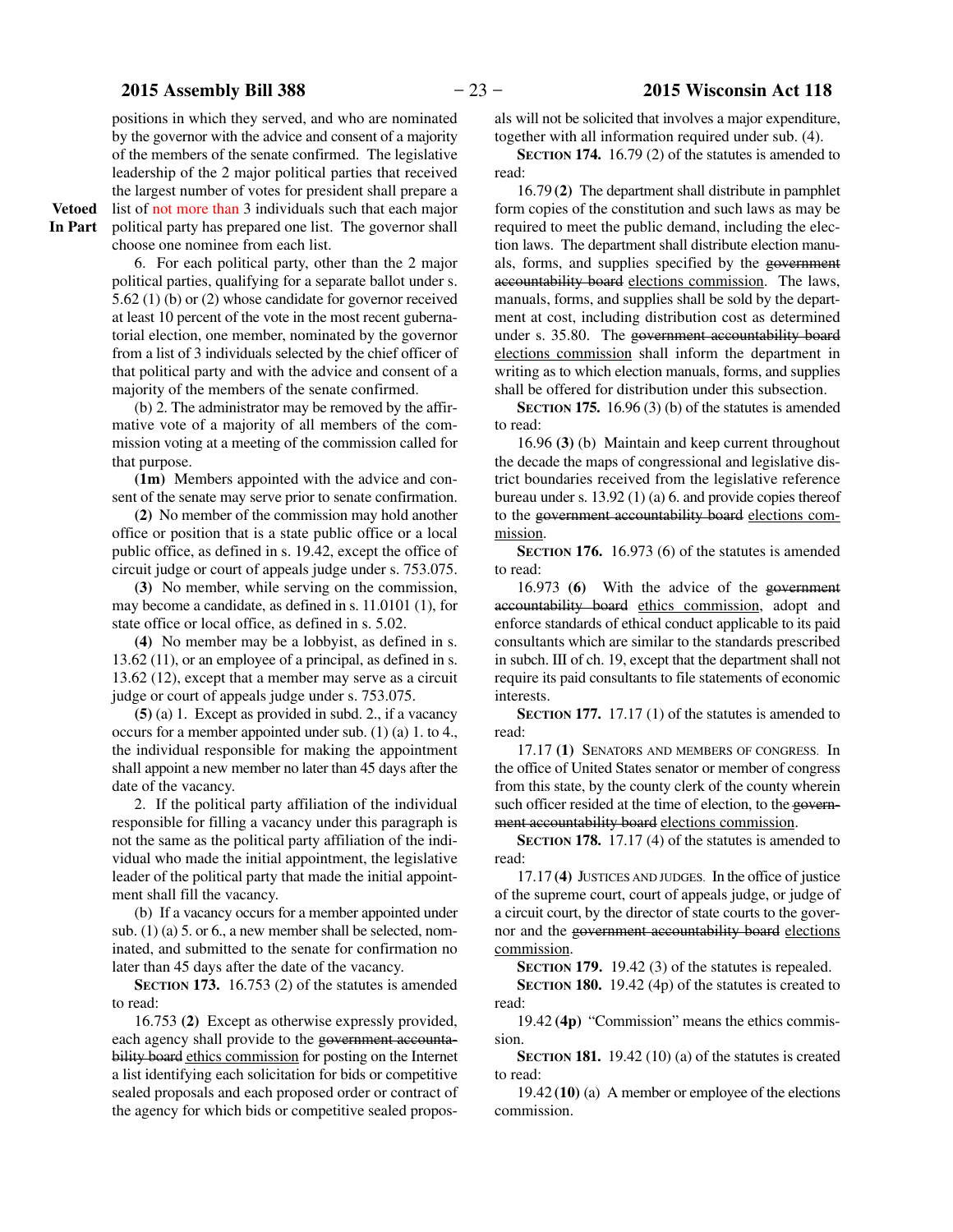**SECTION 182.** 19.43 (4) of the statutes is amended to read:

19.43 **(4)** A candidate for state public office shall file with the board commission a statement of economic interests meeting each of the requirements of s. 19.44 (1) no later than 4:30 p.m. on the 3rd day following the last day for filing nomination papers for the office which the candidate seeks, or no later than 4:30 p.m. on the next business day after the last day whenever that candidate is granted an extension of time for filing nomination papers or a declaration of candidacy under s. 8.05 (1) (j), 8.10 (2) (a), 8.15 (1), or 8.20 (8) (a), no later than 4:30 p.m. on the 5th day after notification of nomination is mailed or personally delivered to the candidate by the municipal clerk in the case of a candidate who is nominated at a caucus $\frac{1}{2}$ or no later than 4:30 p.m. on the 3rd day after notification of nomination is mailed or personally delivered to the candidate by the appropriate official or agency in the case of a write−in candidate or candidate who is appointed to fill a vacancy in nomination under s. 8.35 (2) (a). The information contained on the statement shall be current as of December 31 of the year preceding the filing deadline. Before certifying the name of any candidate for state public office under s. 7.08 (2) (a), the government accountability board elections commission, municipal clerk, or board of election commissioners shall ascertain whether that candidate has complied with this subsection. If not, the government accountability board elections commission, municipal clerk, or board of election commissioners may not certify the candidate's name for ballot placement.

**SECTION 183.** 19.43 (5) of the statutes is amended to read:

19.43 **(5)** Each member of the investment board and each employee of the investment board who is a state public official shall complete and file with the government accountability board commission a quarterly report of economic transactions no later than the last day of the month following the end of each calendar quarter during any portion of which he or she was a member or employee of the investment board. Such reports of economic transactions shall be in the form prescribed by the government accountability board commission and shall identify the date and nature of any purchase, sale, put, call, option, lease, or creation, dissolution, or modification of any economic interest made during the quarter for which the report is filed and disclosure of which would be required by s. 19.44 if a statement of economic interests were being filed.

**SECTION 184.** 19.46 (1) (intro.) of the statutes is amended to read:

19.46 **(1)** (intro.) Except in accordance with the board's commission's advice under s. 5.05 (6a) sub. (2) and except as otherwise provided in sub. (3), no state public official may:

**SECTION 185.** 19.46 (2) of the statutes is created to read:

19.46 **(2)** (a) 1. Any individual, either personally or on behalf of an organization or governmental body, may make a request of the commission in writing, electronically, or by telephone for a formal or informal advisory opinion regarding the propriety under ch. 11, subch. III of ch. 13, or this subchapter of any matter to which the person is or may become a party. Any appointing officer, with the consent of a prospective appointee, may request of the commission a formal or informal advisory opinion regarding the propriety under ch. 11, subch. III of ch. 13, or this subchapter of any matter to which the prospective appointee is or may become a party. The commission shall review a request for an advisory opinion and may issue a formal or informal written or electronic advisory opinion to the person making the request. Except as authorized or required for opinions specified in s. 19.55 (4) (b), the commission's deliberations and actions upon such requests shall be in meetings not open to the public. A member of the commission may, by written request, require the commission to review an advisory opinion.

2. To have legal force and effect, each formal and informal advisory opinion issued by the commission must be supported by specific legal authority under a statute or other law, or by specific case or common law authority. Each formal and informal advisory opinion shall include a citation to each statute or other law and each case or common law authority upon which the opinion is based, and shall specifically articulate or explain which parts of the cited authority are relevant to the commission's conclusion and why they are relevant.

3. No person acting in good faith upon a formal or informal advisory opinion issued by the commission under this subsection is subject to criminal or civil prosecution for so acting, if the material facts are as stated in the opinion request.

4. At each regular meeting of the commission, the commission administrator shall review informal advisory opinions requested of and issued by the administrator and that relate to recurring issues or issues of first impression for which no formal advisory opinion has been issued. The commission may determine to issue a formal advisory opinion adopting or modifying the informal advisory opinion. If the commission disagrees with a formal or informal advisory opinion that has been issued by or on behalf of the commission, the commission may withdraw the opinion, issue a revised formal or informal advisory opinion, or request an opinion from the attorney general. No person acting after the date of the withdrawal or issuance of the revised advisory opinion is exempted from prosecution under this subsection if the opinion upon which the person's action is based has been withdrawn or revised in relevant degree.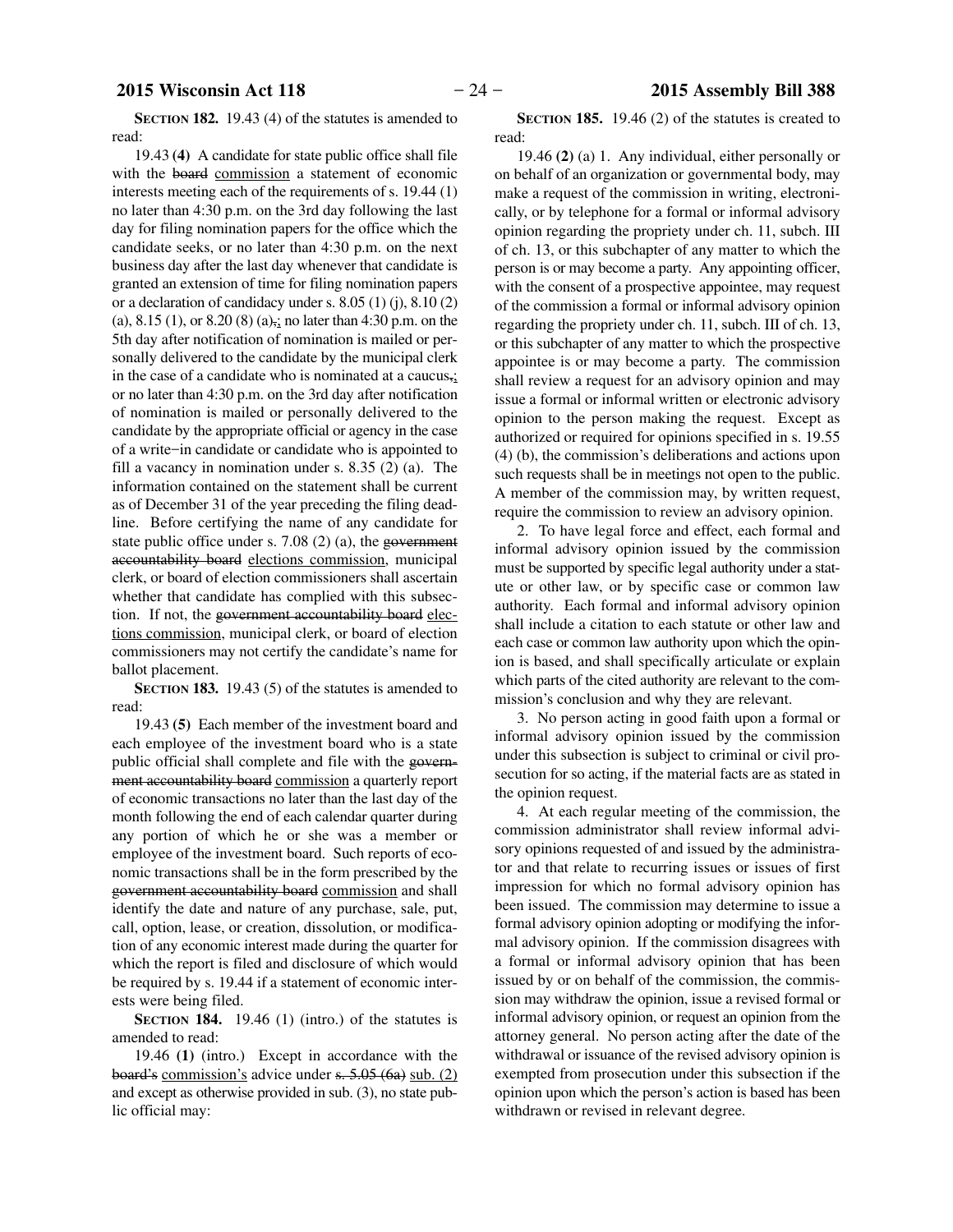5. Except as authorized or required under s. 19.55 (4) (b), no member or employee of the commission may make public the identity of the individual requesting a formal or informal advisory opinion or of individuals or organizations mentioned in the opinion.

(b) 1. The commission may authorize the commission administrator or his or her designee to issue an informal written advisory opinion or transmit an informal advisory opinion electronically on behalf of the commission, subject to such limitations as the commission deems appropriate. Every informal advisory opinion shall be consistent with applicable formal advisory opinions issued by the commission, statute or other law, and case law.

2. Any individual may request in writing, electronically, or by telephone an informal advisory opinion from the commission under this paragraph. The commission's designee shall provide a written response, a written reference to an applicable statute or law, or a written reference to a formal advisory opinion of the commission to the individual, or shall refer the request to the commission for review and the issuance of a formal advisory opinion.

3. Any person receiving an informal advisory opinion under this paragraph may, at any time, request a formal advisory opinion from the commission on the same matter.

(c) 1. Any individual may request in writing, electronically, or by telephone a formal advisory opinion from the commission or the review or modification of a formal advisory opinion issued by the commission under this paragraph. The individual making the request shall include all pertinent facts relevant to the matter. The commission shall review a request for a formal advisory opinion and may issue a formal advisory opinion to the individual making the request. Except as authorized or required for opinions specified in s. 19.55 (4) (b), the commission's deliberations and actions upon such requests shall be in meetings not open to the public.

2. Any person requesting a formal advisory opinion under this paragraph may request a public or private hearing before the commission to discuss the opinion. The commission shall grant a request for a public or private hearing under this paragraph.

3. Promptly upon issuance of each formal advisory opinion, the commission shall publish the opinion together with the information specified under s. 19.55 (4) (c) on the commission's Internet site.

4. If the commission declines to issue a formal advisory opinion, it may refer the matter to the attorney general or to the standing legislative oversight committees.

**SECTION 186.** 19.47 (title) of the statutes is created to read:

**19.47** (title) **Operation.**

**SECTION 187.** 19.47 of the statutes is renumbered 19.47 (3) and amended to read:

19.47 **(3)** STATEMENTS OF ECONOMIC INTERESTS. All members and employees of the board commission shall file statements of economic interests with the board commission.

**SECTION 188.** 19.47 (1), (2) and (4) to (10) of the statutes are created to read:

19.47 **(1)** OFFICE.The office of the commission shall be in Madison, but the commission may, after proper public notice and in compliance with subch. V, meet or exercise any of its powers at any other place in the state.

**(2)** ADMINISTRATOR. The commission shall appoint an administrator in the manner provided under s. 15.62 (1) (b). The administrator shall be outside the classified service. The administrator shall appoint such other personnel as he or she requires to carry out the duties of the commission and may designate an employee of the commission to serve as legal counsel of the commission. The administrator shall perform such duties as the commission assigns to him or her in the administration of ch. 11, subch. III of ch. 13, and this subchapter.

**(4)** ACTION. Any action by the commission, except an action relating to procedure of the commission, requires the affirmative vote of at least two−thirds of its members.

**(5)** ANNUAL REPORT. The commission shall submit an annual report under s. 15.04 (1) (d) and shall include in its annual report the names and duties of all individuals employed by the commission and a summary of its determinations and advisory opinions issued under s. 19.46 (2). Except as authorized or required under s. 19.55 (4) (b), the commission shall make sufficient alterations in the summaries to prevent disclosing the identities of individuals or organizations involved in the decisions or opinions. The commission shall identify in its report the statutory duties of the administrator of the commission, together with a description of the manner in which those duties are being fulfilled. Notwithstanding ss. 19.50 and 19.55 (3), the commission shall also specify in its report the total number of investigations conducted by the commission since the last annual report and a description of the nature of each investigation, including whether the investigation related to campaign finance, ethics, or lobbying. The commission may also include in its annual report any information compiled under s. 11.1304 (14). The commission shall make such further reports on the matters within its jurisdiction and such recommendations for legislation as it deems appropriate.

**(6)** OPERATION. The joint committee on legislative organization shall be advisory to the commission on all matters relating to operation of the commission.

(**7)** GUIDANCE FOLLOWING BINDING COURT DECISIONS. Within 2 months following the publication of a decision of a state or federal court that is binding on the commission and this state, the commission shall issue updated guidance or formal advisory opinions, commence the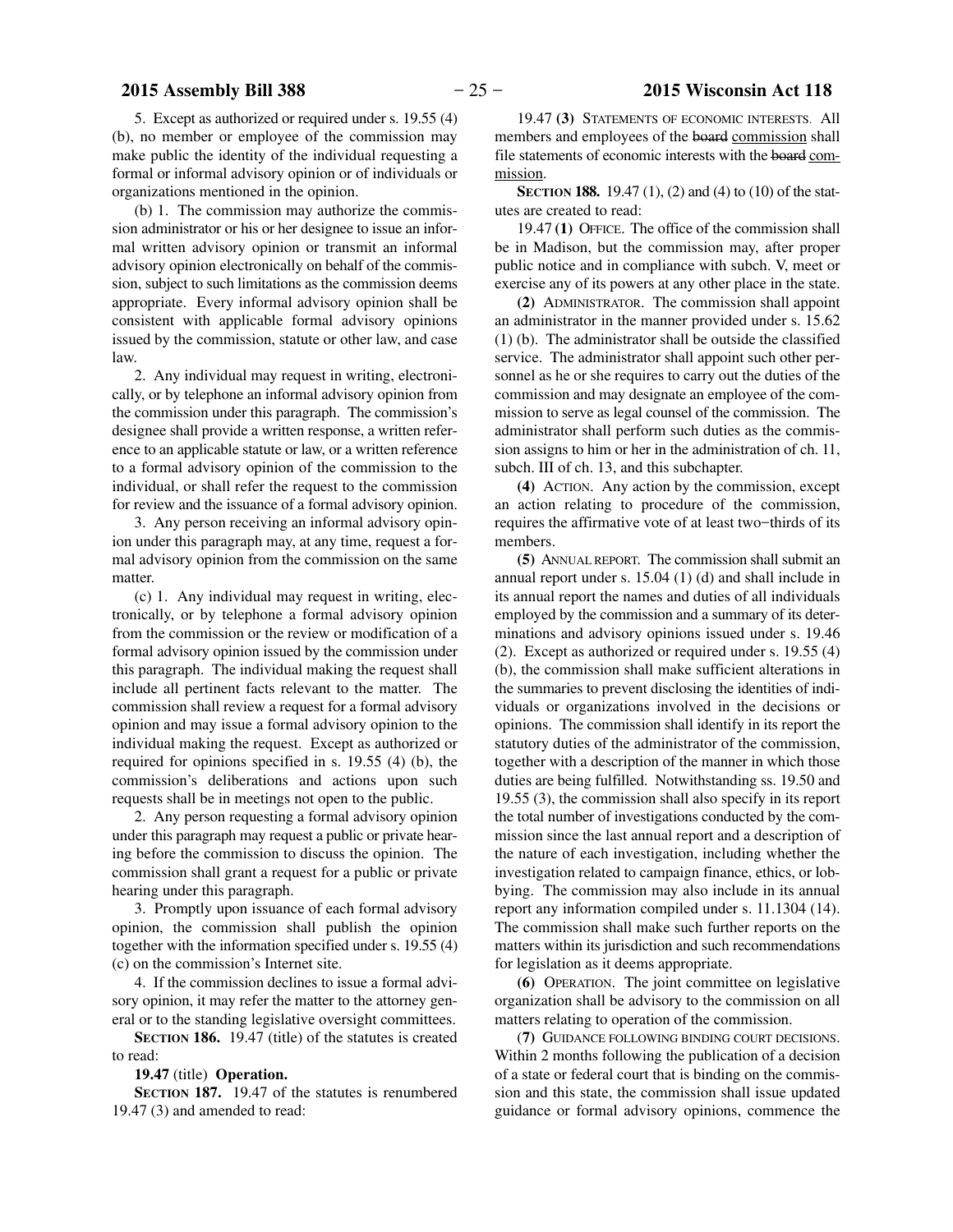rule−making procedure to revise administrative rules promulgated by the commission, or request an opinion from the attorney general on the applicability of the court decision.

**(8)** STANDING. The commission has standing to commence or intervene in any civil action or proceeding for the purpose of enforcing the laws regulating campaign finance, ethics, or lobbying or ensuring their proper administration.

**(9)** POLICIES AND PROCEDURES. (a) Annually, the commission shall adopt written policies and procedures in order to govern its internal operations and management and shall annually report such policies and procedures to the appropriate standing committees of the legislature under s. 13.172 (3).

(b) Notwithstanding par. (a), the commission may reconsider at any time any policy or procedure adopted as provided under par. (a). If, upon reconsideration, the commission revises a previously reported policy or procedure, the commission shall report the revision to the appropriate standing committees of the legislature under s. 13.172 (3).

(c) The commission may reconsider at any time any written directives or written guidance provided to the general public or to any person subject to the provisions of ch. 11, subch. III of ch. 13, and this subchapter with regard to the enforcement and administration of those provisions.

**(10)** EMPLOYEES. All employees of the commission shall be nonpartisan.

**(11)** PAYMENTS. The commission may accept payment by credit card, debit card, or other electronic payment mechanism for any amounts owed pursuant to the administration of ch. 11, subch. III of ch. 13, or this subchapter, and may charge a surcharge to the payer to recover charges associated with the acceptance of that electronic payment.

**SECTION** 189. 19.48 (intro.) of the statutes is amended to read:

**19.48 Duties of the board ethics commission.** (intro.) The board commission shall:

**SECTION 190.** 19.48 (1) of the statutes is amended to read:

19.48 **(1)** Promulgate rules necessary to carry out this subchapter and ch. 11, subch. III of ch. 13, and this subchapter. The board commission shall give prompt notice of the contents of its rules to state public officials who will be affected thereby.

**SECTION 191.** 19.48 (2) of the statutes is amended to read:

19.48 **(2)** Prescribe and make available forms for use under this subchapter and ch. 11, subch. III of ch. 13, and this subchapter, including the forms specified in s. 13.685 (1).

**SECTION 192.** 19.48 (3) of the statutes is amended to read:

19.48 **(3)** Accept and file any information related to the purposes of this subchapter and ch. 11, subch. III of ch. 13, and this subchapter which is voluntarily supplied by any person in addition to the information required by this subchapter.

**SECTION 193.** 19.48 (7) of the statutes is amended to read:

19.48 **(7)** Prepare and publish special reports and technical studies to further the purposes of this subchapter and ch. 11, subch. III of ch. 13, and this subchapter.

**SECTION 194.** 19.48 (9) of the statutes is amended to read:

19.48 **(9)** Administer programs to explain and interpret this subchapter and ch. 11, subch. III of ch. 13, and this subchapter for state public officials, and for elective state officials, candidates for state public office, legislative officials, agency officials, lobbyists, as defined in s. 13.62, local public officials, corporation counsels and attorneys for local governmental units. The programs shall provide advice regarding appropriate ethical and lobbying practices, with special emphasis on public interest lobbying. The board commission may delegate creation and implementation of any such program to a group representing the public interest. The board commission may charge a fee to participants in any such program.

**SECTION 195.** 19.49 of the statutes is created to read:

**19.49 Administration; enforcement. (1)** GENERAL AUTHORITY. The commission shall have the responsibility for the administration of ch. 11, subch. III of ch. 13, and this subchapter. Pursuant to such responsibility, the commission may:

(a) In the discharge of its duties and after providing notice to any party who is the subject of an investigation, subpoena and bring before it any person and require the production of any papers, book, or other records relevant to an investigation. Notwithstanding s. 885.01 (4), the issuance of a subpoena requires action by the commission at a meeting of the commission. A circuit court may by order permit the inspection and copying of the accounts and the depositor's and loan records at any financial institution, as defined in s. 705.01 (3), doing business in the state to obtain evidence of any violation of ch. 11 upon showing by the commission of probable cause to believe there is a violation and that such accounts and records may have a substantial relation to the violation. In the discharge of its duties, the commission may cause the deposition of witnesses to be taken in the manner prescribed for taking depositions in civil actions in circuit court.

(b) Bring civil actions to require a forfeiture for any violation of ch. 11, subch. III of ch. 13, or this subchapter or for a license revocation for any violation of subch. III of ch. 13 for which the offender is subject to a revocation. The commission may compromise and settle any civil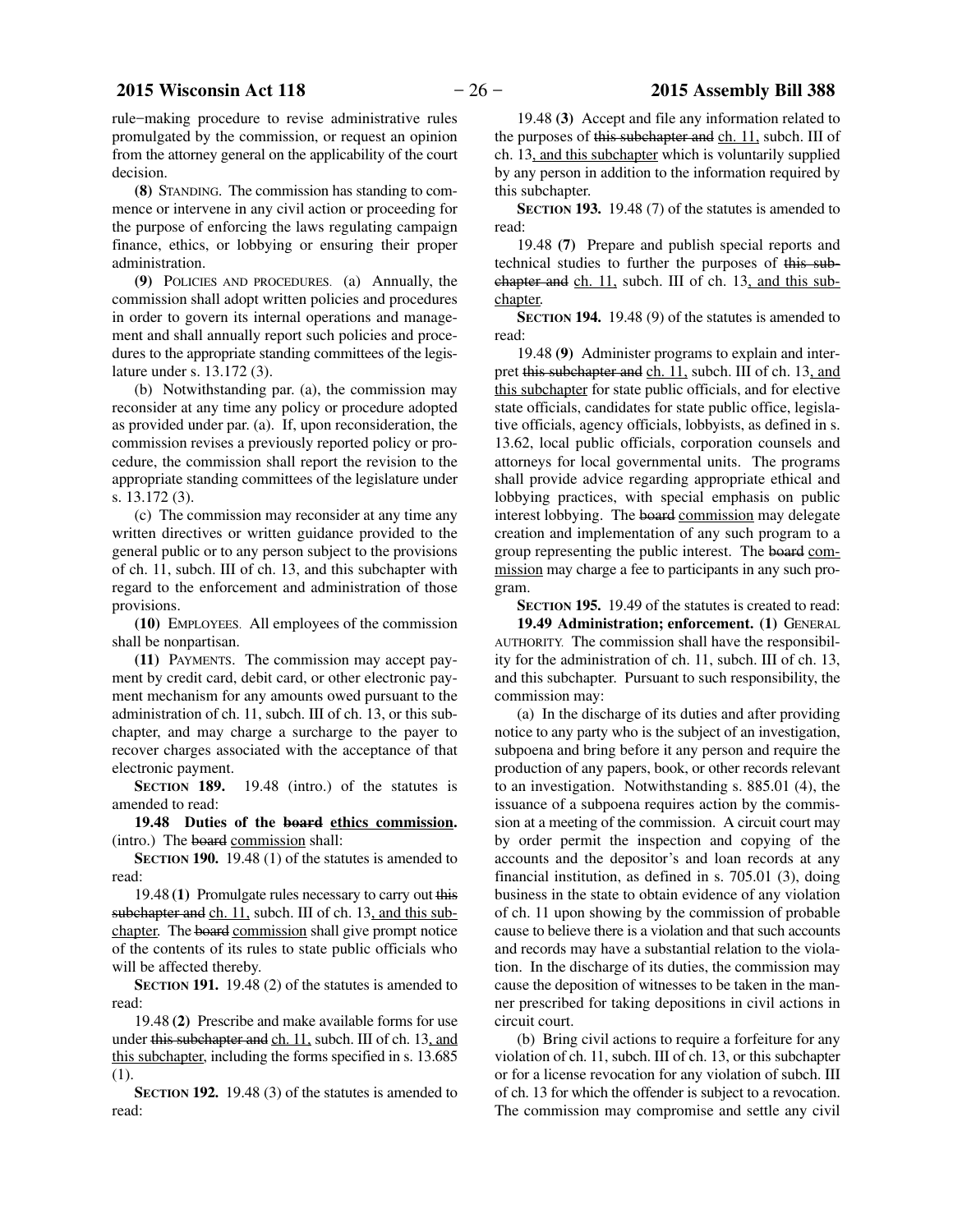action or potential action brought or authorized to be brought by it which, in the opinion of the commission, constitutes a minor violation, a violation caused by excusable neglect, or which for other good cause shown, should not in the public interest be prosecuted under such chapter. Notwithstanding s. 778.06, a civil action or proposed civil action authorized under this paragraph may be settled for such sum as may be agreed between the parties. Any settlement made by the commission shall be in such amount as to deprive the alleged violator of any benefit of his or her wrongdoing and may contain a penal component to serve as a deterrent to future violations. In settling civil actions or proposed civil actions, the commission shall treat comparable situations in a comparable manner and shall assure that any settlement bears a reasonable relationship to the severity of the offense or alleged offense. Except as otherwise provided in sub. (2) (b) 13. and 14. and ss. 19.554 and 19.59 (8), forfeiture and license revocation actions brought by the commission shall be brought in the circuit court for the county where the defendant resides, or if the defendant is a nonresident of this state, in circuit court for the county wherein the violation is alleged to occur. For purposes of this paragraph, a person other than an individual resides within a county if the person's principal place of operation is located within that county. Whenever the commission enters into a settlement agreement with an individual who is accused of a civil violation of ch. 11, subch. III of ch. 13, or this subchapter or who is investigated by the commission for a possible civil violation of one of those provisions, the commission shall reduce the agreement to writing, together with a statement of the commission's findings and reasons for entering into the agreement and shall retain the agreement and statement in its office for inspection.

(c) Sue for injunctive relief, a writ of mandamus or prohibition, or other such legal or equitable relief as may be appropriate to enforce any law regulating campaign financing or ensure its proper administration. No bond is required in such actions. Actions shall be brought in circuit court for the county where a violation occurs or may occur.

**(1m)** (title) COMPLAINTS.

**(2)** ENFORCEMENT. (a) The commission shall investigate violations of laws administered by the commission and may prosecute alleged civil violations of those laws, directly or through its agents under this subsection, pursuant to all statutes granting or assigning that authority or responsibility to the commission. Prosecution of alleged criminal violations investigated by the commission may be brought only as provided in par. (b) 9., 12., 13., and 14. and s. 978.05 (1). For purposes of this subsection, the commission may only initiate an investigation of an alleged violation of ch. 11, subch. III of ch. 13, and this subchapter, other than an offense described under par. (b) 10., based on a sworn complaint filed with the commis-

sion, as provided under par. (b). Neither the commission nor any member or employee of the commission, including the commission administrator, may file a sworn complaint for purposes of this subsection.

(b) 1. Any person may file a complaint with the commission alleging a violation of ch. 11, subch. III of ch. 13, or this subchapter. No later than 5 days after receiving a complaint, the commission shall notify each person who or which the complaint alleges committed such a violation. Before voting on whether to take any action regarding the complaint, other than to dismiss, the commission shall give each person receiving a notice under this subdivision an opportunity to demonstrate to the commission, in writing and within 15 days after receiving the notice, that the commission should take no action against the person on the basis of the complaint. The commission may not conduct any investigation or take any other action under this subsection solely on the basis of a complaint by an unidentified complainant.

1m. If the commission finds, by a preponderance of the evidence, that a complaint is frivolous, the commission may order the complainant to forfeit not more than the greater of \$500 or the expenses incurred by the commission in investigating the complaint.

2. Any person to whom ch. 11, subch. III of ch. 13, or this subchapter may have application may request the commission to make an investigation of his or her own conduct or of allegations made by other persons as to his or her conduct. Such a request shall be made in writing and shall set forth in detail the reasons therefor.

3. If the commission reviews a complaint and fails to find that there is a reasonable suspicion that a violation under subd. 1. has occurred or is occurring, the commission shall dismiss the complaint. If the commission believes that there is reasonable suspicion that a violation under subd. 1. has occurred or is occurring, the commission may by resolution authorize the commencement of an investigation. The resolution shall specifically set forth any matter that is authorized to be investigated. To assist in the investigation, the commission may elect to retain a special investigator. If the commission elects to retain a special investigator, the administrator shall submit to the commission the names of 3 qualified individuals to serve as a special investigator. The commission may retain one or more of the individuals. If the commission retains a special investigator to investigate a complaint against a person who is a resident of this state, the commission shall provide to the district attorney for the county in which the person resides a copy of the complaint and shall notify the district attorney that it has retained a special investigator to investigate the complaint. For purposes of this subdivision, a person other than an individual resides within a county if the person's principal place of operation is located within that county. The commission shall enter into a written contract with any individual who is retained as a special investigator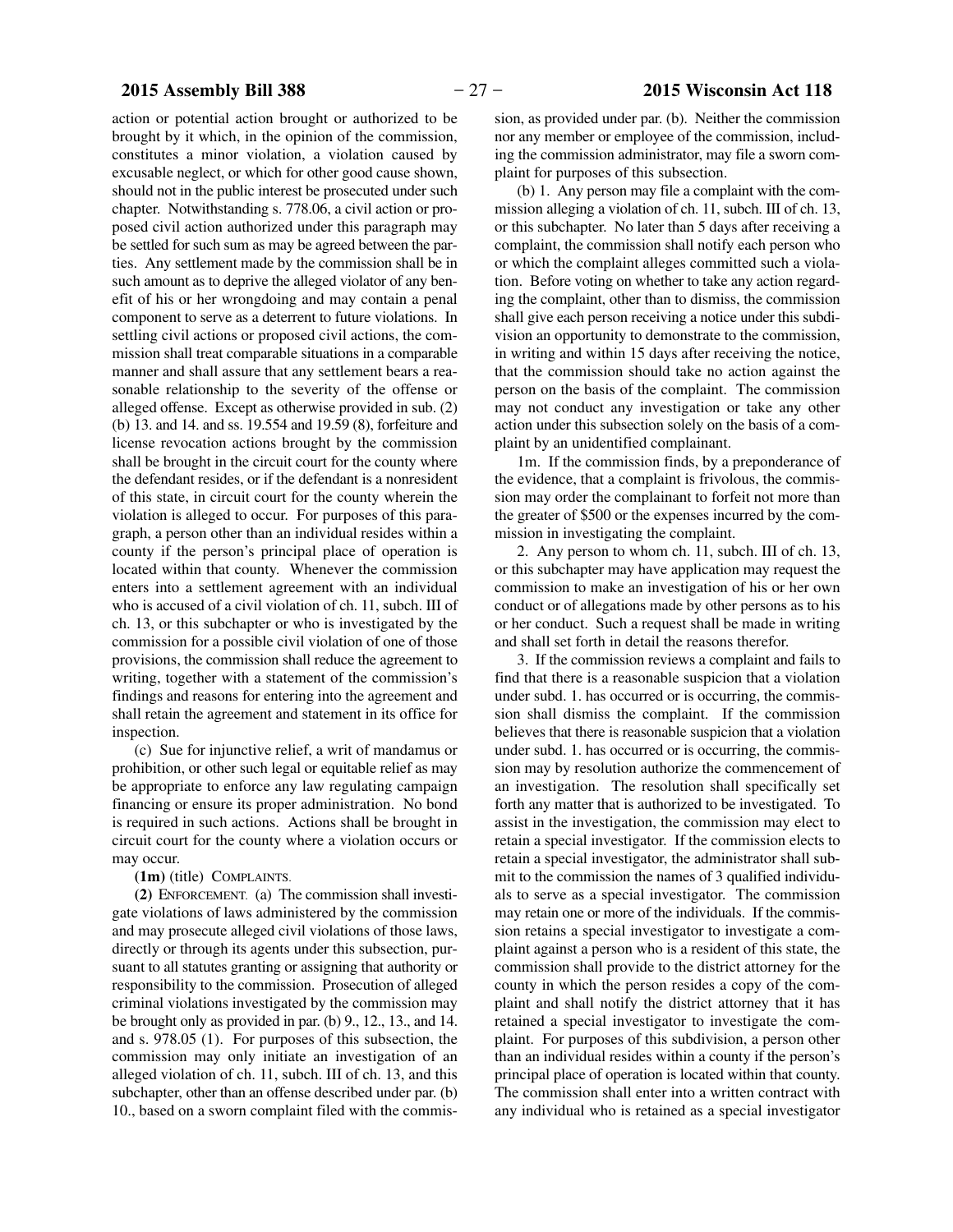setting forth the terms of the engagement. A special investigator who is retained by the commission may request the commission to issue a subpoena to a specific person or to authorize the special investigator to request the circuit court of the county in which the specific person resides to issue a search warrant. The commission may grant the request by approving a motion to that effect at a meeting of the commission if the commission finds that such action is legally appropriate.

4. Each special investigator who is retained by the commission shall make periodic reports to the commission, as directed by the commission, but in no case may the interval for reporting exceed 30 days. If the commission authorizes the administrator to investigate any matter without retaining a special investigator, the administrator shall make periodic reports to the commission, as directed by the commission, but in no case may the reporting interval exceed 30 days. During the pendency of any investigation, the commission shall meet for the purpose of reviewing the progress of the investigation at least once every 90 days. The special investigator or the administrator shall report in person to the commission at that meeting concerning the progress of the investigation. If, after receiving a report, the commission does not vote to continue an investigation for an additional period not exceeding 90 days, the investigation is terminated at the end of the reporting interval. The commission shall not expend more than \$25,000 to finance the cost of an investigation before receiving a report on the progress of the investigation and a recommendation to commit additional resources. The commission may vote to terminate an investigation at any time. If an investigation is terminated, any complaint from which the investigation arose is deemed to be dismissed by the commission. Unless an investigation is terminated by the commission, at the conclusion of each investigation, the administrator shall present to the commission one of the following:

a. A recommendation to make a finding that probable cause exists to believe that one or more violations under subd. 1. have occurred or are occurring, together with a recommended course of action.

b. A recommendation for further investigation of the matter together with facts supporting that course of action.

c. A recommendation to terminate the investigation due to lack of sufficient evidence to indicate that a violation under subd. 1. has occurred or is occurring.

5. a. If the commission finds that there is probable cause to believe that a violation under subd. 1. has occurred or is occurring, the commission may authorize the administrator to file a civil complaint against the alleged violator. In such case, the administrator may request the assistance of special counsel to prosecute any action brought by the commission. If the administrator requests the assistance of special counsel with respect to any matter, the administrator shall submit to the commission the names of 3 qualified individuals to serve as special counsel. The commission may retain one of the individuals to act as special counsel. The staff of the commission shall provide assistance to the special counsel as may be required by the counsel to carry out his or her responsibilities.

b. The commission shall enter into a written contract with any individual who is retained as special counsel setting forth the terms of the engagement. The contract shall set forth the compensation to be paid such counsel by the state. The contract shall be executed on behalf of the state by the commission and the commission shall file the contract in the office of the secretary of state. The compensation shall be charged to the appropriation under s. 20.521 (1) (br).

6. No individual who is appointed or retained by the commission to serve as special counsel or as a special investigator is subject to approval under s. 20.930.

7. At the conclusion of its investigation, the commission shall, in preliminary written findings of fact and conclusions based thereon, make a determination of whether or not probable cause exists to believe that a violation under subd. 1. has occurred or is occurring. If the commission determines that no probable cause exists, it shall dismiss the complaint. Whenever the commission dismisses a complaint or a complaint is deemed to be dismissed under subd. 4., the commission shall immediately send written notice of the dismissal to the accused and to the party who made the complaint.

8. The commission shall inform the accused or his or her counsel of exculpatory evidence in its possession.

9. If the commission finds that there is probable cause to believe that a violation under subd. 1. has occurred or is occurring, the commission may, in lieu of civil prosecution of any matter by the commission, refer the matter to the district attorney for the county in which the alleged violator resides, or if the alleged violator is a nonresident, to the district attorney for the county where the matter arises, or if par. (h) applies, to the attorney general or a special prosecutor. For purposes of this subdivision, a person other than an individual resides within a county if the person's principal place of operation is located within that county.

10. The commission shall, by rule, prescribe categories of civil offenses which the commission will agree to compromise and settle without a formal investigation upon payment of specified amounts by the alleged offender. The commission may authorize the administrator to compromise and settle such alleged offenses in the name of the commission if the alleged offenses by an offender, in the aggregate, do not involve payment of more than \$2,500.

11. If a special investigator or the administrator, in the course of an investigation authorized by the commission, discovers evidence that a violation under subd. 1. that was not within the scope of the authorized investiga-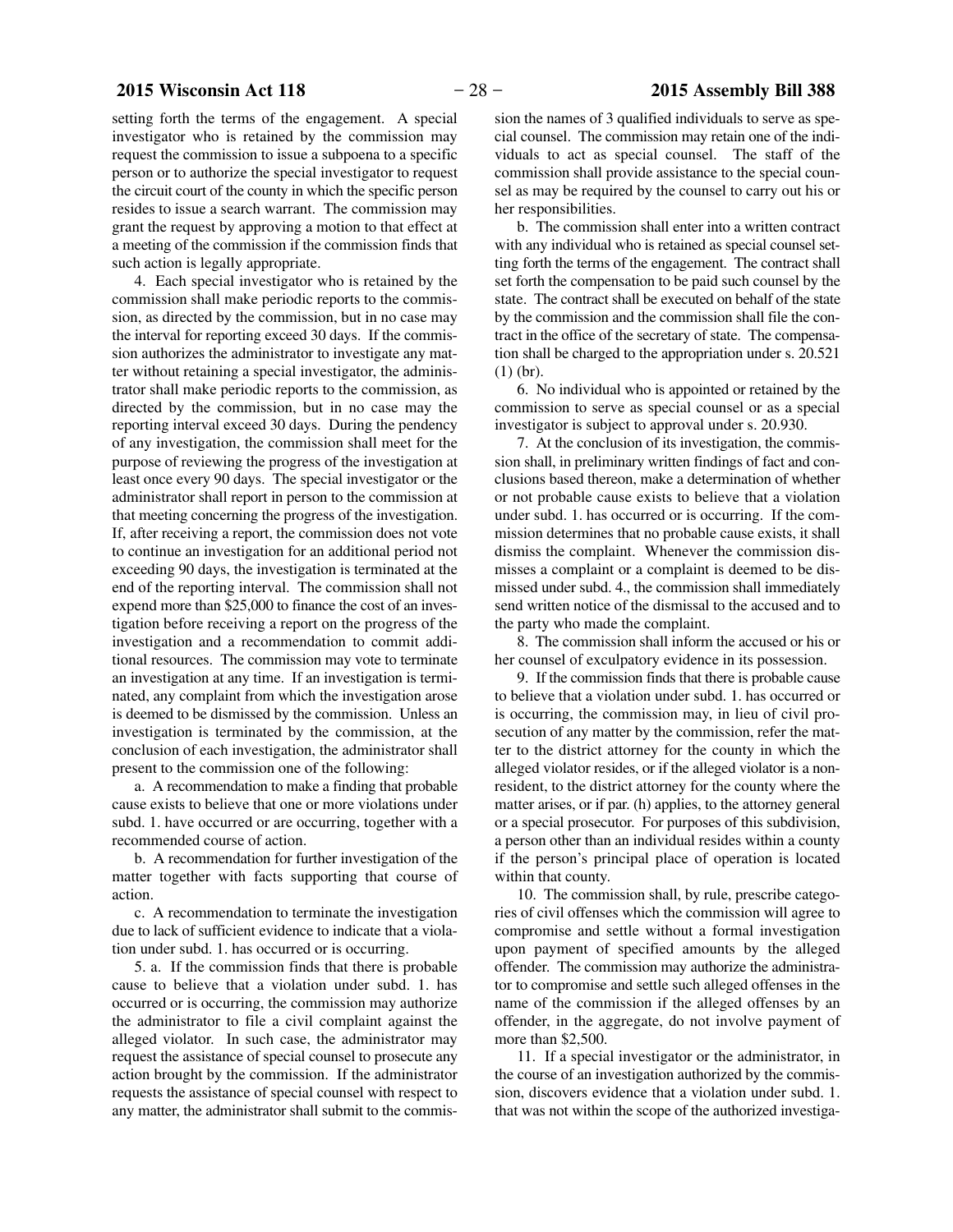tion has occurred or is occurring, the special investigator or the administrator may present that evidence to the commission. If the commission finds that there is a reasonable suspicion that a violation under subd. 1. that is not within the scope of the authorized investigation has occurred or is occurring, the commission may authorize the special investigator or the administrator to investigate the alleged violation or may elect to authorize a separate investigation of the alleged violation as provided in subd. 3.

12. If a special investigator or the administrator, in the course of an investigation authorized by the commission, discovers evidence of a potential violation of a law that is not administered by the commission arising from or in relation to the official functions of the subject of the investigation or any matter that involves campaign finance, ethics, or lobbying regulation, the special investigator or the administrator may present that evidence to the commission. The commission may thereupon refer the matter to the appropriate district attorney specified in subd. 9. or may refer the matter to the attorney general. The attorney general may then commence a civil or criminal prosecution relating to the matter.

13. Except as provided in subd. 15., if the commission refers a matter to the district attorney specified in subd. 9. for prosecution of a potential violation under subd. 1. or 12. and the district attorney informs the commission that he or she declines to prosecute any alleged civil or criminal violation related to any matter referred to the district attorney by the commission, or the district attorney fails to commence a prosecution of any civil or criminal violation related to any matter referred to the district attorney by the commission within 60 days of the date of the commission's referral, the commission may refer the matter to the district attorney for another prosecutorial unit that is contiguous to the prosecutorial unit of the district attorney to whom the matter was originally referred. If there is more than one such prosecutorial unit, the chairperson of the commission shall determine the district attorney to whom the matter shall be referred by publicly drawing lots at a meeting of the commission. The district attorney may then commence a civil or criminal prosecution relating to the matter.

14. Except as provided in subd. 15., if the commission refers a matter to a district attorney under subd. 13. for prosecution of a potential violation under subd. 1. or 12. and the district attorney informs the commission that he or she declines to prosecute any alleged civil or criminal violation related to any matter referred to the district attorney by the commission, or the district attorney fails to commence a prosecution of any civil or criminal violation related to any matter referred to the district attorney by the commission within 60 days of the date of the commission's referral, the commission may refer the matter to the attorney general. The attorney general may then

commence a civil or criminal prosecution relating to the matter.

15. The commission is not authorized to act under subd. 13. or 14. if a special prosecutor is appointed under s. 978.045 in lieu of the district attorney specified in subd. 9.

16. Whenever the commission refers a matter to special counsel or to a district attorney or to the attorney general under this subsection, the special counsel, district attorney, or attorney general shall report to the commission concerning any action taken regarding the matter. The report shall be transmitted no later than 40 days after the date of the referral. If the matter is not disposed of during that period, the special counsel, district attorney, or attorney general shall file a subsequent report at the end of each 30−day period following the filing of the initial report until final disposition of the matter.

(c) 1. No individual who serves as the administrator may have been a lobbyist, as defined in s. 13.62 (11). No such individual may have served in a partisan state or local office.

2. No employee of the commission, while so employed, may become a candidate, as defined in s. 11.0101 (1), for a state or partisan local office. No individual who is retained by the commission to serve as a special investigator or as special counsel may, while so retained, become a candidate, as defined in s. 11.0101 (1), for any state or local office. A filing officer shall decline to accept nomination papers or a declaration of candidacy from any individual who does not qualify to become a candidate under this paragraph.

(d) No individual who serves as an employee of the commission and no individual who is retained by the commission to serve as a special investigator or a special counsel may, while so employed or retained, make a contribution, as defined in s. 11.0101 (8), to a candidate for state or local office. No individual who serves as an employee of the commission and no individual who is retained by the commission to serve as a special investigator or as special counsel, for 12 months prior to becoming so employed or retained, may have made a contribution, as defined in s. 11.0101 (8), to a candidate for a partisan state or local office.

(e) Pursuant to any investigation authorized under par. (b), the commission has the power:

1. To require any person to submit in writing such reports and answers to questions relevant to the proceedings as the commission may prescribe, such submission to be made within such period and under oath or otherwise as the commission may determine.

2. To order testimony to be taken by deposition before any individual who is designated by the commission and has the power to administer oaths, and, in such instances, to compel testimony and the production of evidence in the same manner as authorized by sub. (1) (a).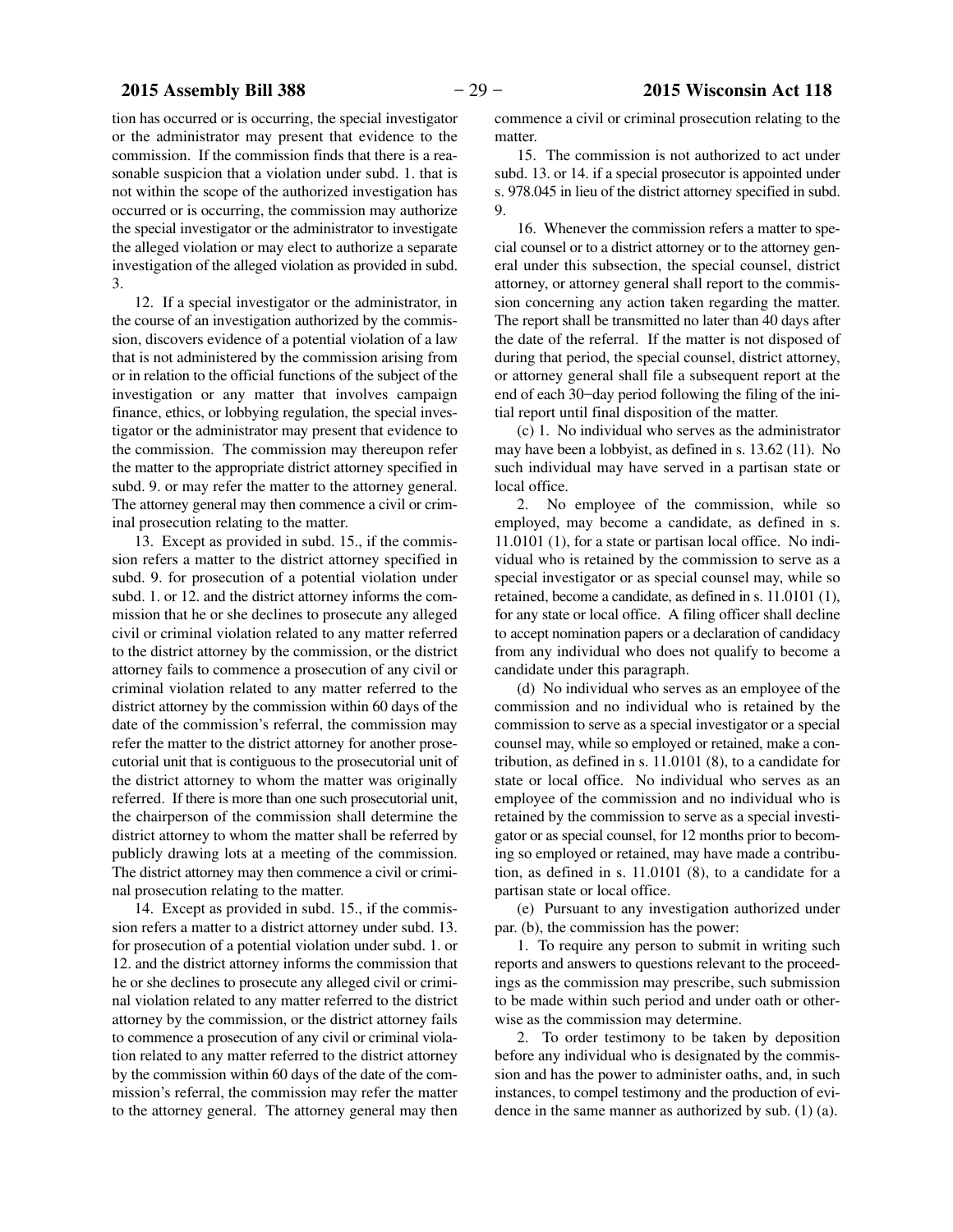3. To pay witnesses the same fees and mileage as are paid in like circumstances by the courts of this state.

4. To request and obtain from the department of revenue copies of state income or franchise tax returns and access to other appropriate information under s. 71.78 (4) regarding all persons who are the subject of such investigation.

(f) 1. Except as provided in subd. 2., no action may be taken on any complaint that is filed later than 3 years after a violation of ch. 11, subch. III of ch. 13, or this subchapter is alleged to have occurred.

2. The period of limitation under subd. 1. is tolled for a complaint alleging a violation of s. 19.45 (13) or 19.59 (1) (br) for the period during which such a complaint may not be filed under sub. (1m) or s. 19.59 (8) (cm).

(g) If the defendant in an action for a civil violation of ch. 11, subch. III of ch. 13, or this subchapter is a district attorney or a circuit judge or a candidate for either such office, the action shall be brought by the commission. If the defendant in an action for a civil violation of ch. 11, subch. III of ch. 13, or this subchapter is the attorney general or a candidate for that office, the commission may appoint special counsel to bring suit on behalf of the state.

(h) If the defendant in an action for a criminal violation of ch. 11, subch. III of ch. 13, or this subchapter is a district attorney or a circuit judge or a candidate for either such office, the action shall be brought by the attorney general. If the defendant in an action for a criminal violation of ch. 11, subch. III of ch. 13, or this subchapter is the attorney general or a candidate for that office, the commission may appoint a special prosecutor to conduct the prosecution on behalf of the state.

(i) Any special counsel or prosecutor who is appointed under par. (g) or (h) shall be independent of the attorney general and need not be a state employee at the time of his or her appointment.

(j) The commission's power to initiate civil actions under this subsection for the enforcement of ch. 11, subch. III of ch. 13, or this subchapter shall be the exclusive remedy for alleged civil violations of ch. 11, subch. III of ch. 13, or this subchapter.

**(2q)** SUPPLEMENTAL FUNDING FOR ONGOING INVES-TIGATIONS. The commission may request supplemental funds to be credited to the appropriation account under s. 20.521 (1) (be) for the purpose of continuing an ongoing investigation initiated under sub. (2). A request under this subsection shall be filed with the secretary of administration and the cochairpersons of the joint committee on finance in writing and shall contain a statement of the action requested, the purposes therefor, the statutory provision authorizing or directing the performance of the action, and information about the nature of the investigation for which the commission seeks supplemental funds, excluding the name of any individual or organization that is the subject of the investigation. If the cochairpersons of the joint committee on finance do not notify the secretary of administration that the committee has scheduled a meeting for the purpose of reviewing the request within 14 working days after the commission filed the request, the secretary shall supplement the appropriation under s.  $20.521$  (1) (be) from the appropriation under s.  $20.505$  (1) (d) in an amount not to exceed the amount the commission requested. If, within 14 working days after the commission filed the request, the cochairpersons of the joint committee on finance notify the secretary that the committee has scheduled a meeting for the purpose of reviewing the commission's request under this subsection, the secretary may supplement the appropriation under s. 20.521 (1) (be) only with the committee's approval. The committee and the secretary shall notify the commission of all their actions taken under this subsection.

**SECTION 196.** 19.50 of the statutes is created to read:

**19.50 Unauthorized release of records or information. (1)** Except as specifically authorized by law and except as provided in sub. (2), no investigator, prosecutor, employee of an investigator or prosecutor, or member or employee of the commission may disclose information related to an investigation or prosecution under ch. 11, subch. III of ch. 13, or this subchapter or any other law specified in s. 978.05 (1) or (2) or provide access to any record of the investigator, prosecutor, or the commission that is not subject to access under s. 19.55 (3) to any person other than an employee or agent of the prosecutor or investigator or a member, employee, or agent of the commission prior to presenting the information or record in a court of law.

**(2)** This section does not apply to any of the following communications made by an investigator, prosecutor, employee of an investigator or prosecutor, or member or employee of the commission:

(a) Communications made in the normal course of an investigation or prosecution.

(b) Communications with a local, state, or federal law enforcement or prosecutorial authority.

(c) Communications made to the attorney of an investigator, prosecutor, employee, or member of the commission or to a person or the attorney of a person who is investigated or prosecuted by the commission.

**SECTION 197.** 19.55 (1) of the statutes is amended to read:

19.55  $(1)$  Except as provided in sub. subs.  $(2)$  and s.  $5.05$  (5s) to (4), all records under ch. 11, this subchapter, or subch. III of ch. 13 in the possession of the board commission are open to public inspection at all reasonable times. The board commission shall require an individual wishing to examine a statement of economic interests or the list of persons who inspect any statements which are in the board's commission's possession to provide his or her full name and address, and if the individual is representing another person, the full name and address of the person which he or she represents. Such identification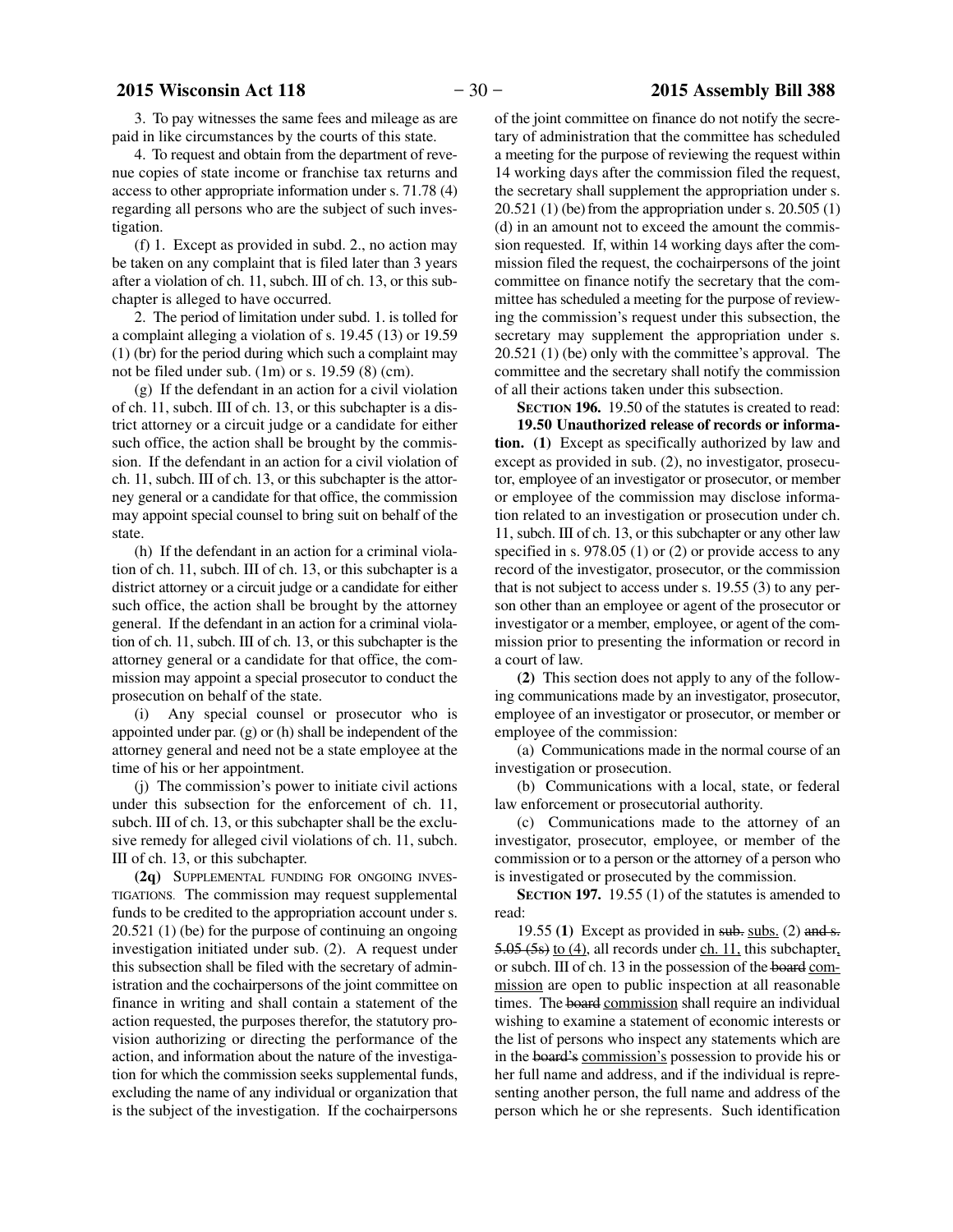may be provided in writing or in person. The board commission shall record and retain for at least 3 years information obtained by it pursuant to this subsection. No individual may use a fictitious name or address or fail to identify a principal in making any request for inspection.

**SECTION 198.** 19.55 (2) (c) of the statutes is amended to read:

19.55 **(2)** (c) Statements of economic interests and reports of economic transactions which are filed with the government accountability board commission by members or employees of the investment board, except that the government accountability board commission shall refer statements and reports filed by such individuals to the legislative audit bureau for its review, and except that a statement of economic interests filed by a member or employee of the investment board who is also an official required to file shall be open to public inspection.

**SECTION 199.** 19.55 (3) of the statutes is created to read:

19.55 **(3)** Records obtained or prepared by the commission in connection with an investigation, including the full text of any complaint received by the commission, are not subject to the right of inspection and copying under s. 19.35 (1), except as follows:

(a) The commission shall permit inspection of records that are distributed or discussed in the course of a meeting or hearing by the commission in open session.

(am) The commission shall provide to the joint committee on finance records obtained or prepared by the commission in connection with an ongoing investigation when required under s. 19.49 (2q).

(b) Investigatory records of the commission may be made public in the course of a prosecution initiated under ch. 11, subch. III of ch. 13, or this subchapter.

(bm) The commission shall provide investigatory records to the state auditor and the employees of the legislative audit bureau to the extent necessary for the bureau to carry out its duties under s. 13.94.

(c) The commission shall provide information from investigation and hearing records that pertains to the location of individuals and assets of individuals as requested under s. 49.22 (2m) by the department of children and families or by a county child support agency under s. 59.53 (5).

(d) If the commission commences a civil prosecution of a person for an alleged violation of ch. 11, subch. III of ch. 13, or this subchapter as the result of an investigation, the person who is the subject of the investigation may authorize the commission to make available for inspection and copying under s. 19.35 (1) records of the investigation pertaining to that person if the records are available by law to the subject person and the commission shall then make those records available.

(e) The following records of the commission are open to public inspection and copying under s. 19.35 (1):

1. Any record of the action of the commission authorizing the filing of a civil complaint under s. 19.49 (2) (b) 5.

2. Any record of the action of the commission referring a matter to a district attorney or other prosecutor for investigation or prosecution.

3. Any record containing a finding that a complaint does not raise a reasonable suspicion that a violation of the law has occurred.

4. Any record containing a finding, following an investigation, that no probable cause exists to believe that a violation of the law has occurred.

**SECTION 200.** 19.55 (4) of the statutes is created to read:

19.55 **(4)** (a) Except as authorized or required under par. (b), records obtained in connection with a request for an advisory opinion issued under s. 19.46 (2), other than summaries of advisory opinions that do not disclose the identity of individuals requesting such opinions or organizations on whose behalf they are requested, are not subject to the right of inspection and copying under s. 19.35 (1). Except as authorized or required under par. (b), the commission shall make sufficient alterations in the summaries to prevent disclosing the identities of individuals or organizations involved in the opinions.

(b) The commission may make records obtained in connection with an informal advisory opinion under par. (a) public with the consent of the individual requesting the informal advisory opinion or the organization or governmental body on whose behalf it is requested. A person who makes or purports to make public the substance of or any portion of an informal advisory opinion requested by or on behalf of the person is deemed to have waived the confidentiality of the request for an informal advisory opinion and of any records obtained or prepared by the commission in connection with the request for an informal advisory opinion.

(c) Within 30 days after completing an investigation related to and the preparation of a formal advisory opinion on a matter under the jurisdiction of the commission, the commission shall make public the formal advisory opinion and records obtained in connection with the request for the formal advisory opinion, replacing the identity of any organization or governmental body on whose behalf the formal opinion is requested with generic, descriptive terms. The commission shall redact information related to the identity of any natural person making the request.

**SECTION 201.** 19.552 of the statutes is created to read: **19.552 Action to compel compliance.** Whenever a violation of the laws regulating campaign financing occurs or is proposed to occur, the attorney general or the district attorney of the county where the violation occurs or is proposed to occur may sue for injunctive relief, a writ of mandamus or prohibition, or other such legal or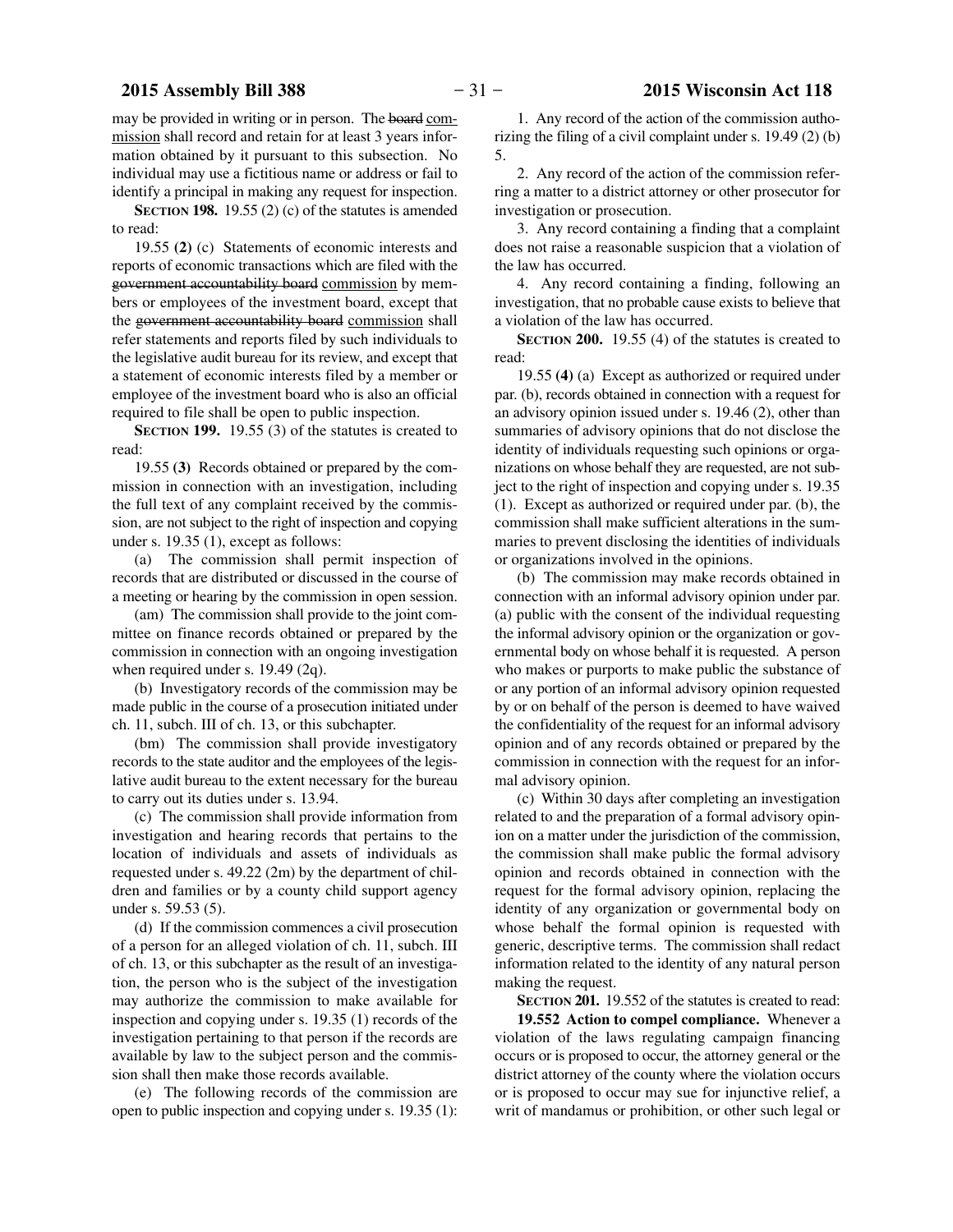equitable relief as may be appropriate to compel compliance with the law. No bond is required in such actions.

**SECTION 202.** 19.554 of the statutes is created to read:

**19.554 Petition for enforcement.** In addition to or in lieu of filing a complaint, any elector may file a verified petition alleging such facts as are within his or her knowledge to indicate that an election official has failed or is failing to comply with any law regulating campaign financing or proposes to act in a manner inconsistent with such a law, and requesting that an action be commenced for injunctive relief, a writ of mandamus or prohibition or other such legal or equitable relief as may be appropriate to compel compliance with the law. The petition shall be filed with the district attorney for the county having jurisdiction to prosecute the alleged failure to comply under s. 978.05 (1) and (2). The district attorney may then commence the action or dismiss the petition. If the district attorney declines to act upon the petition or if the district attorney fails to act upon the petition within 15 days of the date of filing, the petitioner may file the same petition with the attorney general, who may then commence the action.

**SECTION 203.** 19.58 (4) of the statutes is created to read:

19.58 **(4)** A person who violates s. 19.50 may be fined not more than \$10,000 or imprisoned for not more than 9 months or both.

**SECTION 204.** 19.59 (1) (g) 8. of the statutes is amended to read:

19.59 **(1)** (g) 8. No district board member, member of a district board member's immediate family, nor any organization with which the district board member or a member of the district board member's immediate family owns or controls at least 10% of the outstanding equity, voting rights, or outstanding indebtedness may enter into any contract or lease involving a payment or payments of more than \$3,000 within a 12−month period, in whole or in part derived from district funds unless the district board member has first made written disclosure of the nature and extent of such relationship or interest to the government accountability board commission and to the

district. Any contract or lease entered into in violation of this subdivision may be voided by the district in an action commenced within 3 years of the date on which the government accountability board commission, or the district, knew or should have known that a violation of this subdivision had occurred. This subdivision does not affect the application of s. 946.13.

**SECTION 205.** 19.85 (1) (h) of the statutes is amended to read:

19.85 **(1)** (h) Consideration of requests for confidential written advice from the government accountability board elections commission under s. 5.05 (6a) or the ethics commission under s. 19.46 (2), or from any county or municipal ethics board under s. 19.59 (5).

**SECTION 206.** 19.851 (title) of the statutes is amended to read:

**19.851** (title) **Closed sessions by government accountability board ethics or elections commission.**

**SECTION 207.** 19.851 of the statutes is renumbered 19.851 (2) and amended to read:

19.851 **(2)** The government accountability board commission shall hold each meeting of the board commission for the purpose of deliberating concerning an investigation of any violation of the law under the jurisdiction of the ethics and accountability division of the board commission in closed session under this section.

**(1)** Prior to convening under this section or under s. 19.85 (1), the government accountability board ethics commission and the elections commission shall vote to convene in closed session in the manner provided in s. 19.85 (1). The ethics commission shall identify the specific reason or reasons under sub.  $(2)$  and s. 19.85  $(1)$  (a) to (h) for convening in closed session. The elections commission shall identify the specific reason or reasons under s. 19.85 (1) (a) to (h) for convening in closed session. No business may be conducted by the government accountability board ethics commission or the elections commission at any closed session under this section except that which relates to the purposes of the session as authorized in this section or as authorized in s. 19.85 (1).

**SECTION 208.** 20.005 (3) (schedule) of the statutes: at the appropriate place, insert the following amounts for the purposes indicated:

|      |                                     |            |   | $2015 - 16$ | $2016 - 17$ |
|------|-------------------------------------|------------|---|-------------|-------------|
|      | <b>20.510 Elections commission</b>  |            |   |             |             |
| (1)  | <b>ADMINISTRATION OF ELECTIONS</b>  |            |   |             |             |
| (a)  | General program operations; general |            |   |             |             |
|      | purpose revenue                     | <b>GPR</b> | B | $-()$       | $-()$       |
| (be) | Investigations                      | <b>GPR</b> | A | $-0-$       | $-0-$       |
| (br) | Special counsel                     | <b>GPR</b> | A | $-0-$       | $-0-$       |
| (c)  | Voter identification training       | <b>GPR</b> | A | $-0-$       | $-0-$       |
| (e)  | Elections administration            | <b>GPR</b> | A | $-0-$       | $-0-$       |
| (g)  | Recount fees                        | <b>PR</b>  | A | $-0-$       | $-0-$       |
| (h)  | Materials and services              | <b>PR</b>  | A | $-0-$       | $-0-$       |
|      |                                     |            |   |             |             |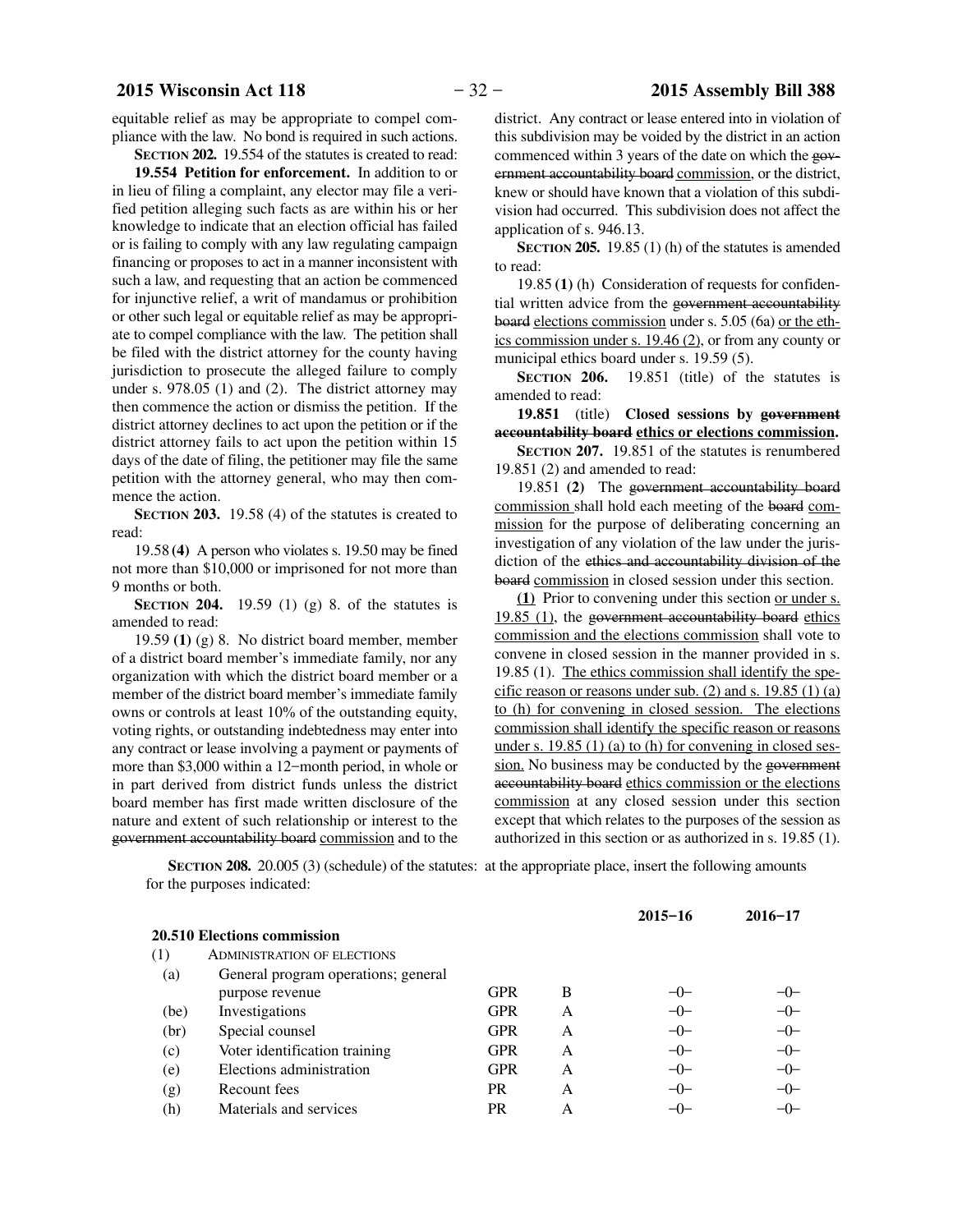|        |                                                  |            |   | $2015 - 16$ | $2016 - 17$ |
|--------|--------------------------------------------------|------------|---|-------------|-------------|
| (im)   | Gifts and grants                                 | <b>PR</b>  | A | $-0-$       | $-0-$       |
| (m)    | Federal aid                                      | $PR-F$     | A | $-0-$       | $-0-$       |
| (t)    | Election administration                          | <b>SEG</b> | A | $-0-$       | $-0-$       |
| (x)    | Federal aid; election administration fund        | $SEG-F$    | C | $-0-$       | $-0-$       |
| 20.521 | <b>Ethics commission</b>                         |            |   |             |             |
| (1)    | ETHICS, CAMPAIGN FINANCE AND LOBBYING REGULATION |            |   |             |             |
| (a)    | General program operations; general              |            |   |             |             |
|        | purpose revenue                                  | <b>GPR</b> | A | $-()$       |             |
| (be)   | Investigations                                   | <b>GPR</b> | A | $-0-$       |             |
| (br)   | Special counsel                                  | <b>GPR</b> | A | $-0-$       | -0-         |
| (g)    | General program operations; program              |            |   |             |             |
|        | revenue                                          | PR.        | A | $-()$       | $-0-$       |
| (h)    | Gifts and grants                                 | PR.        | A | $-0-$       | $-0-$       |
| (i)    | Materials and services                           | PR.        | A | $-0-$       | $-0-$       |
| (im)   | Lobbying administration; program reve-           |            |   |             |             |
|        | nue                                              | PR.        | A | $-()$       |             |
| (j)    | Electronic filing software                       | <b>PR</b>  | A |             |             |
|        |                                                  |            |   |             |             |

**SECTION 209.** 20.505 (1) (d) of the statutes is amended to read:

20.505 **(1)** (d) *Special counsel.* A sum sufficient, subject to s. 5.05 (2q), for supplementing the appropriation under s. 20.510 (1) (be) for ongoing investigations; subject to s. 19.49 (2q), for supplementing the appropriation under s. 20.521 (1) (be) for ongoing investigations; and, subject to the procedures established in ss. 5.05 (2m)  $(e)$  and s. 14.11 (2) (c), for the compensation of special counsel appointed as provided in ss.  $5.05$  (2m) (e), 14.11  $(2)$ , and 321.42.

**SECTION 210.** 20.510 (intro.) and (1) (title) of the statutes are created to read:

**20.510 Elections commission.** (intro.) There is appropriated from the general fund, except where otherwise indicated, to the elections commission for the following programs:

**(1)** (title) ADMINISTRATION OF ELECTIONS.

**SECTION 211.** 20.510 (1) (br) of the statutes is created to read:

20.510 **(1)** (br) *Special counsel.* The amounts in the schedule for the compensation of special counsel appointed as provided in s. 5.05 (2m) (c) 6.

**SECTION 212.** 20.511 (intro.) and (1) (title) of the statutes are repealed.

**SECTION 213.** 20.511 (1) (a) of the statutes is renumbered 20.510 (1) (a) and amended to read:

20.510 **(1)** (a) *General program operations; general purpose revenue.* Biennially, the amounts in the schedule for general program operations of the board commission, including the printing of forms, materials, manuals, and election laws under  $ss. s. 7.08$  (1) (b), (3), and (4) and 11.21 (3) and (14), and the training of election officials under s. 5.05 (7).

**SECTION 214.** 20.511 (1) (be) of the statutes is renumbered 20.510 (1) (be) and amended to read:

20.510 **(1)** (be) *Investigations.* A sum sufficient The amounts in the schedule for the purpose of financing the costs of investigations authorized by the board commission of potential violations of chs. 5 to 10 and 12, subch. III of ch. 13, and subch. III of ch. 19.

**SECTION 215.** 20.511 (1) (bm) of the statutes is renumbered 20.510 (1) (bm).

**SECTION 216.** 20.511 (1) (c) of the statutes is renumbered 20.510 (1) (c).

**SECTION 217.** 20.511 (1) (d) of the statutes is renumbered 20.510 (1) (d).

**SECTION 218.** 20.511 (1) (g) of the statutes is renumbered 20.510 (1) (g) and amended to read:

20.510 **(1)** (g) *Recount fees.* The amounts in the schedule to be apportioned to the county clerks or county board of election commissioners as prescribed in s. 9.01 (1) (ag). All moneys received on account of recount petitions filed with it, to be apportioned to the county clerks or county board of election commissioners as prescribed in s. 9.01 (1) (ag) the commission shall be credited to this appropriation account.

**SECTION** 219. 20.511 (1) (h) of the statutes is renumbered 20.510 (1) (h) and amended to read:

20.510 **(1)** (h) *Materials and services.* The amounts in the schedule for the costs of publishing documents, locating and copying records, and conducting programs under s. 19.48 (9) and administrative meetings and conferences, for compiling, disseminating, and making available information prepared by and filed with the board under s. 19.48 (10) commission, and for supplies, postage, and shipping. All moneys received by the board commission from collections for sales of publications, for copies of records, for supplies, for postage, for shipping and records location fees, from fees assessed under s. 19.48 (9) and (10), and for charges assessed to participants in administrative meetings and conferences, except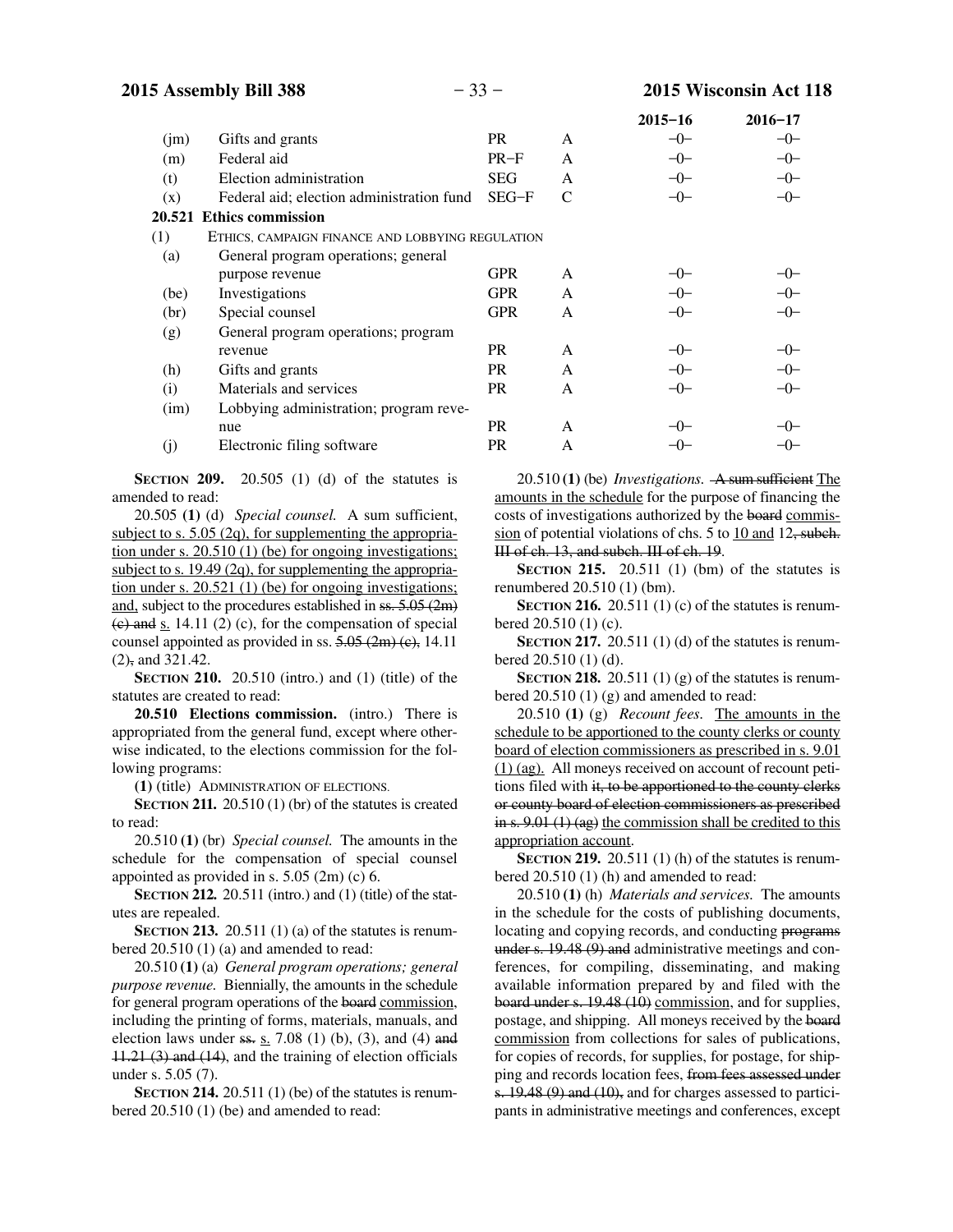moneys received from requesters from sales of copies of the official registration list, shall be credited to this appropriation account.

**SECTION** 220. 20.511 (1) (i) of the statutes is renumbered 20.510 (1) (e) and amended to read:

20.510 **(1)** (e) *Elections administration; program revenue.* The amounts in the schedule for the administration of chs. 5 to 10 and 12. All moneys received from fees imposed under s. 11.055 (1) shall be credited to this appropriation account.

**SECTION 221m.** 20.511 (1) (im) of the statutes is renumbered 20.521 (1) (im).

**SECTION 222.** 20.511 (1) (j) of the statutes is renumbered 20.521 (1) (j) and amended to read:

20.521 **(1)** (j) *Electronic filing software.* The amounts in the schedule for providing software to be utilized for electronic filing of campaign finance reports under s. 11.1304 (6). All moneys received from registrants who purchase software to be utilized for electronic filing of campaign finance reports under s. 11.21 (16), for the purpose of providing that software s. 11.1304 (6) shall be credited to this appropriation account.

**SECTION** 223. 20.511 (1) (jm) of the statutes is renumbered 20.510 (1) (jm) and amended to read:

20.510 **(1)** (jm) *Gifts and grants.* The amounts in the schedule to carry out the purposes, not inconsistent with the law, for which gifts, grants, and bequests to the commission are made. All moneys received by the board commission from gifts, grants, and bequests to carry out the purposes, not inconsistent with the law, for which made or received shall be credited to this appropriation account.

**SECTION 224.** 20.511 (1) (m) of the statutes is renumbered 20.510 (1) (m) and amended to read:

20.510 **(1)** (m) *Federal aid.* The amounts in the schedule to be used for the administration of chs. 5 to 10 and 12. All moneys received from the federal government, as authorized by the governor under s. 16.54, that are not appropriated under par.  $(x)$ , to be used for the administration of chs. 5 to 12, subch. III of ch. 13, or subch. III of ch. 19 shall be credited to this appropriation account.

**SECTION 225.** 20.511 (1) (t) of the statutes is renumbered 20.510 (1) (t).

**SECTION 226.** 20.511 (1) (x) of the statutes is renumbered 20.510 (1) (x).

**SECTION 227.** 20.521 (intro.) and (1) of the statutes are created to read:

**20.521 Ethics commission.** (intro.) There is appropriated to the ethics commission for the following programs:

**(1)** ETHICS, CAMPAIGN FINANCE AND LOBBYING REGU-LATION. (a) *General program operations; general purpose revenue.* The amounts in the schedule for general program operations under ch. 11, subch. III of ch. 13, and subch. III of ch. 19.

(be) *Investigations.* The amounts in the schedule for the purpose of financing the costs of investigations authorized by the commission of potential violations of ch. 11, subch. III of ch. 13, or subch. III of ch. 19.

(br) *Special counsel.* The amounts in the schedule for the compensation of special counsel appointed as provided in s. 19.49 (2) (b) 5.

(g) *General program operations; program revenue.* The amounts in the schedule for general program operations under ch. 11 and subch. III of ch. 19. All moneys received from fees imposed under s. 11.0102 (2) shall be credited to this appropriation account.

(h) *Gifts and grants.* The amounts in the schedule to carry out the purposes, not inconsistent with the law, for which gifts, grants, and bequests to the commission are made. All moneys received by the commission from gifts, grants, and bequests shall be credited to this appropriation account.

(i) *Materials and services.* The amounts in the schedule for the cost of publishing documents, locating and copying records, postage and shipping, and conducting programs under s. 19.48 (9) and of compiling, disseminating, and making available information prepared by and filed with the commission under s. 19.48 (10). All moneys received by the commission from sales of documents, and from fees collected for copies of records, for postage, shipping, and location fees, and from fees assessed under s. 19.48 (9) and (10) shall be credited to this appropriation account.

**SECTION 228.** 20.923 (4) (f) 3j. of the statutes is repealed.

**SECTION 229.** 20.930 of the statutes is amended to read:

**20.930 Attorney fees.** Except as provided in ss. 5.05  $(2m)$  (c) 7.,  $19.49$  (2) (b) 6., 46.27 (7g) (h), 49.496 (3) (f), and 49.682 (6), no state agency in the executive branch may employ any attorney until such employment has been approved by the governor.

**SECTION 230.** 20.9305 (2) (e) (intro.) of the statutes is amended to read:

20.9305 **(2)** (e) (intro.) The governor shall post on the Internet site maintained by the government accountability board ethics commission under s. 16.753 all of the following:

**SECTION 231.** 38.16 (3) (br) 3. of the statutes is amended to read:

38.16 **(3)** (br) 3. The referendum shall be held in accordance with chs. 5 to 12. The district board shall provide the election officials with all necessary election supplies. The form of the ballot shall correspond substantially with the standard form for referendum ballots prescribed by the government accountability board elections commission under ss.  $5.64$  (2) and  $7.08$  (1) (a). The question submitted shall be whether the limit under this subsection may be exceeded by a specified amount. The limit otherwise applicable to the district under this sub-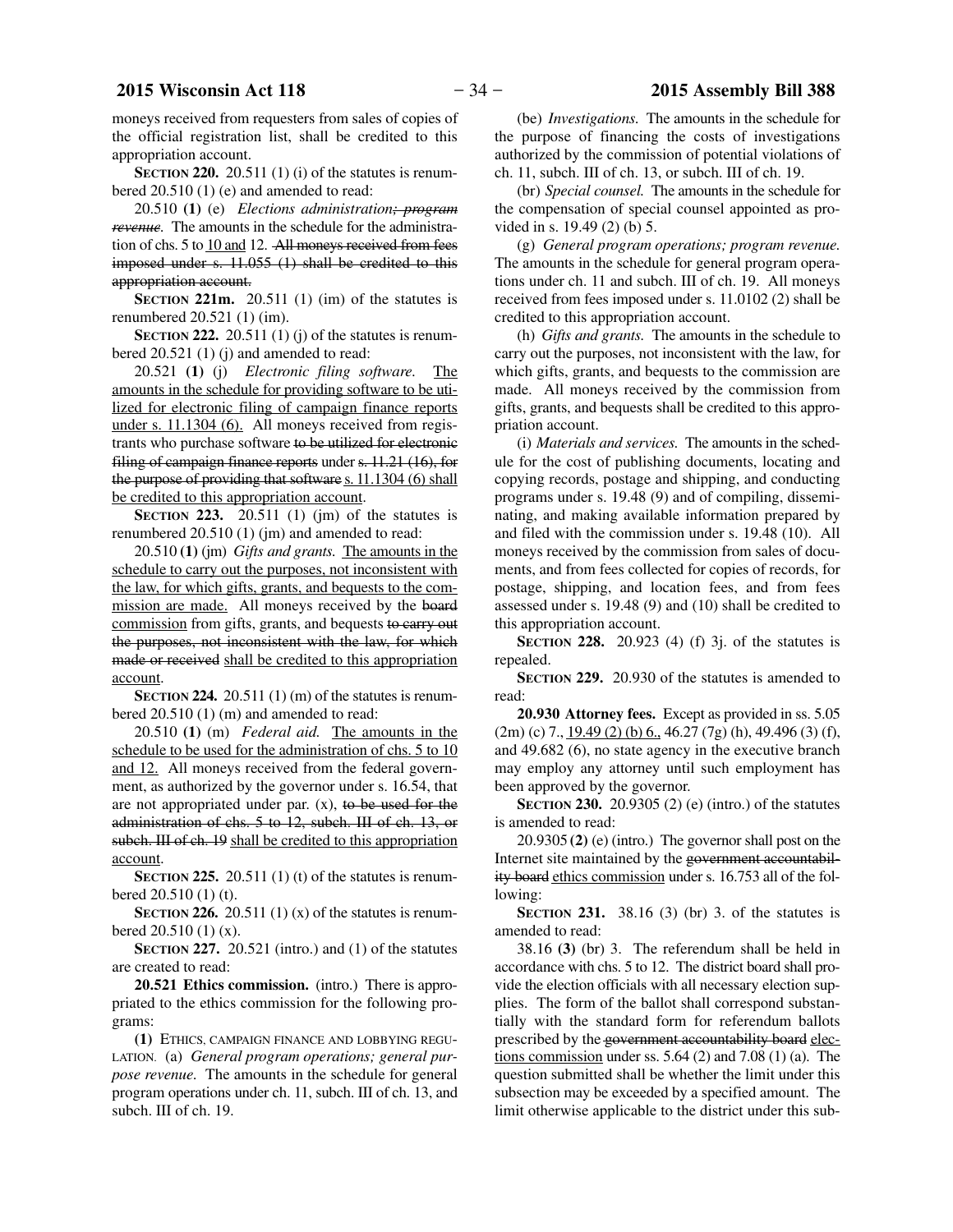### **2015 Assembly Bill 388** − 35 − **2015 Wisconsin Act 118**

section is increased by the amount approved by a majority of those voting on the question.

**SECTION 232.** 45.44 (1) (b) of the statutes is amended to read:

45.44 **(1)** (b) "Licensing agency" means the department of agriculture, trade and consumer protection; the department of children and families; the department of financial institutions; the department of health services; the department of natural resources; the department of public instruction; the department of revenue; the department of safety and professional services and its examining boards and affiliated credentialing boards; the department of transportation; the department of workforce development; the board of commissioners of public lands; the government accountability board ethics commission; or the office of the commissioner of insurance.

**SECTION 233.** 49.165 (4) (a) of the statutes is amended to read:

49.165 **(4)** (a) The department shall certify to the government accountability board elections commission, on a continuous basis, a list containing the name and address of each organization that is eligible to receive grants under sub. (2).

**SECTION 234.** 59.605 (3) (a) 3. of the statutes is amended to read:

59.605 **(3)** (a) 3. The referendum shall be held in accordance with chs. 5 to 12. The governing body shall provide the election officials with all necessary election supplies. The form of the ballot shall correspond substantially with the standard form for referendum ballots prescribed by the government accountability board elections commission under ss.  $5.64$  (2) and  $7.08$  (1) (a). If the resolution under subd. 1. specifies the operating levy rate, the question shall be submitted as follows: "Under state law, the operating levy rate for the .... (name of county), for the tax to be imposed for the year .... (year), is limited to \$.... per \$1,000 of equalized value. Shall the .... (name of county) be allowed to exceed this rate limit for .... (a specified number of years) (an indefinite period) by \$.... per \$1,000 of equalized value that results in an operating levy rate of \$.... per \$1,000 of equalized value?" If the resolution under subd. 1. specifies the operating levy, the question shall be submitted as follows: "Under state law, the operating levy rate for the .... (name of county), for the tax to be imposed for the year .... (year), is limited to \$.... per \$1,000 of equalized value. Notwithstanding the operating levy rate limit, shall the .... (name of county) be allowed to levy an amount not to exceed \$.... (operating levy) for operating purposes for the year .... (year), which may increase the operating levy rate for .... (a specified number of years) (an indefinite period)? This would allow a ....% increase above the levy of \$.... (preceding year operating levy) for the year .... (preceding year).'

**SECTION 235.** 67.05 (3) (b) of the statutes is amended to read:

67.05 **(3)** (b) The clerk of the jurisdiction in which the referendum is held shall prepare or arrange for the preparation of the ballots. If the jurisdiction in which the referendum is held is not a city, village, or town, and the clerk of the jurisdiction in which the referendum is held prepares the ballots, the clerk shall deliver the ballots to the municipal clerk of each city, village, or town which is wholly or partly contained within the jurisdiction in which the referendum is held. The form of the ballot shall correspond with the form prescribed by the government accountability board elections commission under ss. 5.64 (2) and 7.08 (1) (a).

**SECTION 236.** 67.05 (6) of the statutes is amended to read:

67.05 **(6)** REFERENDUM IN OTHER CASES. Whenever an initial resolution has been adopted by the governing body of any municipality other than a county, a town, a city, a village, a technical college district, a metropolitan sewerage district created under ss. 200.01 to 200.15 or 200.21 to 200.65, a town sanitary district, a public inland lake protection and rehabilitation district, or a board of park commissioners, the clerk of such municipality shall immediately record the resolution and call a special meeting for the purpose of submitting it to the electors of the municipality for ratification or rejection. The calling and conduct of the meeting shall be governed by those statutes, so far as applicable, which govern the calling and conduct of special meetings in general. The notice of the meeting, which shall be publicly read before the balloting shall commence, and the ballot used, shall embody a copy of the resolution; the form of the ballot shall correspond with the form prescribed by the government accountability board elections commission under ss.  $5.64$  (2) and  $7.08$  (1) (a); and the question submitted shall be whether the resolution shall be approved.

**SECTION 237.** 73.0301 (1) (d) 13. of the statutes is amended to read:

73.0301 **(1)** (d) 13. A license issued by the government accountability board ethics commission under s. 13.63 (1).

**SECTION 238.** 73.0301 (1) (e) of the statutes is amended to read:

73.0301 **(1)** (e) "Licensing department" means the department of administration; the department of agriculture, trade and consumer protection; the board of commissioners of public lands; the department of children and families; the government accountability board ethics commission; the department of financial institutions; the department of health services; the department of natural resources; the department of public instruction; the department of safety and professional services; the department of workforce development; the office of the commissioner of insurance; or the department of transportation.

**SECTION 239.** 85.61 (1) of the statutes is amended to read: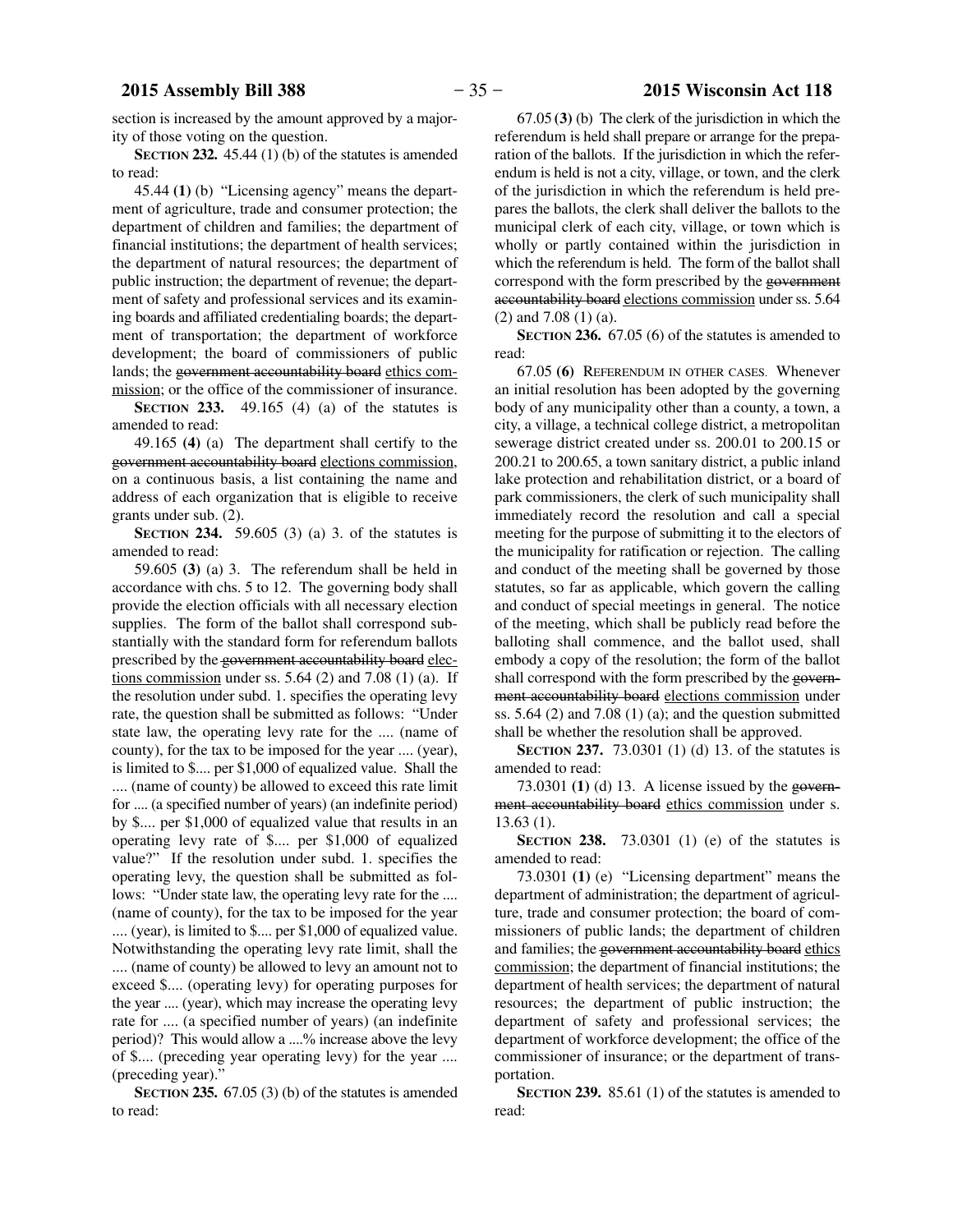### **2015 Wisconsin Act 118** − 36 − **2015 Assembly Bill 388**

85.61 **(1)** The secretary of transportation and the administrator of the elections division of the government accountability board commission shall enter into an agreement to match personally identifiable information on the official registration list maintained by the government accountability board commission under s. 6.36 (1) with personally identifiable information in the operating record file database under ch. 343 and vehicle registration records under ch. 341 to the extent required to enable the secretary of transportation and the administrator of the elections division of the government accountability board commission to verify the accuracy of the information provided for the purpose of voter registration.

**SECTION 240.** 108.227 (1) (e) 13. of the statutes is amended to read:

108.227 **(1)** (e) 13. A license issued by the government accountability board ethics commission under s. 13.63 (1).

**SECTION 241.** 108.227 (1) (f) of the statutes is amended to read:

108.227 **(1)** (f) "Licensing department" means the department of administration; the department of agriculture, trade and consumer protection; the board of commissioners of public lands; the department of children and families; the government accountability board ethics commission; the department of financial institutions; the department of health services; the department of natural resources; the department of public instruction; the department of revenue; the department of safety and professional services; the office of the commissioner of insurance; or the department of transportation.

**SECTION 242.** 117.20 (2) of the statutes is amended to read:

117.20 **(2)** The clerk of each affected school district shall publish notice, as required under s. 8.55, in the territory of that school district. The procedures for school board elections under s. 120.06 (9), (11), (13), and (14) apply to a referendum held under this section. The school board and school district clerk of each affected school district shall each perform, for that school district, the functions assigned to the school board and the school district clerk, respectively, under those subsections. The form of the ballot shall correspond to the form prescribed by the government accountability board elections commission under ss.  $5.64$  (2) and  $7.08$  (1) (a). The clerk of each affected school district shall file with the secretary of the board commission a certified statement prepared by the school district board of canvassers of the results of the referendum in that school district.

**SECTION 243.** 117.27 (2) (b) (intro.) of the statutes is amended to read:

117.27 **(2)** (b) (intro.) The school district clerk shall include in the notice of the spring election a statement that the election ballot will include a question on the change requested by the petition. The form of the ballot shall correspond to the form prescribed by the government accountability board elections commission under ss.  $5.64$  (2) and  $7.08$  (1) (a) and the question on the ballot shall be:

**SECTION 244.** 121.91 (3) (c) of the statutes is amended to read:

121.91 **(3)** (c) The referendum shall be held in accordance with chs. 5 to 12. The school district clerk shall provide the election officials with all necessary election supplies. The form of the ballot shall correspond substantially with the standard form for referendum ballots prescribed by the government accountability board elections commission under ss.  $5.64$  (2) and  $7.08$  (1) (a). The question submitted shall be whether the limit under sub. (2m) may be exceeded by a specified amount. If the resolution provides that any of the excess revenue will be used for a nonrecurring purpose, the ballot in the election shall so state and shall specify the amount that will be used for a nonrecurring purpose. The limit otherwise applicable to the school district under sub. (2m) is increased by the amount approved by a majority of those voting on the question.

**SECTION 245.** 125.05 (1) (b) 10. of the statutes is amended to read:

125.05 **(1)** (b) 10. Each question submitted to the electors shall conform to the form prescribed by the government accountability board elections commission under ss. 5.64 (2) and 7.08 (1) (a).

**SECTION 246.** 165.25 (1) of the statutes is amended to read:

165.25 **(1)** REPRESENT STATE IN APPEALS AND ON REMAND. Except as provided in ss.  $5.05$  (2m) (a),  $19.49$  $(2)$  (a), and 978.05 (5), appear for the state and prosecute or defend all actions and proceedings, civil or criminal, in the court of appeals and the supreme court, in which the state is interested or a party, and attend to and prosecute or defend all civil cases sent or remanded to any circuit court in which the state is a party. Nothing in this subsection deprives or relieves the attorney general or the department of justice of any authority or duty under this chapter.

**SECTION 247.** 165.93 (4) (a) of the statutes is amended to read:

165.93 **(4)** (a) The department shall certify to the government accountability board elections commission, on a continuous basis, a list containing the name and address of each organization that is eligible to receive grants under sub. (2).

**SECTION 248.** 198.08 (10) of the statutes is amended to read:

198.08 **(10)** ELECTION STATISTICS. The clerk of the district shall seasonably obtain, compile, and file in his or her office, for the information of the public, a statement showing the total number of votes cast for the office of governor in the last preceding general election in each subdistrict of the district. The clerk of every municipality and the government accountability board elections com-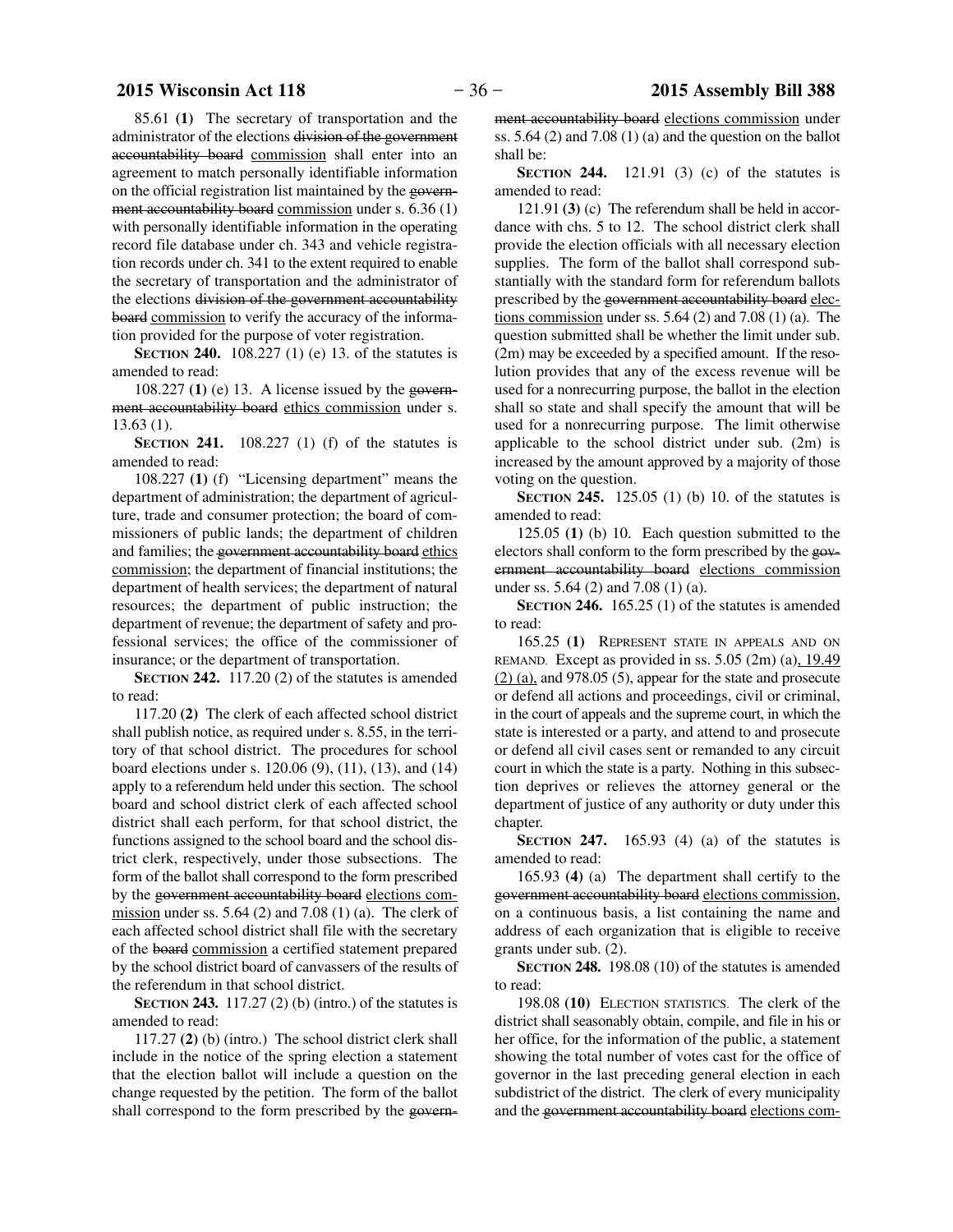mission shall furnish such information so far as obtainable from their records, duly certified, to the clerk of the district upon request therefor by the clerk of the district. If the total number of votes cast in any subdistrict for the office of governor in the last preceding election cannot, because of an intervening change of boundaries of election wards or for any reason, be ascertained from any official record the clerk of the district shall fairly estimate such number for the purposes of such statement to be filed in his or her office.

**SECTION 249.** 200.09 (11) (am) 2. of the statutes is amended to read:

200.09 **(11)** (am) 2. No resolution passed under subd. 1. may authorize election of commissioners sooner than 6 months after the date of passage. The metropolitan sewerage district commission shall immediately notify the government accountability board elections commission under s. 5.05 upon passage of a resolution under subd. 1.

**SECTION 250.** 200.09 (11) (am) 3. of the statutes is amended to read:

200.09 **(11)** (am) 3. If the governing bodies of each city, town, and village comprising the district pass a resolution to discontinue election of commissioners, each commissioner may hold office until a successor is appointed and qualified. The metropolitan sewerage district commission shall immediately notify the government accountability board elections commission under s. 5.05 upon passage of a resolution under this subdivision.

**SECTION 251.** 227.03 (6) of the statutes is amended to read:

227.03 **(6)** Orders of the government accountability board elections commission under s. 5.06 (6) are not subject to this chapter.

**SECTION 252.** 227.52 (6) of the statutes is amended to read:

227.52 **(6)** Decisions of the chairperson of the government accountability board elections commission or the chairperson's designee.

**SECTION 253.** 230.08 (2) (e) 4h. of the statutes is repealed.

**SECTION 254.** 230.08 (2) (eL) of the statutes is created to read:

230.08 **(2)** (eL) The administrator and assistant administrator of the elections commission.

**SECTION 255.** 230.08 (2) (et) of the statutes is created to read:

230.08 **(2)** (et) The administrator and assistant administrator of the ethics commission.

**SECTION 256.** 230.08 (2) (on) of the statutes is repealed.

**SECTION 257.** 230.08 (4) (a) of the statutes is amended to read:

230.08 **(4)** (a) The number of administrator positions specified in sub. (2) (e) includes all administrator positions specifically authorized by law to be employed outside the classified service in each department, board or commission and the historical society, and any other managerial position determined by an appointing authority. In this paragraph, "department" has the meaning given under s. 15.01 (5), "board" means the educational communications board, government accountability board, investment board, public defender board and technical college system board and "commission" means the employment relations commission and the public service commission. Notwithstanding sub. (2) (z), no division administrator position exceeding the number authorized in sub. (2) (e) may be created in the unclassified service.

**SECTION 258.** 234.02 (3m) (c) of the statutes is amended to read:

234.02 **(3m)** (c) The authority shall, with the advice of the government accountability board ethics commission, adopt and enforce ethics guidelines applicable to its paid consultants which are similar to subch. III of ch. 19, except that the authority may not require its paid consultants to file financial disclosure statements.

**SECTION 259.** 301.03 (20m) of the statutes is amended to read:

301.03 **(20m)** Transmit to the government accountability board elections commission, on a continuous basis, a list containing the name of each living person who has been convicted of a felony under the laws of this state and whose civil rights have not been restored, together with his or her residential address and the date on which the department expects his or her civil rights to be restored.

**SECTION 260.** 343.11 (2m) of the statutes is amended to read:

343.11 **(2m)** Within 30 days following surrender of a license under sub. (1), the department shall provide notice to the government accountability board elections commission of the person's name and address, the name of the jurisdiction issuing the surrendered license, and the date on which the license was surrendered.

**SECTION 261.** 756.04 (2) (c) 1. of the statutes is amended to read:

756.04 **(2)** (c) 1. A list of registered voters from the government accountability board elections commission.

**SECTION 262.** 758.19 (9) of the statutes is repealed. **SECTION 263.** 778.135 of the statutes is amended to read:

**778.135 Campaign finance, lobbying, and ethics forfeitures; how recovered.** Notwithstanding s. 778.13, whenever any action or proposed action by the government accountability board elections commission under s. 5.05 (1) (c) <u>or the ethics commission under s. 19.49 (1)</u> (b) is settled as a result of agreement between the parties without approval of the court, the moneys accruing to the state on account of such settlement shall be paid to the board commission and deposited with the secretary of administration.

**SECTION 264.** 978.05 (1) of the statutes is amended to read: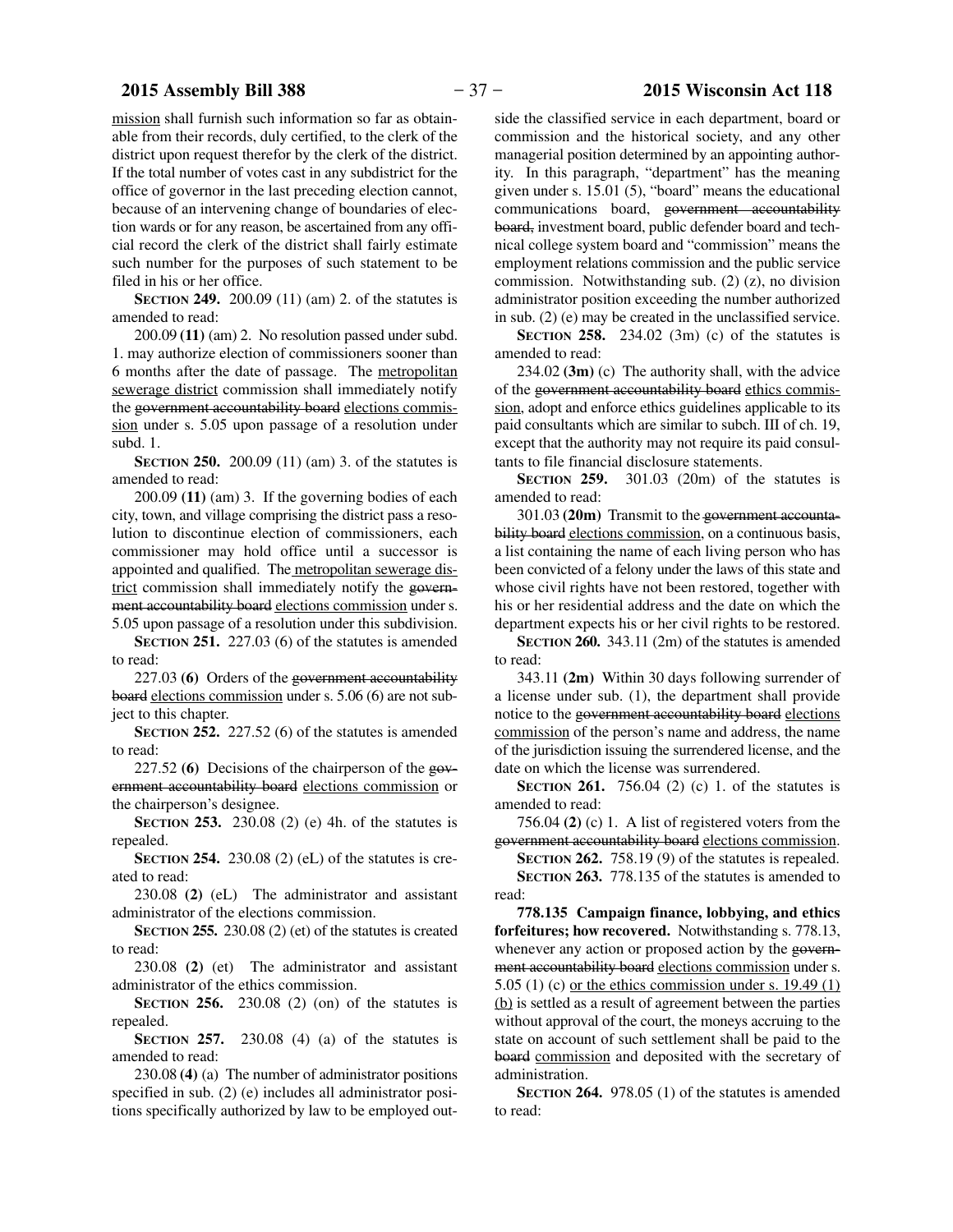<span id="page-37-0"></span>978.05 **(1)** CRIMINAL ACTIONS. Except as otherwise provided by law, prosecute all criminal actions before any court within his or her prosecutorial unit and have sole responsibility for prosecution of all criminal actions arising from violations of chs. 5 to 12, subch. III of ch. 13, or subch. III of ch. 19 and from violations of other laws arising from or in relation to the official functions of the subject of the investigation or any matter that involves elections, ethics, or lobbying regulation under chs. 5 to 12, subch. III of ch. 13, or subch. III of ch. 19, that are alleged to be committed by a resident of his or her prosecutorial unit, or if alleged to be committed by a nonresident of this state, that are alleged to occur in his or her prosecutorial unit unless another prosecutor is substituted under s. 5.05 (2m) (i) or  $19.49$  (2) (h) or this chapter or by referral of the government accountability board elections commission under s.  $5.05$  (2m) (c) 15. or 16. or the ethics commission under s. 19.49 (2) (b) 13. or 14. For purposes of this subsection, a person other than a natural person an individual is a resident of a prosecutorial unit if the person's principal place of operation is located in that prosecutorial unit.

**SECTION 265.** 978.05 (2) of the statutes is amended to read:

978.05 **(2)** FORFEITURES. Except as otherwise provided by law, prosecute all state forfeiture actions, county traffic actions and actions concerning violations of county ordinances which are in conformity with state criminal laws in the courts within his or her prosecutorial unit and have joint responsibility, together with the government accountability board elections commission and the ethics commission, for prosecution of all forfeiture actions arising from violations of chs. 5 to 12, subch. III of ch. 13, or subch. III of ch. 19 and from violations of other laws arising from or in relation to the official functions of the subject of the investigation or any matter that involves elections, ethics, or lobbying regulation under chs. 5 to 12, subch. III of ch. 13, or subch. III of ch. 19 that are alleged to be committed by a resident of his or her prosecutorial unit, or if alleged to be committed by a nonresident of this state, that are alleged to occur within his or her prosecutorial unit unless another prosecutor is substituted under s. 5.05 (2m) (h) or  $19.49$  (2) (g) or this chapter or by referral of the government accountability board elections commission under s. 5.05 (2m) (c) 15. or 16. or the ethics commission under s.  $19.49$  (2) (b) 13. or 14. For purposes of this subsection, a person other than a natural person an individual is a resident of a prosecutorial unit if the person's principal place of operation is located in that prosecutorial unit.

### **SECTION** 266. Nonstatutory provisions.

(1) AUDIT REPORT RECOMMENDATIONS. The elections commission and ethics commission, and their employees, shall, to the extent practicable within their respective responsibilities, implement the recommendations contained in the legislative audit bureau's Report 14−14 and

Report 15−13 regarding the past performance of the government accountability board. The elections commission and ethics commission shall report their progress implementing those recommendations to the legislature no later than December 31, 2016.

(2) ASSETS AND LIABILITIES. On the effective date of this subsection, all assets and liabilities of the government accountability board are transferred to the elections commission and the ethics commission. The secretary of administration shall determine which assets and which liabilities are transferred to each commission.

(3) POSITIONS AND EMPLOYEES.

(a) On the effective date of this paragraph, all full− time equivalent positions of the government accountability board are transferred to the elections commission and the ethics commission. The secretary of administration shall determine which full−time equivalent positions are transferred to each commission.

(b) All incumbent employees holding positions at the government accountability board on the effective date of this paragraph, except the incumbent employee holding the position of director and general counsel, are transferred on the effective date of this paragraph to the elections commission or the ethics commission. The secretary of administration shall determine which incumbent employees are transferred to each commission.

(c) Employees transferred under paragraph (b) have all the rights and the same status under subch. V of chapter 111 of the statutes at the elections commission or the ethics commission that they enjoyed at the government accountability board immediately before the transfer. Notwithstanding section 230.28 (4) of the statutes, no employee so transferred who has attained permanent status in class is required to serve a probationary period.

(4) TANGIBLE PERSONAL PROPERTY. On the effective date of this subsection, all tangible personal property, including records, of the government accountability board is transferred to the elections commission and the ethics commission. The secretary of administration shall determine which property is transferred to each commission.

(5) CONTRACTS. All contracts entered into by the government accountability board that are in effect on the effective date of this subsection shall remain in effect and are transferred to the elections commission and the ethics commission. The secretary of administration shall determine which contracts are transferred to each commission. The elections commission and the ethics commission shall carry out all contractual obligations under each contract until the contract is modified or rescinded by that commission to the extent allowed under the contract.

(6) RULES, ORDERS, AND FORMAL OPINIONS. All rules promulgated and all formal opinions and orders issued by the government accountability board that are in effect on the effective date of this subsection are transferred to the elections commission and the ethics commission and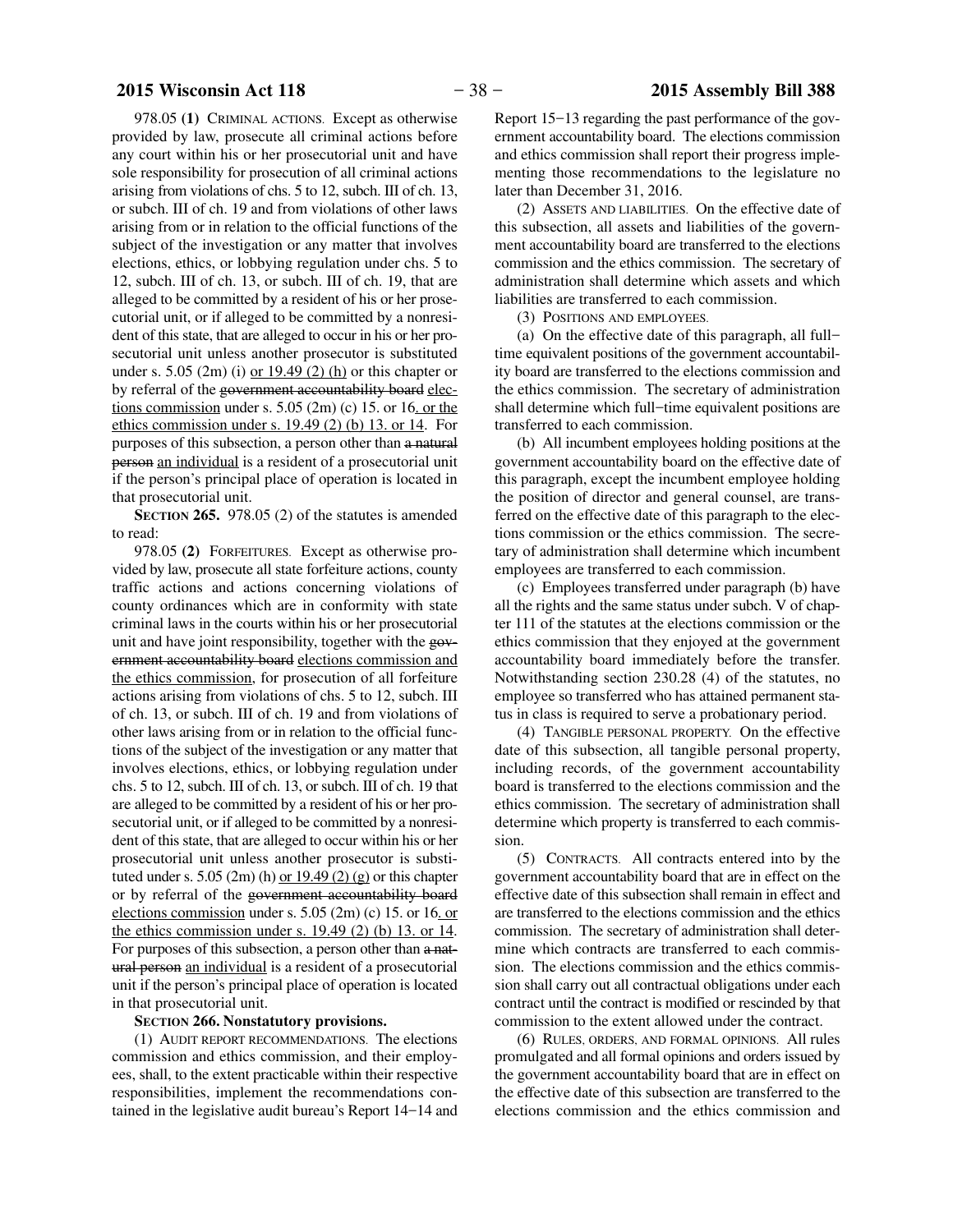<span id="page-38-0"></span>shall remain in effect until the commission to which they are transferred amends or repeals a rule or order or changes or withdraws a formal opinion. The secretary of administration shall determine which rules, orders, and formal opinions are transferred to each commission.

(7) PENDING MATTERS. All matters pending with the government accountability board on the effective date of this subsection are transferred to the elections commission and the ethics commission, and all materials submitted to or actions taken by the government accountability board with respect to any pending matter are considered as having been submitted to or taken by the elections commission or the ethics commission. The secretary of administration shall determine which pending matters are transferred to each commission.

(8) TRANSITIONS; INITIAL TERMS.

(a) Notwithstanding section 15.60, 2013 stats., and section 15.07 (1) (cm), 2013 stats., the terms of office of all members of the government accountability board holding office on the effective date of this paragraph shall expire on the effective date of this paragraph.

(ag) Notwithstanding section 15.60 of the statutes and notwithstanding section 15.06 (1) (d) of the statutes and section 15.61 of the statutes, as created by this act, the governor, majority leader of the senate, minority leader of the senate, speaker of the assembly, and minority leader of the assembly may appoint members to serve on the government accountability board in a nonvoting capacity effective February 1, 2016. Individuals appointed to the government accountability board under this paragraph may also be appointed to the elections commission under paragraph (b) and may serve prior to senate confirmation. Individuals appointed under this paragraph may identify and appoint an individual to serve as administrator of the elections commission in the manner provided under section 15.61 (1) (b) 1. of the statutes and the senate may confirm the appointment of that individual as provided under section 15.61 (1) (b) 1. of the statutes, but that individual may not serve as administrator until June 30, 2016.

(ar) Notwithstanding section 15.60 of the statutes and notwithstanding section 15.06 (1) (e) of the statutes and section 15.62 of the statutes, as created by this act, the governor, majority leader of the senate, minority leader of the senate, speaker of the assembly, and minority leader of the assembly may appoint members to serve on the government accountability board in a nonvoting capacity effective February 1, 2016. Individuals appointed to the government accountability board under this paragraph may also be appointed to the ethics commission under paragraph (b) and may serve prior to senate confirmation. Individuals appointed under this paragraph may identify and appoint an individual to serve as administrator of the ethics commission in the manner provided under section 15.62 (1) (b) 1. of the statutes and the senate may confirm the appointment of that individual as provided under section 15.62 (1) (b) 1. of the statutes, but that individual may not serve as administrator until June 30, 2016.

(b) On the effective date of this paragraph, all members of the elections commission and the ethics commission who are appointed and qualify for office shall take office.

(bg) The members of the elections commission shall appoint an individual to serve as administrator of the commission pursuant to section 15.61 (1) (b) of the statutes no later than 45 days after the effective date of this paragraph. If the elections commission has not made an appointment as required under this paragraph, the joint committee on legislative organization shall appoint an interim administrator of the elections commission to serve until an administrator has been confirmed by the senate but for a term of no longer than one year. If the administrator position remains vacant at the end of the one−year period, the process for filling the position described in this subsection is repeated until the position is filled.

(br) The members of the ethics commission shall appoint an individual to serve as administrator of the commission pursuant to section 15.62 (1) (b) of the statutes no later than 45 days after the effective date of this paragraph. If the ethics commission has not made an appointment as required under this paragraph, the joint committee on legislative organization shall appoint an interim administrator of the ethics commission to serve until an administrator has been confirmed by the senate but for a term of no longer than one year. If the administrator position remains vacant at the end of the one−year period, the process for filling the position described in this subsection is repeated until the position is filled.

(c) Notwithstanding section 15.06 (1) (d) of the statutes and section 15.61 of the statutes, as created by this act, one half of the members of the elections commission who are appointed as initial members of the commission shall serve for terms expiring on May 1, 2019.

(d) Notwithstanding section 15.06 (1) (e) of the statutes and section 15.62 of the statutes, as created by this act, one half of the members of the ethics commission who are appointed as initial members of the commission shall serve for terms expiring on May 1, 2019.

(em) The chairperson of the assembly committee on campaigns and elections or the senate committee on elections and local government may request that individuals employed by the government accountability board on the date of publication of this act and the individual who is serving as director and general counsel of the government accountability board on the date of publication of this act to appear before either of both committees for the purpose of providing information to the committees about the progress of transitioning from the government accountability board to the elections commission and the ethics commission.